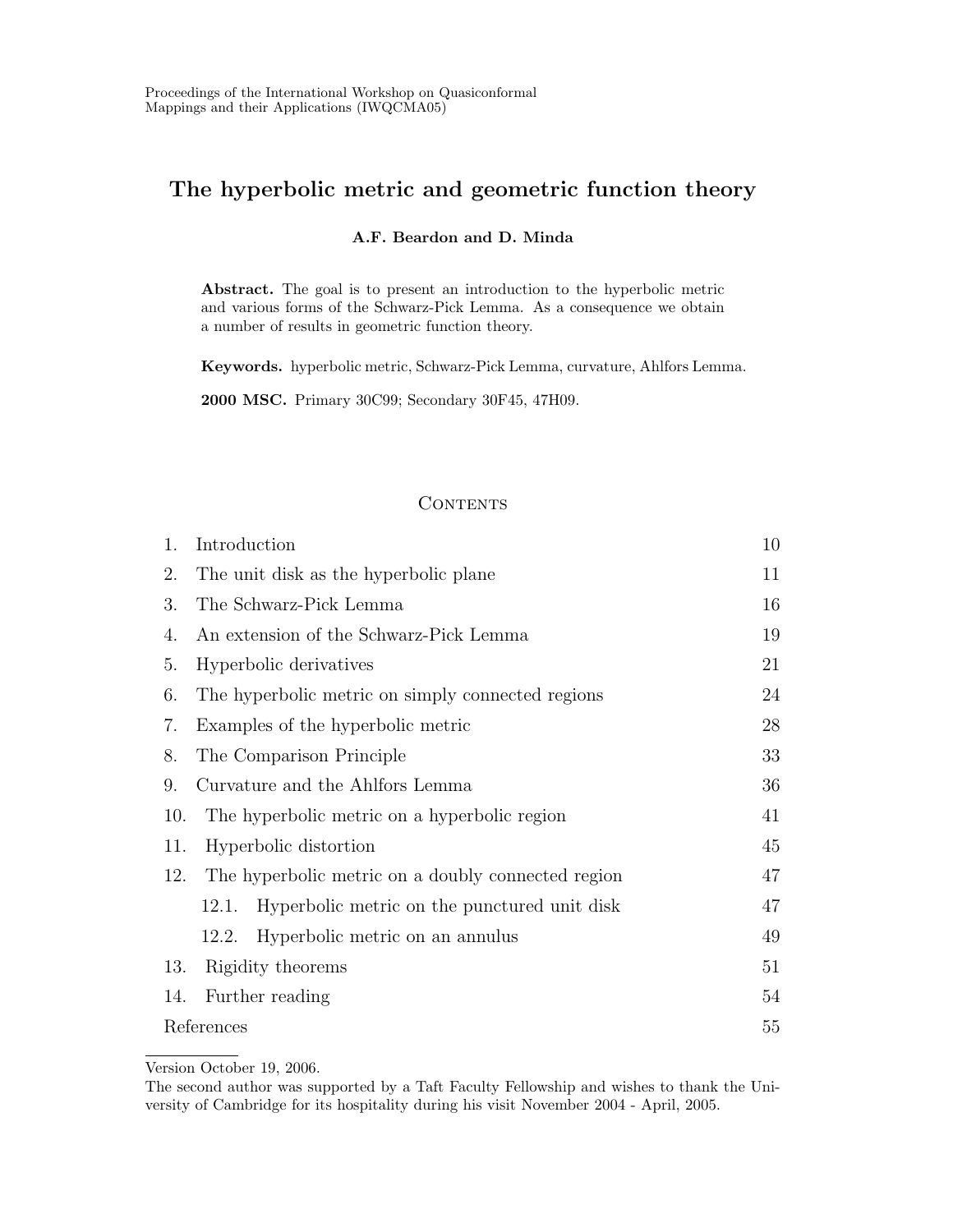# 1. Introduction

The authors are writing a book, *The hyperbolic metric in complex analysis*, that will include all of the material in this article and much more. The material presented here is a selection of topics from the book that relate to the Schwarz-Pick Lemma. Our goal is to develop the main parts of geometric function theory by using the hyperbolic metric and other conformal metrics. This paper is intended to be both an introduction to the hyperbolic metric and a concise treatment of a few recent applications of the hyperbolic metric to geometric function theory. There is no attempt to present a comprehensive presentation of the material here; rather we present a selection of several topics and then offer suggestions for further reading.

The first part of the paper (Sections 2-5) studies holomorphic self-maps of the unit disk  $\mathbb D$  by using the hyperbolic metric. The unit disk with the hyperbolic metric and hyperbolic distance is presented as a model of the hyperbolic plane. Then Pick's fundamental invariant formulation of the Schwarz Lemma is presented. This is followed by various extensions of the Schwarz-Pick Lemma for holomorphic self-maps of D, including a Schwarz-Pick Lemma for hyperbolic derivatives. The second part of the paper (Sections 6-9) is concerned with the investigation of holomorphic maps between simply connected proper subregions of the complex plane C using the hyperbolic metric, as well as a study of negatively curved metrics on simply connected regions. Here 'negatively curved' means metrics with curvature at most −1. The Riemann Mapping Theorem is used to transfer the hyperbolic metric to any simply connected region that is conformally equivalent to the unit disk. A version of the Schwarz-Pick Lemma is valid for holomorphic maps between simply connected proper subregions of the complex plane C. The hyperbolic metric is explicitly determined for a number of special simply connected regions and estimates are provided for general simply connected regions. Then the important Ahlfors Lemma, which asserts the maximality of the hyperbolic metric among the family of metrics with curvature at most −1, is established; it provides a vast generalization of the Schwarz-Pick Lemma. The representation of metrics with constant curvature −1 by bounded holomorphic functions is briefly mentioned. The third part (Sections 10-13) deals with holomorphic maps between hyperbolic regions; that is, regions whose complement in the extended complex plane  $\mathbb{C}_{\infty}$  contains at least three points, and negatively curved metrics on such regions. The Planar Uniformization Theorem is utilized to transfer the hyperbolic metric from the unit disk to hyperbolic regions. The Schwarz-Pick and Ahlfors Lemmas extend to this context. The hyperbolic metric for punctured disks and annuli are explicitly calculated. A new phenomenon, rigidity theorems, occurs for multiply connected regions; several examples of rigidity theorems are presented. The final section offers some suggestions for further reading on topics not included in this article.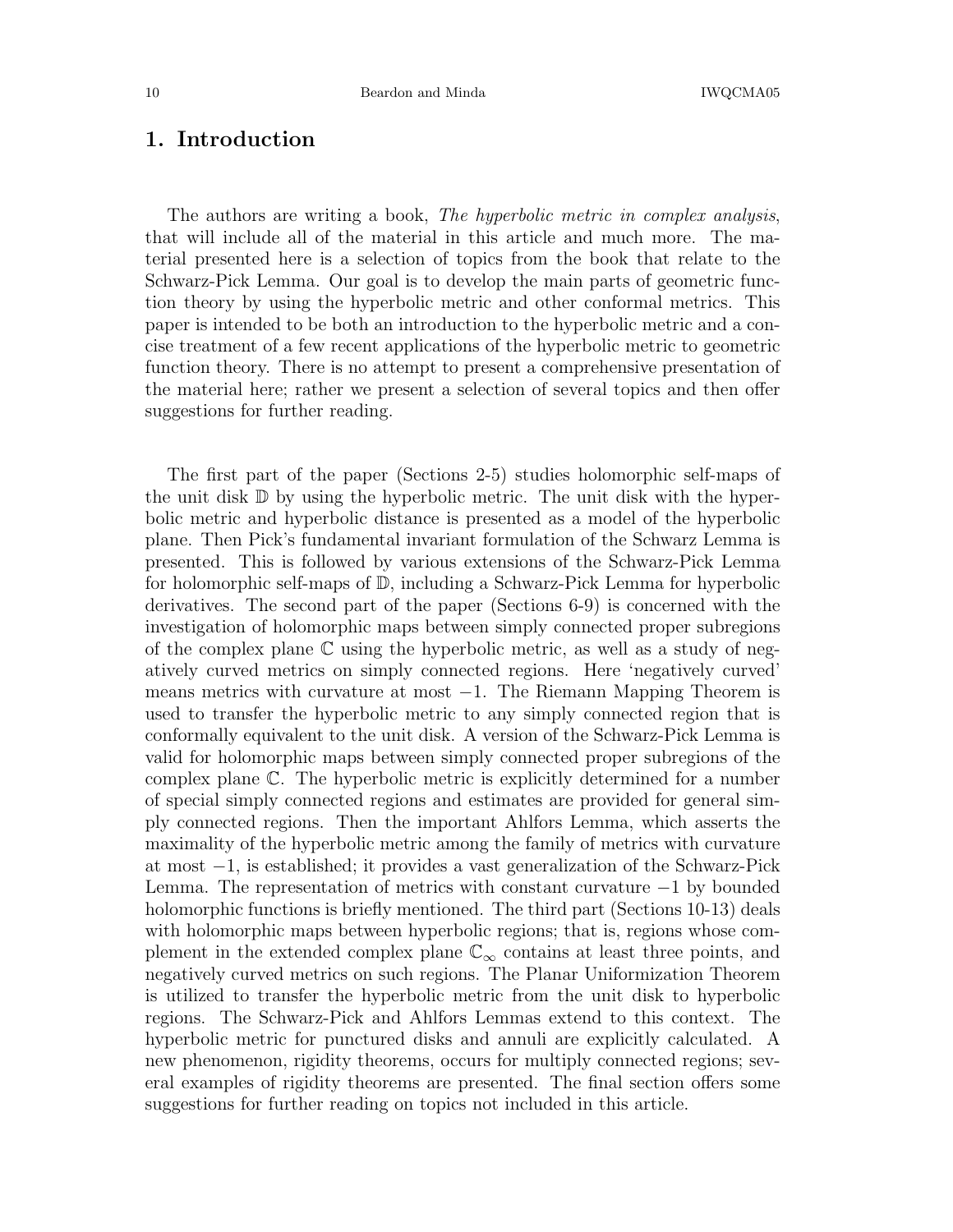## 2. The unit disk as the hyperbolic plane

We assume that the reader knows that the most general conformal automorphism of the unit disk  $\mathbb D$  onto itself is a Möbius map of the form

(2.1) 
$$
z \mapsto \frac{az + \bar{c}}{cz + \bar{a}}, \quad a, c \in \mathbb{C}, \quad |a|^2 - |c|^2 = 1,
$$

or of the equivalent form

(2.2) 
$$
z \mapsto e^{i\theta} \frac{z-a}{1-\bar{a}z}, \quad \theta \in \mathbb{R}, \quad a \in \mathbb{D}.
$$

It is well known that these maps form a group  $\mathcal{A}(\mathbb{D})$  under composition, and that  $\mathcal{A}(\mathbb{D})$  acts transitively on  $\mathbb{D}$  (that is, for all z and w in  $\mathbb{D}$  there is some q in  $\mathcal{A}(\mathbb{D})$ ) such that  $q(z) = w$ . Also,  $\mathcal{A}(\mathbb{D}, 0)$ , the subgroup of conformal automorphisms that fix the origin, is the set of rotations of the complex plane about the origin.

The hyperbolic plane is the unit disk  $\mathbb D$  with the hyperbolic metric

$$
\lambda_{\mathbb{D}}(z)|dz| = \frac{2|dz|}{1-|z|^2}.
$$

This metric induces a *hyperbolic distance*  $d_{\mathbb{D}}(z, w)$  between two points z and w in  $\mathbb D$  in the following way. We join z to w by a smooth curve  $\gamma$  in  $\mathbb D$ , and define the *hyperbolic length*  $\ell_{\mathbb{D}}(\gamma)$  of  $\gamma$  by

$$
\ell_{\mathbb{D}}(\gamma) = \int_{\gamma} \lambda_{\mathbb{D}}(z) |dz|.
$$

Finally, we set

$$
d_{\mathbb{D}}(z,w)=\inf_{\gamma}\ell_{\mathbb{D}}(\gamma),
$$

where the infimum is taken over all smooth curves  $\gamma$  joining z to w in  $\mathbb{D}$ .

It is immediate from the construction of  $d_{\mathbb{D}}$  that it satisfies the requirements for a distance on D, namely

- (a)  $d_{\mathbb{D}}(z, w) \ge 0$  with equality if and only if  $z = w$ ;<br>(b)  $d_{\mathbb{D}}(z, w) = d_{\mathbb{D}}(w, z)$ ;
- $d_{\mathbb{D}}(z, w) = d_{\mathbb{D}}(w, z);$

(c) for all 
$$
u, v, w
$$
 in  $\mathbb{D}, d_{\mathbb{D}}(u, w) \leq d_{\mathbb{D}}(u, v) + d_{\mathbb{D}}(v, w)$ .

The hyperbolic area of a Borel measurable subset of  $\mathbb D$  is

$$
a_{\mathbb{D}}(E) = \int \int_{E} \lambda_{\mathbb{D}}^{2}(z) dx dy.
$$

We need to identify the isometries of both the hyperbolic metric and the hyperbolic distance. A holomorphic function  $f : \mathbb{D} \to \mathbb{D}$  is an *isometry of the metric*  $\lambda_{\mathbb{D}}(z) |dz|$  if for all z in  $\mathbb{D}$ ,

(2.3) 
$$
\lambda_{\mathbb{D}}(f(z))|f'(z)| = \lambda_{\mathbb{D}}(z),
$$

and it is an *isometry of the distance*  $d_{\mathbb{D}}$  if, for all z and w in  $\mathbb{D}$ ,

$$
(2.4) \t\t d_{\mathbb{D}}(f(z), f(w)) = d_{\mathbb{D}}(z, w).
$$

In fact, the two classes of isometries coincide, and each isometry is a Möbius transformation of D onto itself.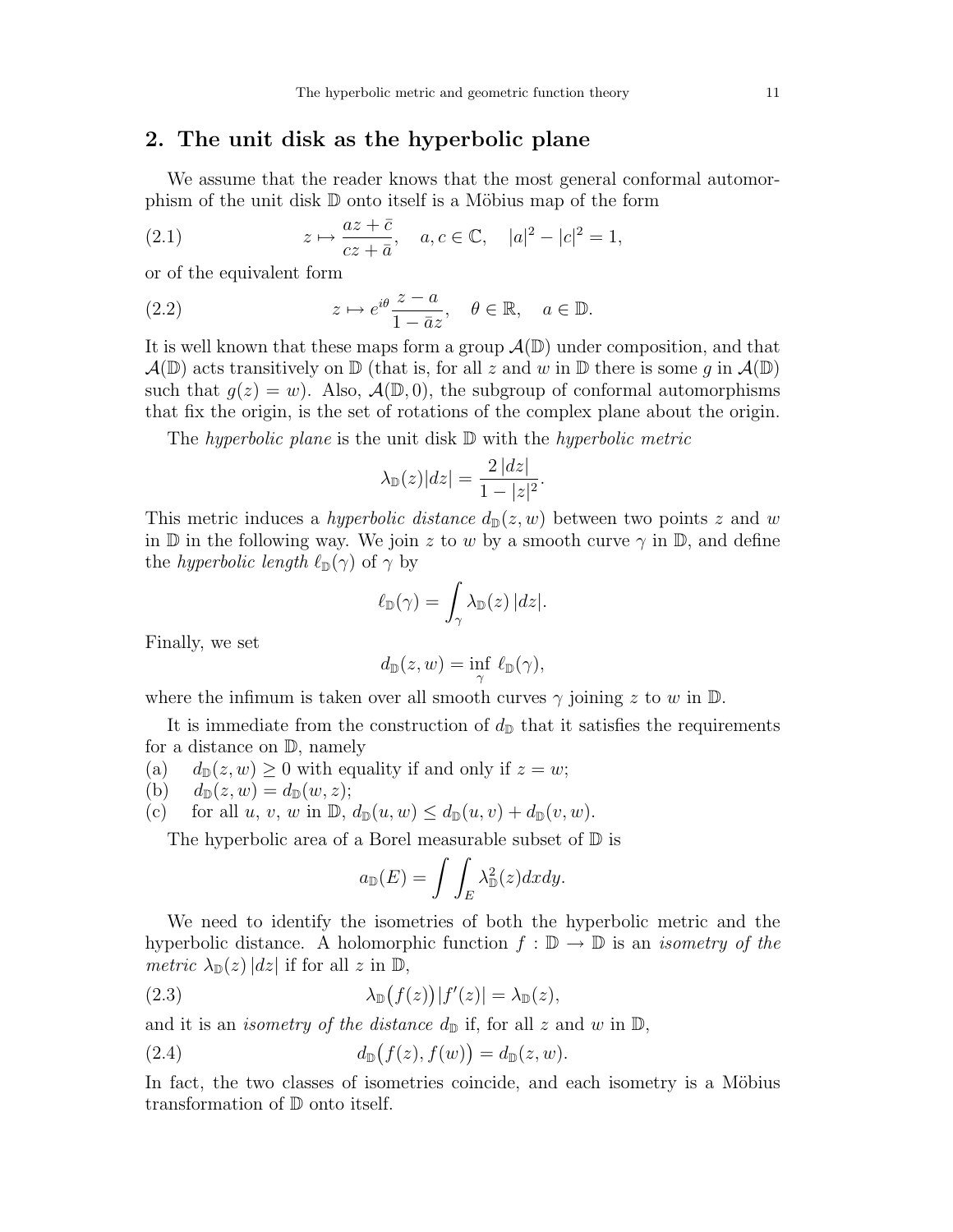**Theorem 2.1.** For any holomorphic map  $f : \mathbb{D} \to \mathbb{D}$  the following are equivalent:<br>(a)  $f$  is a conformal automorphism of  $\mathbb{D}$ ;

- f is a conformal automorphism of  $\mathbb{D}$ ;
- (b) f is an isometry of the metric  $\lambda_{\mathbb{D}}$ ;
- (c) f is an isometry of the distance  $d_{\mathbb{D}}$ .

**Proof.** First, (a) implies (b). Indeed, if (a) holds, then f is of the form  $(2.1)$ , and a calculation shows that

$$
\frac{|f'(z)|}{1-|f(z)|^2} = \frac{1}{1-|z|^2},
$$

so (b) holds. Next, (b) implies (a). Suppose that (b) holds; that is,  $f$  is an isometry of the hyperbolic metric. Then for any conformal automorphism g of  $\mathbb{D}, h = g \circ f$  is again an isometry of the hyperbolic metric. If we choose g so that  $h(0) = q(f(0)) = 0$ , then

$$
2|h'(0)| = \lambda_{\mathbb{D}}(h(0)|h'(0)| = \lambda_{\mathbb{D}}(0) = 2.
$$

Thus, h is a holomorphic self-map of  $\mathbb D$  that fixes the origin and  $|h'(0)| = 1$ , so Schwarz's Lemma implies  $h \in \mathcal{A}(\mathbb{D}, 0)$ . Then  $f = g^{-1} \circ h$  is in  $\mathcal{A}(\mathbb{D})$ . We have now shown that (a) and (b) are equivalent.

Second, we prove (a) and (c) are equivalent. If  $f \in \mathcal{A}(\mathbb{D})$ , then f is an isometry of the metric  $\lambda_{\mathbb{D}}$ . Hence, for any smooth curve  $\gamma$  in  $\mathbb{D}$ ,

$$
\ell_{\mathbb{D}}(f\circ\gamma)=\int_{f\circ\gamma}\lambda_{\mathbb{D}}(w)\,|dw|=\int_{\gamma}\lambda_{\mathbb{D}}(f(z))|f'(z)|\,|dz|=\ell_{\mathbb{D}}(\gamma).
$$

This implies that for all  $z, w \in \mathbb{D}$ ,  $d_{\mathbb{D}}(f(z), f(w)) \leq d_{\mathbb{D}}(z, w)$ . Because  $f \in \mathcal{A}(\mathbb{D})$ , the same argument applies to  $f^{-1}$ , and hence we may conclude that f is a  $d_{\mathbb{D}}$ isometry. Finally, we show that (c) implies (a). Take any  $f : \mathbb{D} \to \mathbb{D}$  that is holomorphic and a  $d_{\mathbb{D}}$ -isometry. Choose any g of the form (2.1) that maps  $f(0)$ to 0 and put  $h = g \circ f$ . Then h is holomorphic, a  $d_{\mathbb{D}}$ -isometry, and  $h(0) = 0$ . Thus  $d_{\mathbb{D}}(0, h(z)) = d_{\mathbb{D}}(h(0), h(z)) = d_{\mathbb{D}}(0, z)$ . This implies that  $|h(z)| = |z|$  and hence, that  $h(z) = e^{i\theta} z$  for some  $\theta \in \mathbb{R}$ . Thus  $h \in \mathcal{A}(\mathbb{D}, 0)$  and, as  $f = g^{-1} \circ h$ , f is also in  $\mathcal{A}(\mathbb{D})$ .

In summary, relative to the hyperbolic metric and the hyperbolic distance, the group  $\mathcal{A}(\mathbb{D})$  of conformal automorphism of the unit disk becomes a group of isometries.

**Theorem 2.2.** The hyperbolic distance  $d_{\mathbb{D}}(z, w)$  in  $\mathbb{D}$  is given by

(2.5) 
$$
d_{\mathbb{D}}(z, w) = \log \frac{1 + p_{\mathbb{D}}(z, w)}{1 - p_{\mathbb{D}}(z, w)} = 2 \tanh^{-1} p_{\mathbb{D}}(z, w),
$$

where the pseudo-hyperbolic distance  $p_{\mathbb{D}}(z, w)$  is given by

(2.6) 
$$
p_{\mathbb{D}}(z,w) = \left|\frac{z-w}{1-z\bar{w}}\right|.
$$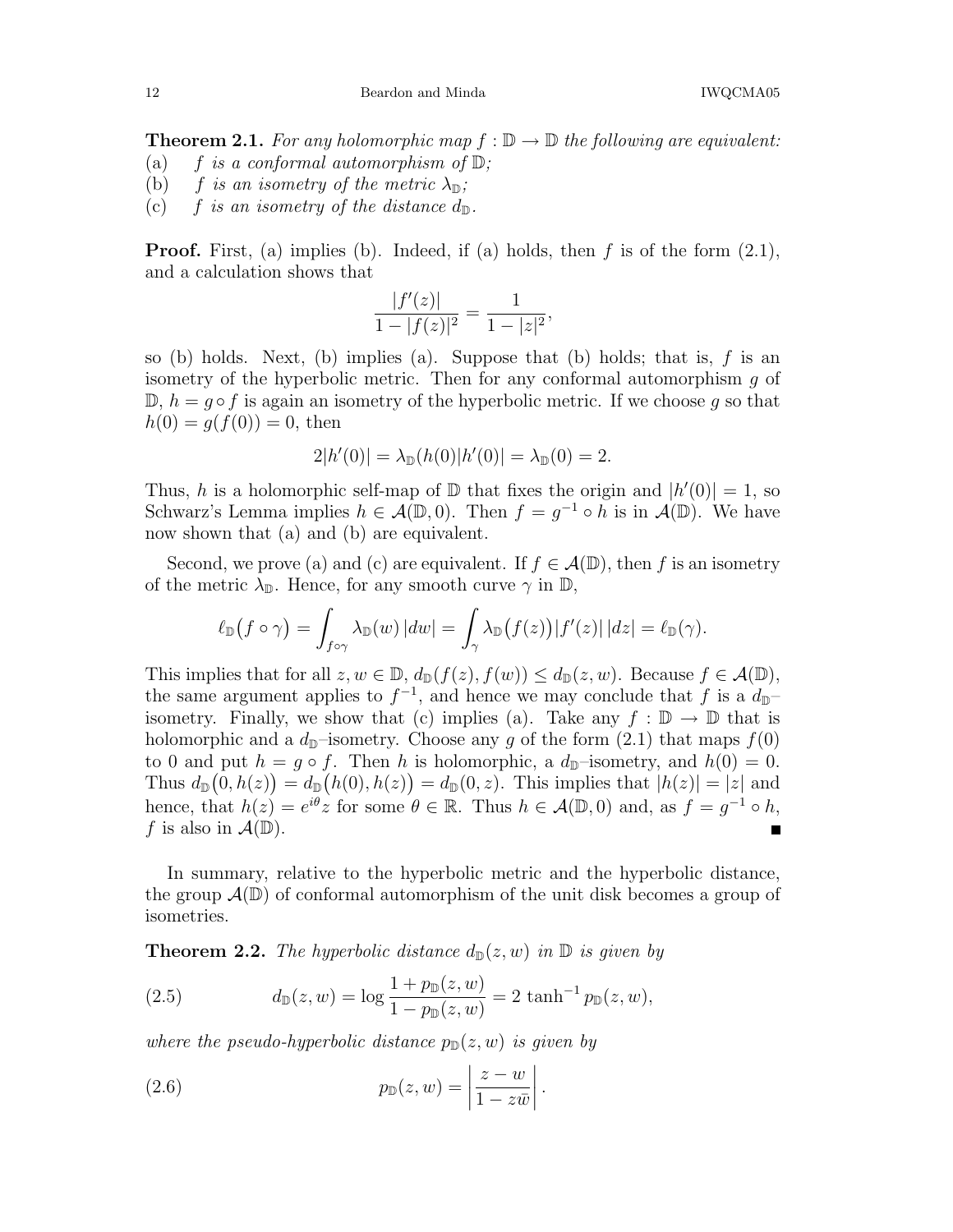**Proof.** First, we prove that if  $-1 < x < y < 1$  then

(2.7) 
$$
d_{\mathbb{D}}(x,y) = \log \left( \frac{1 + \frac{y - x}{1 - xy}}{1 - \frac{y - x}{1 - xy}} \right).
$$

Consider a smooth curve  $\gamma$  joining x to y in D, and write  $\gamma(t) = u(t) + iv(t)$ , where  $0 \le t \le 1$ . Then

$$
\ell_{\mathbb{D}}(\gamma) = \int_0^1 \frac{2|\gamma'(t)| dt}{1 - |\gamma(t)|^2} \ge \int_0^1 \frac{2 u'(t) dt}{1 - u(t)^2}
$$

because  $|\gamma(t)|^2 \ge |u(t)|^2 = u(t)^2$  and  $|\gamma'(t)| \ge |u'(t)| \ge u'(t)$ . The second integral can be evaluated directly and gives

$$
\ell_{\mathbb{D}}(\gamma) \ge \log\left(\frac{1+y}{1-y}\frac{1-x}{1+x}\right) = \log\left(\frac{1+\frac{y-x}{1-xy}}{1-\frac{y-x}{1-xy}}\right).
$$

Because equality holds here when  $\gamma(t) = x + t(y - x)$ ,  $0 \le t \le 1$ , we see that (2.7) holds, so (2.5) is valid for  $-1 < x < y < 1$ .

Now we have to extend (2.5) to any pair of points z and w in  $\mathbb{D}$ . Theorem 2.1 shows that each Euclidean rotation about the origin is a hyperbolic isometry and this implies that, for all z,  $d_{\mathbb{D}}(0, z) = d_{\mathbb{D}}(0, |z|)$ . Now take any z and w in D, and let  $f(z) = (z - w)/(1 - z\overline{w})$ . Then f is a conformal automorphism of D, and so is a hyperbolic isometry. Thus

$$
d_{\mathbb{D}}(z, w) = d_{\mathbb{D}}(w, z)
$$
  
=  $d_{\mathbb{D}}(f(w), f(z))$   
=  $d_{\mathbb{D}}(0, f(z))$   
=  $d_{\mathbb{D}}(0, |f(z)|)$   
=  $d_{\mathbb{D}}(0, p_{\mathbb{D}}(z, w)),$ 

which, from (2.7) with  $x = 0$  and  $y = p_{\mathbb{D}}(z, w)$ , gives (2.5).

Note that (2.5) produces

$$
d_{\mathbb{D}}(0, z) = \log \frac{1 + |z|}{1 - |z|}, \quad d_{\mathbb{D}}(0, z) = 2 \tanh^{-1} |z|.
$$

Also,

$$
\lim_{z \to w} \frac{d_{\mathbb{D}}(z, w)}{|z - w|} = \lambda_{\mathbb{D}}(w) = 2 \lim_{z \to w} \frac{p_{\mathbb{D}}(z, w)}{|z - w|}.
$$

A careful examination of the proof of  $(2.5)$  shows that if  $\gamma$  is a smooth curve that joins x to y, where  $-1 < x < y < 1$ , then  $\ell_{\mathbb{D}}(\gamma) = d_{\mathbb{D}}(0, x)$  if and only if  $\gamma$ is the simple arc from  $x$  to  $y$  along the real axis. As hyperbolic isometries map circles into circles, map the unit circle onto itself, and preserve orthogonality, we can now make the following definition.

 $\blacksquare$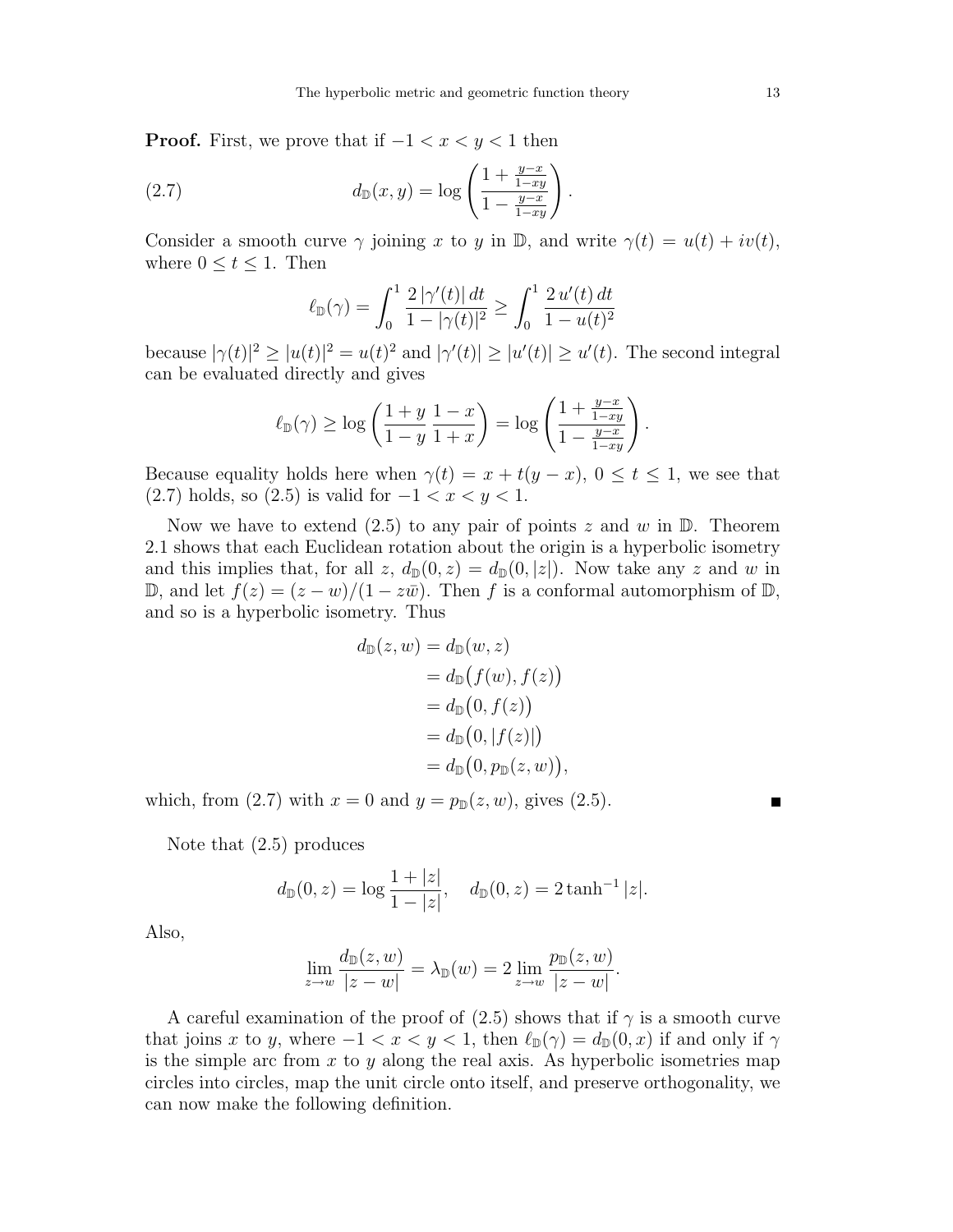**Definition 2.3.** Suppose that z and w are in  $\mathbb{D}$ . Then the *(hyperbolic) geodesic* through z and w is  $C \cap \mathbb{D}$ , where C is the unique Euclidean circle (or straight line) that passes through z and w and is orthogonal to the unit circle  $\partial \mathbb{D}$ . If  $\gamma$  is any smooth curve joining z to w in D, then the hyperbolic length of  $\gamma$  is  $d_{\mathbb{D}}(z, w)$ if and only if  $\gamma$  is the simple arc of C in  $\mathbb D$  that joins z and w.

The unit disk  $D$  together with the hyperbolic metric is called the *Poincaré* model of the hyperbolic plane. The "lines" in the hyperbolic plane are the hyperbolic geodesics and the angle between two intersecting lines is the Euclidean angle between the Euclidean tangent lines at the point of intersection. The hyperbolic plane satisfies all of the axioms for Euclidean geometry with the exception of the Parallel Postulate. It is easy to see that if  $\gamma$  is a hyperbolic geodesic in  $\mathbb D$  and  $a \in \mathbb{D}$  is a point not on  $\gamma$ , then there are infinitely many geodesics through a that do not intersect  $\gamma$  and so are parallel to  $\gamma$ .

We shall now show that the hyperbolic distance  $d_{\mathbb{D}}$  is additive along geodesics. By contrast, the pseudo-hyperbolic distance  $p_{\mathbb{D}}$  is never additive along geodesics.

**Theorem 2.4.** If u, v and w are three distinct points in  $\mathbb{D}$  that lie, in this order, along a geodesic, then  $d_{\mathbb{D}}(u, w) = d_{\mathbb{D}}(u, v) + d_{\mathbb{D}}(v, w)$ . For any three distinct points u, v and w in  $\mathbb{D}$ ,  $p_{\mathbb{D}}(u, w) < p_{\mathbb{D}}(u, v) + p_{\mathbb{D}}(v, w)$ .

**Proof.** Suppose that  $u, v$  and  $w$  lie in this order, along a geodesic. Then there is an isometry f that maps this geodesic to the real diameter  $(-1, 1)$  of  $\mathbb{D}$ , with  $f(v) = 0$ . Let  $x = f(u)$  and  $y = f(w)$ , so that  $-1 < x < 0 < y < 1$ . It is sufficient to show that  $d_{\mathbb{D}}(x, 0) + d_{\mathbb{D}}(0, y) = d_{\mathbb{D}}(x, y)$ ; this is a direct consequence of (2.7).

It is easy to verify that  $p_{\mathbb{D}}$  a distance function on  $\mathbb{D}$ , except possibly for the verification of the triangle inequality. This holds because, for any distinct  $u, v$ and w,

$$
p_{\mathbb{D}}(u, w) = \tanh \frac{1}{2} d_{\mathbb{D}}(u, w)
$$
  
\n
$$
\leq \tanh \frac{1}{2} [d_{\mathbb{D}}(u, v) + d_{\mathbb{D}}(v, w)]
$$
  
\n
$$
= \frac{\tanh \frac{1}{2} d_{\mathbb{D}}(u, v) + \tanh \frac{1}{2} d_{\mathbb{D}}(v, w)}{1 + \tanh \frac{1}{2} d_{\mathbb{D}}(u, v) \tanh \frac{1}{2} d_{\mathbb{D}}(v, w)}
$$
  
\n
$$
< \tanh \frac{1}{2} d_{\mathbb{D}}(u, v) + \tanh \frac{1}{2} d_{\mathbb{D}}(v, w)
$$
  
\n
$$
= p_{\mathbb{D}}(u, v) + p_{\mathbb{D}}(v, w).
$$

This also shows that there is always a strict inequality in the triangle inequality for  $p_{\mathbb{D}}$  for any three distinct points.

The following example illustrates how the hyperbolic distance compares with the Euclidean distance in D.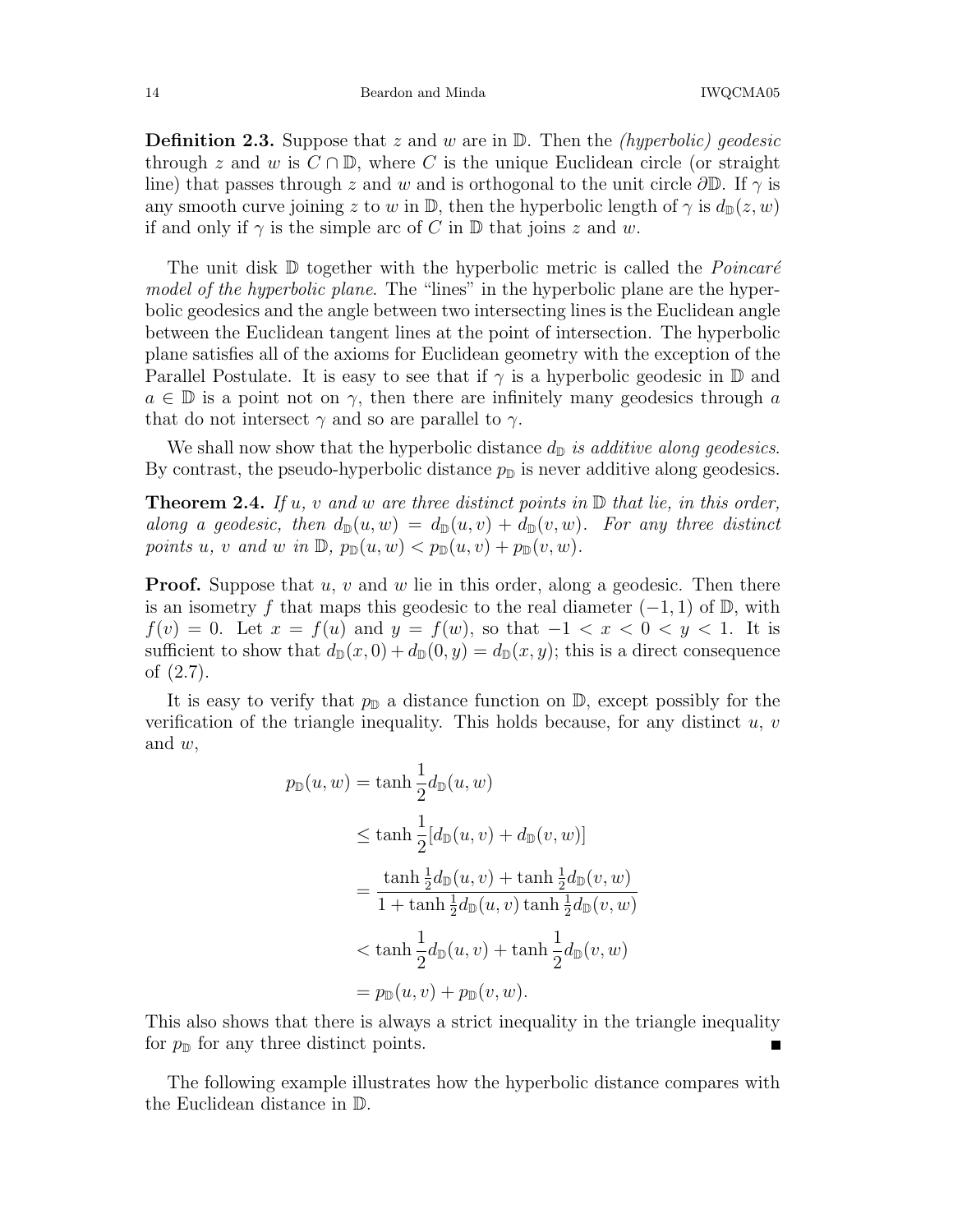**Example 2.5.** The Poincaré model of the hyperbolic plane does not accurately reflect all of the properties of the hyperbolic plane. For example, the hyperbolic plane is homogeneous; this means that for any pair of points a and b in  $\mathbb D$  there is an isometry f with  $f(a) = b$ . Intuitively this means that the hyperbolic plane looks the same at each point just as the Euclidean plane does. However, with our Euclidean eyes, the origin seems to occupy a special place in the hyperbolic plane. In fact, in the hyperbolic plane the origin is no more special than any point  $a \neq 0$ .

Here is another way in which the Poincaré model deceives our Euclidean eyes. Let  $x_0, x_1, x_2, \ldots$  be the sequence  $0, \frac{1}{2}$  $\frac{1}{2}, \frac{3}{4}$  $\frac{3}{4}, \frac{7}{8}$  $\frac{7}{8}, \ldots$ , so that  $x_n = (2^n - 1)/2^n$ , and  $x_{n+1}$  is halfway between  $x_n$  and 1 in the Euclidean sense. A computation using (2.5) shows that  $d_{\mathbb{D}}(0, x_n) = \log(2^{n+1} - 1)$ . We conclude that  $d_{\mathbb{D}}(x_n, x_{n+1}) \rightarrow$  $log 2$  as  $n \to \infty$ ; thus the points  $x_n$  are, for large n, essentially equally spaced in the hyperbolic sense along the real diameter of  $\mathbb D$ . Moreover, in any figure representing the Poincaré model the points  $x_n$ , for  $n \geq 30$ , are indistinguishable from the point 1 which does not lie in the hyperbolic plane. In brief, although the hyperbolic plane contains arbitrarily large hyperbolic disks about the origin, our Euclidean eyes can only see hyperbolic disks about the origin with a moderate sized hyperbolic radius.

Let us comment now on the various formulae that are available for  $d_{\mathbb{D}}(z, w)$ . It is often tempting to use the pseudohyperbolic distance  $p_{\mathbb{D}}$  rather than the hyperbolic distance  $d_{\mathbb{D}}$  (and many authors do) because the expression for  $p_{\mathbb{D}}$  is algebraic whereas the expression for  $d_{\mathbb{D}}$  is not. However, this temptation should be resisted. The distance  $p_{\mathbb{D}}$  is not additive along geodesics, and it does not arise from a Riemannian metric. Usually, the solution is to use the following functions of  $d_{\mathbb{D}}$ , for it is these that tend to arise naturally and more frequently in hyperbolic trigonometry:

(2.8) 
$$
\sinh^2 \frac{1}{2} d_{\mathbb{D}}(z, w) = \frac{|z-w|^2}{(1-|z|)^2 (1-|w|^2)} = \frac{1}{4} |z-w|^2 \lambda_{\mathbb{D}}(z) \lambda_{\mathbb{D}}(w),
$$

and

$$
\cosh^2 \frac{1}{2} d_{\mathbb{D}}(z, w) = \frac{|1 - z\bar{w}|^2}{(1 - |z|^2)(1 - |w|^2)} = \frac{1}{4} |1 - z\bar{w}|^2 \lambda_{\mathbb{D}}(z) \lambda_{\mathbb{D}}(w).
$$

These can be proved directly from (2.5), and together they give the familiar formula

$$
\tanh\frac{1}{2}d_{\mathbb{D}}(z,w)=\left|\frac{z-w}{1-z\bar{w}}\right|=p_{\mathbb{D}}(z,w).
$$

We investigate the topology defined on the unit disk by the hyperbolic distance. For this we study hyperbolic disks since they determine the topology. The hyperbolic circle  $C_r$  given by  $\{z \in \mathbb{D} : d_{\mathbb{D}}(0, z) = r\}$  is a Euclidean circle with Euclidean center 0 and Euclidean radius tanh  $\frac{1}{2}r$ . Now let C be any hyperbolic circle, say of hyperbolic radius r and hyperbolic center  $w$ . Then there is a hyperbolic isometry f with  $f(w) = 0$ , so that  $f(C) = C_r$ . As  $C_r$  is a Euclidean circle, so is  $f^{-1}(C_r)$ , which is C. Conversely, suppose that C is a Euclidean circle in D.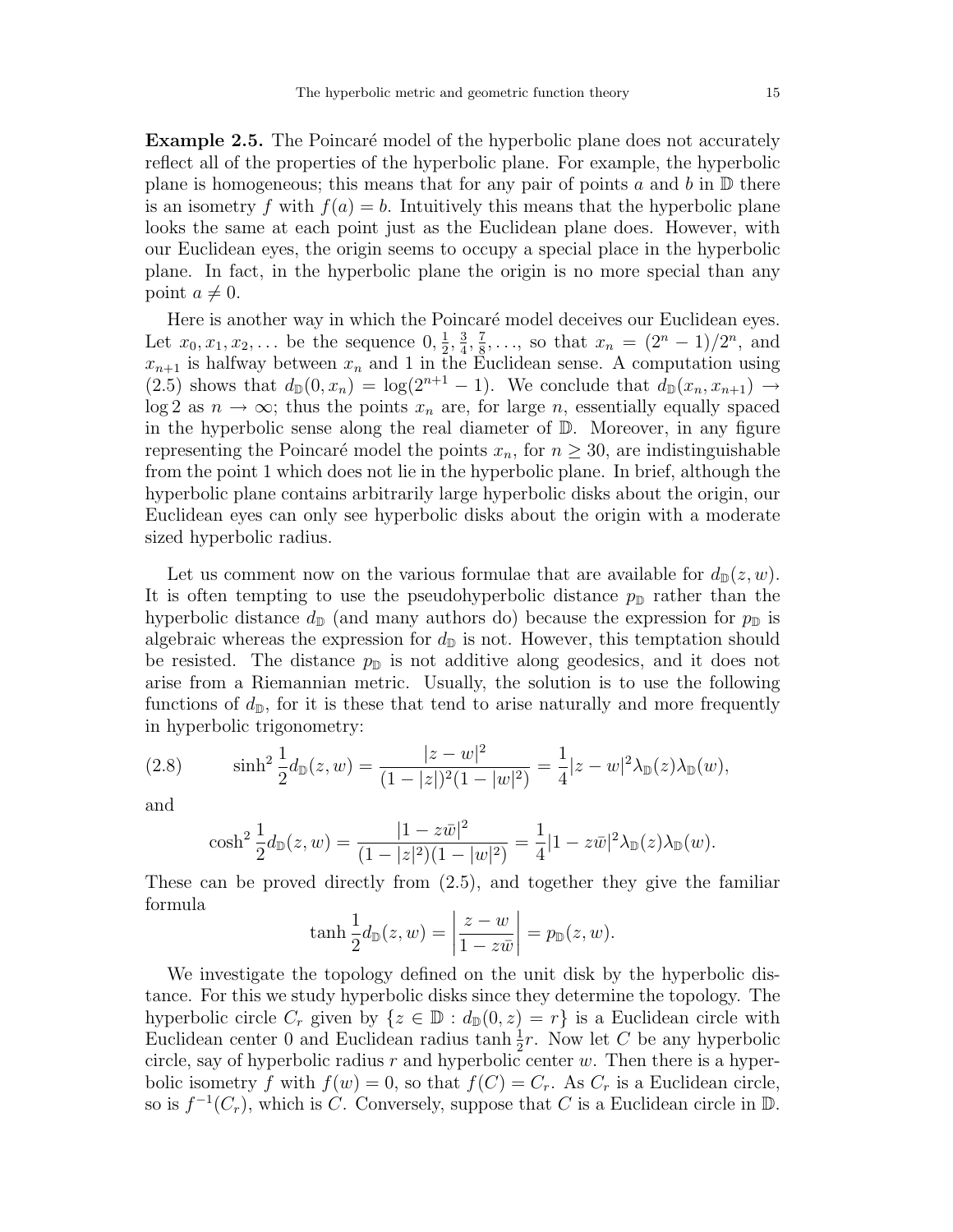.

Then there is a hyperbolic isometry f such that  $f(C)$  is a Euclidean circle with center 0, so that  $f(C) = C_r$  for some r. Thus, as f is a hyperbolic isometry,  $f^{-1}(C_r) = C$ , is also a hyperbolic circle. This shows that the set of hyperbolic circles coincides with the set of Euclidean circles in D. As the same is obviously true for open disks (providing that the closed disks lie in  $\mathbb{D}$ ), we see that the topology induced by the hyperbolic distance on D coincides with the Euclidean topology on the unit disk.

**Theorem 2.6.** The topology induced by  $d_{\mathbb{D}}$  on  $\mathbb{D}$  coincides with the Euclidean topology. The space  $\mathbb D$  with the distance  $d_{\mathbb D}$  is a complete metric space.

**Proof.** We have already proved the first statement. Suppose, then, that  $(z_n)$ is a Cauchy sequence with respect to the distance  $d_{\mathbb{D}}$ . Then  $(z_n)$  is a bounded sequence with respect to  $d_{\mathbb{D}}$  and, as we have seen above, this means that the  $(z_n)$  lie in a compact disk K that is contained in D. As  $\lambda_{\mathbb{D}} \geq 2$  on D, we see immediately from  $(2.8)$  that  $(z_n)$  is a Cauchy sequence with respect to the Euclidean metric, so that  $z_n \to z^*$ , say, where  $z^* \in K \subset \mathbb{D}$ . It is now clear that  $d_{\mathbb{D}}(z_n, z^*) \to 0$  so that  $\mathbb{D}$  with the distance  $d_{\mathbb{D}}$  is complete.

The Euclidean metric on  $\mathbb D$  arises from the fact that  $\mathbb D$  is embedded in the larger space  $\mathbb C$  and is not complete on  $\mathbb D$ . By contrast, an important property of the distance  $d_{\mathbb{D}}$  is that  $d_{\mathbb{D}}(0, |z|) \rightarrow +\infty$  as  $|z| \rightarrow 1$ ; informally, the boundary  $\partial \mathbb{D}$ of  $\mathbb D$  is 'infinitely far away' from each point in  $\mathbb D$ . This is a consequence of the fact that D equipped with the hyperbolic distance  $d_{\mathbb{D}}$  is a complete metric space and is another reason why  $d_{\mathbb{D}}$  should be preferred to the Euclidean metric on  $\mathbb{D}$ .

#### Exercises.

- 1. Verify that  $(2.1)$  and  $(2.2)$  determine the same subgroup of Möbius transformations.
- 2. Suppose equality holds in the triangle inequality for the hyperbolic distance; that is, suppose u, v, w in  $\mathbb{D}$  and  $d_{\mathbb{D}}(u, w) = d_{\mathbb{D}}(u, v) + d_{\mathbb{D}}(v, w)$ . Prove that  $u, v$  and  $w$  lie on a hyperbolic geodesic in this order.
- 3. Verify that the hyperbolic disk  $D_{\mathbb{D}}(a,r)$  is the Euclidean disk with center  $c$  and radius  $R$ , where

$$
c = \frac{a(1 - \tanh^2(r/2))}{1 - |a|^2 \tanh^2(r/2)} \quad \text{and} \quad R = \frac{(1 - |a|^2) \tanh(r/2)}{1 - |a|^2 \tanh^2(r/2)}
$$

4. (a) Prove that the hyperbolic area of a hyperbolic disk of radius r is  $4\pi \sinh^2(r/2)$ .

(b) Show that the hyperbolic length of a hyperbolic circle with radius  $r$  is  $2\pi \sinh r$ .

## 3. The Schwarz-Pick Lemma

We begin with a statement of the classical Schwarz Lemma.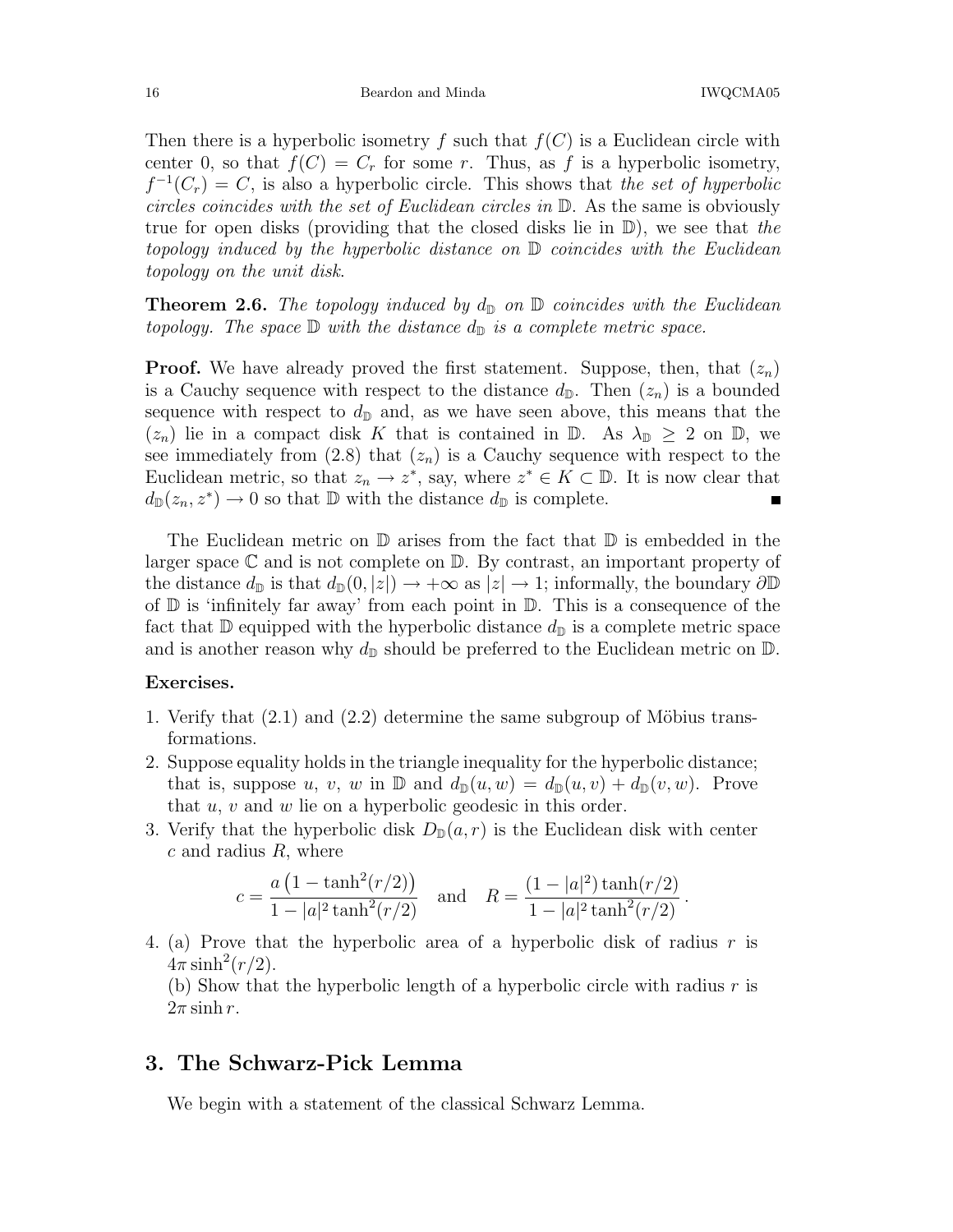**Theorem 3.1** (Schwarz's Lemma). Suppose that  $f : \mathbb{D} \to \mathbb{D}$  is holomorphic and that  $f(0) = 0$ . Then either

- (a)  $|f(z)| < |z|$  for every non-zero z in  $\mathbb{D}$ , and  $|f'(0)| < 1$ , or
- (b) for some real constant  $\theta$ ,  $f(z) = e^{i\theta} z$  and  $|f'(0)| = 1$ .

The Schwarz Lemma is proved by applying the Maximum Modulus Theorem to the holomorphic function  $f(z)/z$  on the unit disk D. It says that if a holomorphic function  $f : \mathbb{D} \to \mathbb{D}$  fixes 0 then either (a)  $f(z)$  is closer to 0 than z is, or (b) f is a rotation of the plane about 0. Although both of these assertions are true in the context of Euclidean geometry, they are only invariant under conformal maps when they are interpreted in terms of *hyperbolic geometry*. Moreover, as Pick observed in 1915, in this case the requirement that  $f$  has a fixed point in D is redundant. We can now state Pick's invariant formulation of Schwarz's Lemma [33].

**Theorem 3.2** (The Schwarz-Pick Lemma). Suppose that  $f : \mathbb{D} \to \mathbb{D}$  is holomorphic. Then either

(a) f is a hyperbolic contraction; that is, for all z and w in  $\mathbb{D}$ ,

(3.1) 
$$
d_{\mathbb{D}}(f(z),f(w)) < d_{\mathbb{D}}(z,w), \quad \lambda_{\mathbb{D}}(f(z))|f'(z)| < \lambda_{\mathbb{D}}(z),
$$

or

(b) f is a hyperbolic isometry; that is,  $f \in \mathcal{A}(\mathbb{D})$  and for all z and w in  $\mathbb{D}$ ,

(3.2) 
$$
d_{\mathbb{D}}(f(z), f(w)) = d_{\mathbb{D}}(z, w), \quad \lambda_{\mathbb{D}}(f(z)) |f'(z)| = \lambda_{\mathbb{D}}(z)
$$

**Proof.** By Theorem 2.1,  $f$  is an isometry if and only if one, and hence both, of the conditions in (3.2) hold. Suppose now that  $f : \mathbb{D} \to \mathbb{D}$  is holomorphic but not an isometry. Select any two points  $z_1$  and  $z_2$  in  $\mathbb D$ . Here is the intuitive idea behind the proof. Because the hyperbolic plane is homogeneous, we may assume without loss of generality that both  $z_1$  and  $f(z_1)$  are at the origin. In this special situation (3.1) follows directly from part (b) of Theorem 3.1. Now we write out a formal argument. Let  $g$  and  $h$  be conformal automorphisms (and hence isometries) of  $D$  such that  $g(z_1) = 0$  and  $h(f(z_1)) = 0$ . Let  $F = hfg^{-1}$ ; then F is a holomorphic self-map of  $\mathbb D$  that fixes 0. As q and h are isometries, F is not an isometry or else f would be too. Therefore, by Schwarz's Lemma, for all  $z, d_{\mathbb{D}}(0, F(z)) < d_{\mathbb{D}}(0, z)$  and  $|F'(0)| < 1$ . Thus, as  $Fg = hf$  and g, h are hyperbolic isometries,

$$
d_{\mathbb{D}}(f(z_1), f(z_2)) = d_{\mathbb{D}}(hf(z_1), hf(z_2))
$$
  
=  $d_{\mathbb{D}}(Fg(z_1), Fg(z_2))$   
=  $d_{\mathbb{D}}(0, Fg(z_2))$   
<  $d_{\mathbb{D}}(0, g(z_2))$   
=  $d_{\mathbb{D}}(g(z_1), g(z_2))$   
=  $d_{\mathbb{D}}(z_1, z_2).$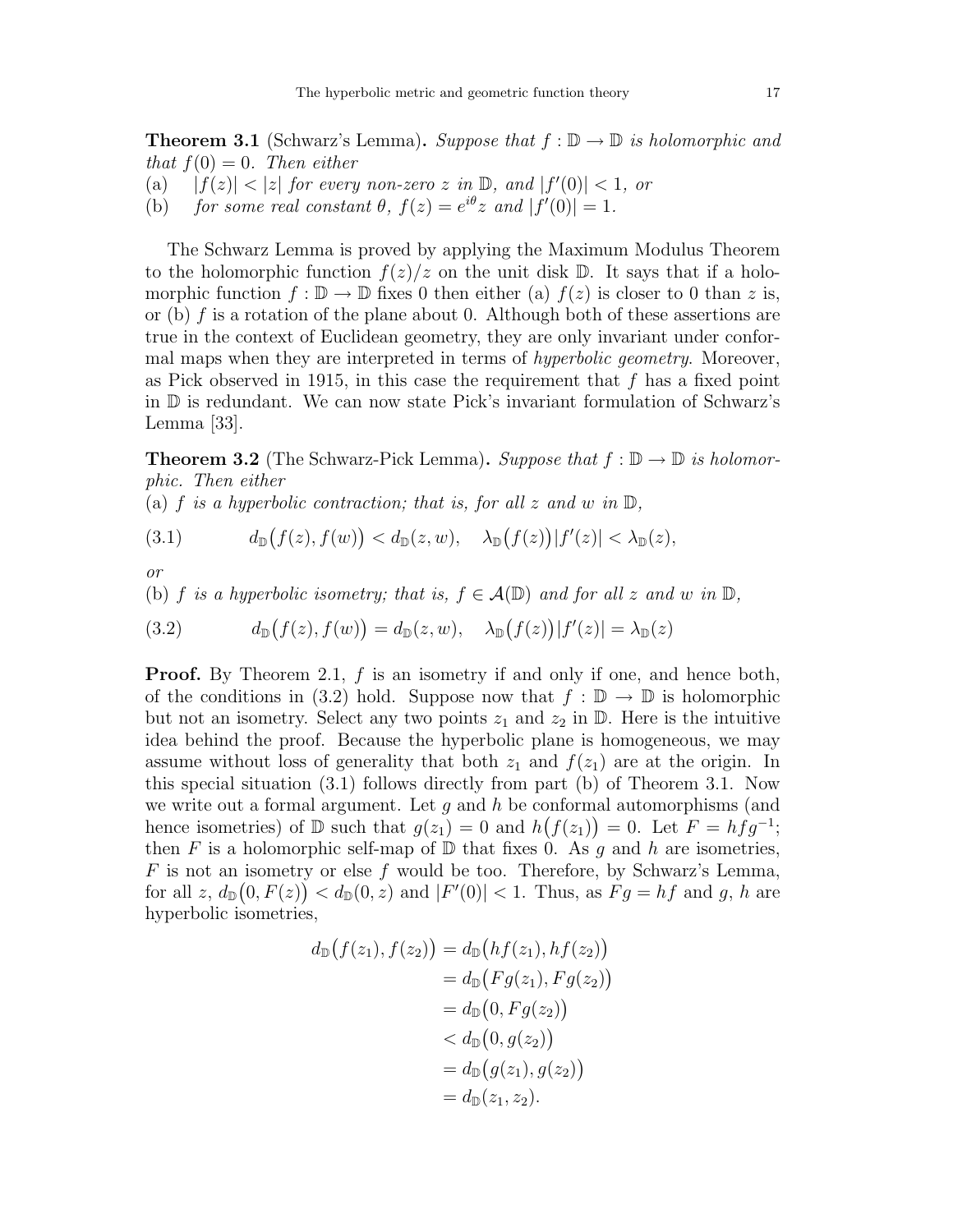18 Beardon and Minda IWQCMA05

This is the first inequality in (3.1). To obtain the second inequality, we apply the Chain Rule to each side of  $F g = hf$  and obtain

$$
|F'(0)| = \frac{|f'(z_1)|(1-|z_1|^2)}{1-|f(z_1)|^2} < 1.
$$

This gives the second inequality in  $(3.1)$  at an arbitrary point  $z_1$ .

Often the Schwarz-Pick Lemma is stated in the following form: Every holomorphic self-map of the unit disk is a contraction relative to the hyperbolic metric. That is, if f is a holomorphic self-map of  $\mathbb{D}$ , then

(3.3) 
$$
d_{\mathbb{D}}(f(z),f(w)) \leq d_{\mathbb{D}}(z,w), \quad \lambda_{\mathbb{D}}(f(z))|f'(z)| \leq \lambda_{\mathbb{D}}(z).
$$

If equality holds in either inequality, then f is a conformal automorphism of  $\mathbb{D}$ . One should note that the two inequalities in (3.3) are equivalent. If the first inequality holds, then

$$
\lambda_{\mathbb{D}}(f(z))|f'(z)| = \lim_{w \to z} \frac{d_{\mathbb{D}}(f(z), f(w))}{|f(z) - f(w)|} \frac{|f(z) - f(w)|}{|z - w|} \le \lim_{w \to z} \frac{d_{\mathbb{D}}(z, w)}{|z - w|} = \lambda_{\mathbb{D}}(z).
$$

On the other hand, if the second inequality holds, then integration over any path  $\gamma$  in D gives  $\ell_{\mathbb{D}}(f \circ \gamma) \leq \ell_{\mathbb{D}}(\gamma)$ . This implies the first inequality in (3.3).

Hyperbolic geometry had been used in complex analysis by Poincaré in his proof of the Uniformization Theorem for Riemann surfaces. The work of Pick is a milestone in geometric function theory, it shows that the hyperbolic metric, not the Euclidean metric, is the natural metric for much of the subject. The definition of the hyperbolic metric might seem arbitrary. In fact, up to multiplication by a positive scalar it is the only metric on the unit disk that makes every holomorphic self-map a contraction, or every conformal automorphism an isometry.

**Theorem 3.3.** For a metric  $\rho(z)|dz|$  on the unit disk the following are equivalent: (a) For any holomorphic self-map of  $\mathbb D$  and all  $z \in \mathbb D$ ,  $\rho(f(z)) |f'(z)| \leq \rho(z)$ ; (b) For any  $f \in \mathcal{A}(\mathbb{D})$  and all  $z \in \mathbb{D}$ ,  $\rho(f(z)) |f'(z)| = \rho(z)$ ; (c)  $\rho(z) = c\lambda_{\mathbb{D}}$  for some  $c > 0$ .

**Proof.** (a)⇒(b) Suppose  $f \in \mathcal{A}(\mathbb{D})$ . Then the inequality in (a) holds for f. The inequality in (a) also holds for  $f^{-1}$ ; this gives  $\rho(z) \leq \rho(f(z)) |f'(z)|$ . Hence, every conformal automorphism of  $\mathbb D$  is an isometry relative to  $\rho(z)|dz|$ .

(b)⇒(c) Define  $c > 0$  by  $\rho(0) = c\lambda_{\mathbb{D}}(0)$ . Now, consider any  $a \in \mathbb{D}$ . Let f be a conformal automorphism of  $\mathbb D$  with  $f(0) = a$ . Then because f is an isometry relative to both  $\rho(z)|dz|$  and the hyperbolic metric,

$$
\rho(a)|f'(0)| = \rho(0)
$$
  
=  $c\lambda_{\mathbb{D}}(0)$   
=  $c\lambda_{\mathbb{D}}(a)|f'(0)|$ .

Hence,  $\rho(a) = c\lambda_{\mathbb{D}}(a)$  for all  $a \in \mathbb{D}$ .

(c)⇒(a) This is an immediate consequence of the Schwarz-Pick Lemma. $\blacksquare$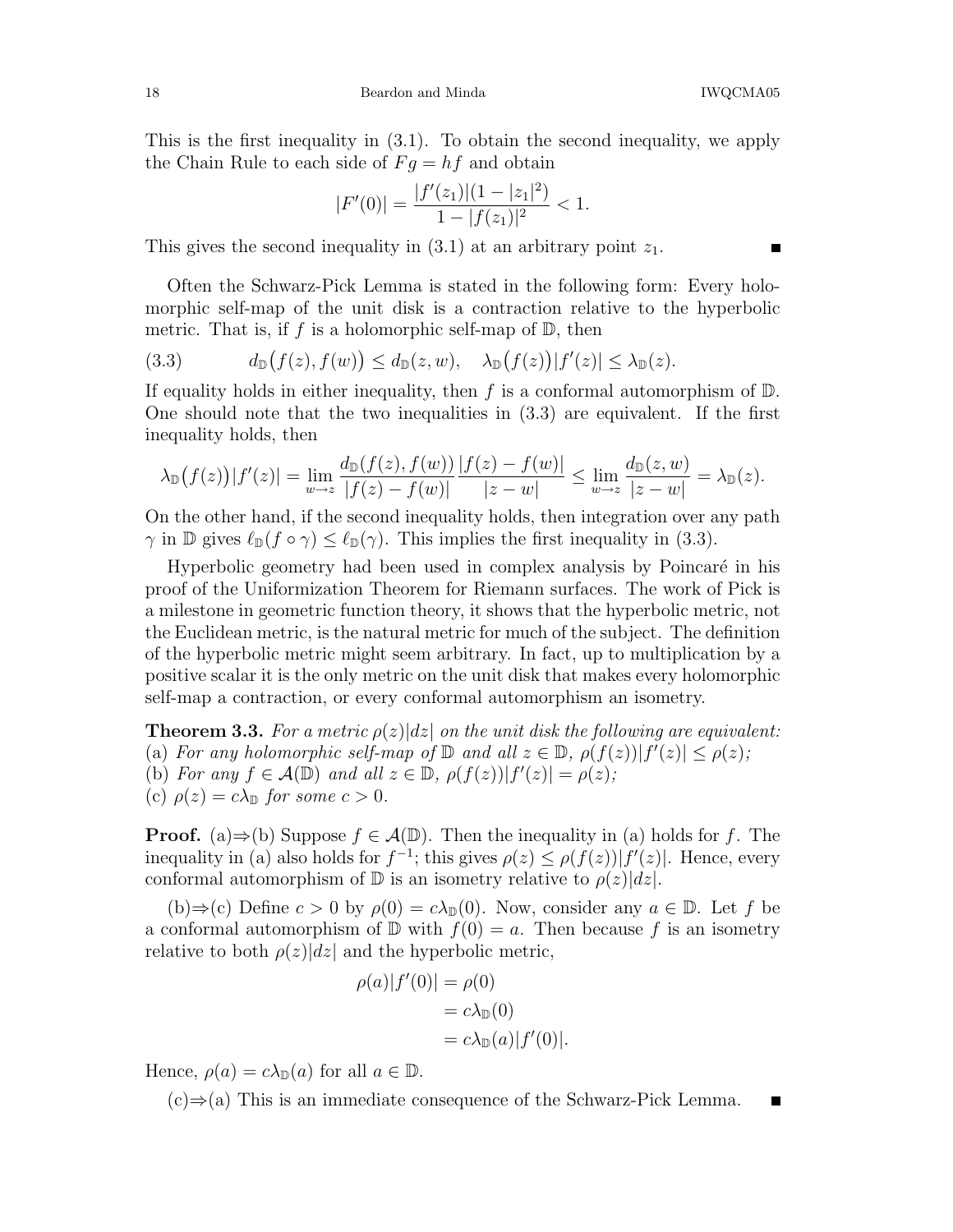### Exercises.

- 1. Suppose f is a holomorphic self-map of the unit disk. Prove  $|f'(0)| \leq 1$ . Determine a necessary and sufficient condition for equality.
- 2. If a holomorphic self-map of the unit disk fixes two points, prove it is the identity.
- 3. Let a and b be distinct points in  $\mathbb{D}$ .

(a) Show that there exists a conformal automorphism  $f$  of  $\mathbb D$  that interchanges a and b; that is,  $f(a) = b$  and  $f(b) = a$ .

(b) Suppose a holomorphic self-map  $f$  of  $D$  interchanges  $a$  and  $b$ ; that is,  $f(a) = b$  and  $f(b) = a$ . Prove f is a conformal automorphism with order 2, or  $f \circ f$  is the identity.

## 4. An extension of the Schwarz-Pick Lemma

Recently, the authors [8] established a multi-point version of the Schwarz-Pick Lemma that unified a number of known variations of the Schwarz and Schwarz-Pick Lemmas and also has many new consequences. A selection of results from [8] are presented in this and the next section; for more results of this type, consult the original paper.

We begin with a brief discussion of Blaschke products. A function  $F : \overline{\mathbb{D}} \to \overline{\mathbb{D}}$ is a *(finite)* Blaschke product if it is holomorphic in  $\mathbb{D}$ , continuous in  $\overline{\mathbb{D}}$  (the closed unit disk), and  $|F(z)| = 1$  when  $|z| = 1$ . If F is a Blaschke product then so are the compositions  $g(F(z))$  and  $F(g(z))$  for any conformal automorphism g of  $\mathbb{D}$ . In addition, it is clear that any finite product of conformal automorphisms of  $\mathbb D$  is a Blaschke product. We shall now show that the converse is true. Suppose that F is a Blaschke product. If F has no zeros in  $\mathbb D$  then, by the Minimum Modulus Theorem,  $F$  is a constant, which must be of modulus one. Now suppose that  $F$ does have a zero in  $\mathbb D$ . Then it can only have a finite number of zeros in  $\mathbb D$ , say  $a_1, \ldots, a_k$  (which need not be distinct), and

$$
F(z) / \prod_{m=1}^{k} \left( \frac{z - a_m}{1 - \bar{a}_m z} \right)
$$

is a Blaschke product with no zeros in  $\mathbb{D}$ . This shows that F is a Blaschke product if and only if it is a finite product of automorphisms of  $\mathbb{D}$ . We say that F is of *degree* k if this product has exactly k non-trivial factors.

We now discuss the complex pseudo-hyperbolic distance in  $\mathbb{D}$ , and the hyperbolic equivalent of the usual Euclidean difference quotient of a function.

**Definition 4.1.** The *complex pseudo-hyperbolic distance* [ $z, w$ ] between  $z$  and  $w$ in D is given by

$$
[z, w] = \frac{z - w}{1 - \overline{w}z}.
$$

We recall that the pseudo-hyperbolic distance is  $|[z, w]|$ ; see (2.6).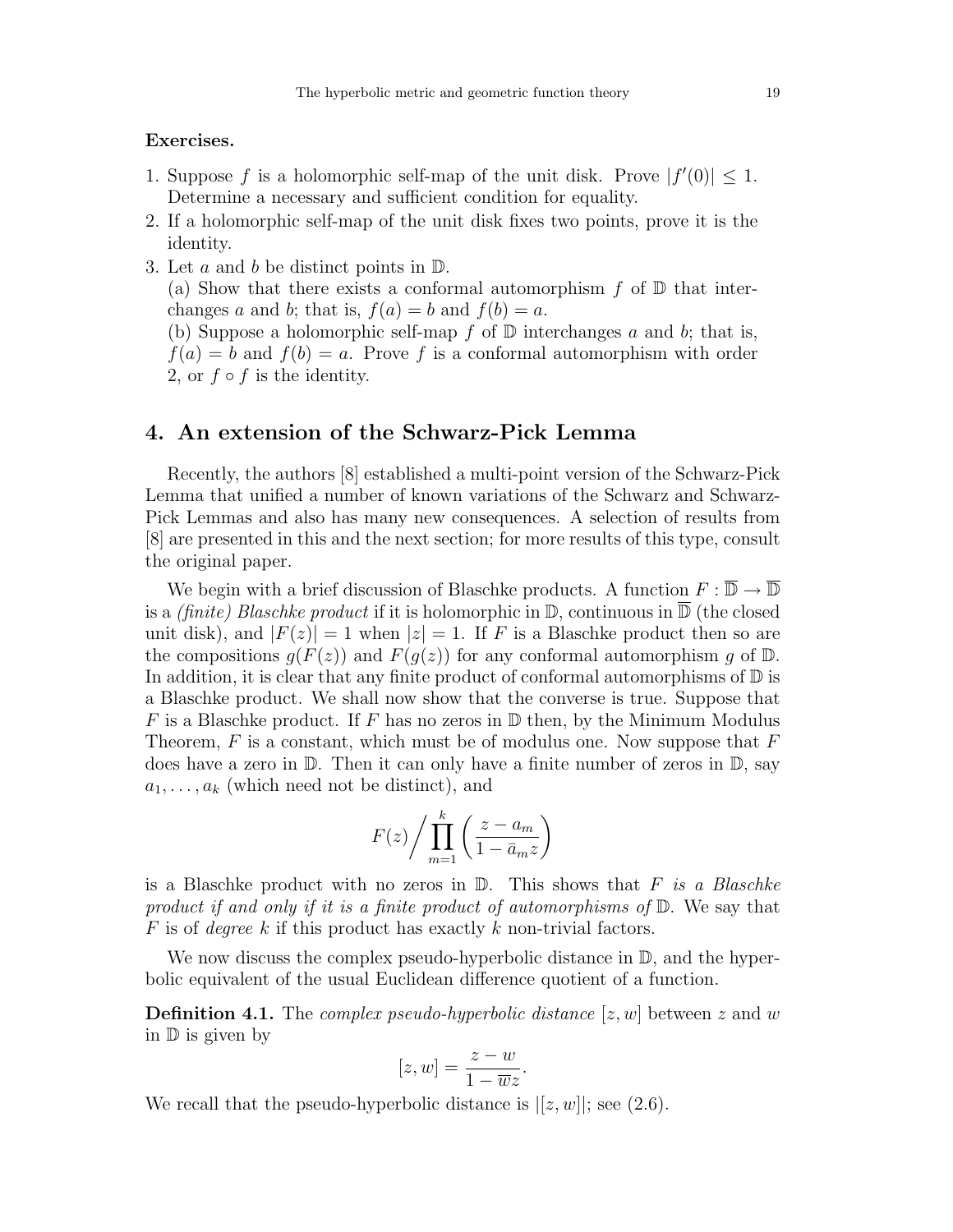#### 20 Beardon and Minda IWQCMA05

The complex pseudo-hyperbolic distance is an analog for the hyperbolic plane D of the real directed distance  $x - y$  from y to x, for points on the real line R.

**Definition 4.2.** Suppose that  $f : \mathbb{D} \to \mathbb{D}$  is holomorphic, and that  $z, w \in \mathbb{D}$ with  $z \neq w$ . The *hyperbolic difference quotient*  $f^*(z, w)$  is given by

$$
f^*(z, w) = \frac{[f(z), f(w)]}{[z, w]}.
$$

If we combine (2.6) with the Schwarz-Pick Lemma we see that

$$
p_{\mathbb{D}}(f(z_1),f(z_2)) \leq p_{\mathbb{D}}(z_1,z_2),
$$

and that equality holds for one pair  $z_1$  and  $z_2$  of distinct points if and only if f is a conformal automorphism of  $\mathbb D$  (in which case, equality holds for all  $z_1$  and  $z_2$ ). It follows that if  $f : \mathbb{D} \to \mathbb{D}$  is holomorphic, then either f is a hyperbolic isometry and  $|f^*(z, w)| = 1$  for all z and w, or f is not an isometry and  $|f^*(z, w)| < 1$  for all  $z$  and  $w$ .

We shall now discuss the hyperbolic difference quotient  $f^*(z, w)$ . This is a function of two variables but, unless we state explicitly to the contrary, we shall regard it as a holomorphic function of the single variable z. Note that  $f^*(z, w)$ is not holomorphic as a function of the second variable  $w$ . The basic properties of  $f^*(z, w)$  are given in our next result.

**Theorem 4.3.** Suppose that  $f : \mathbb{D} \to \mathbb{D}$  is holomorphic, and that  $w \in \mathbb{D}$ .<br>(a) The function  $z \mapsto f^*(z, w)$  is holomorphic in  $\mathbb{D}$ .

(a) The function  $z \mapsto f^*(z, w)$  is holomorphic in  $\mathbb{D}$ .

(b) If f is not a conformal automorphism of  $\mathbb{D}$ , then  $z \mapsto f^*(z, w)$  is a holomorphic self-map D.

(c) The map  $z \mapsto f^*(z, w)$  is a conformal automorphism of  $\mathbb D$  if and only if f is a Blaschke product of degree two.

**Proof.** Part (a) is obvious as w is a removable singularity of the function

$$
f^*(z, w) = \left(\frac{f(z) - f(w)}{1 - \overline{f(w)}f(z)}\right) \left(\frac{z - w}{1 - \overline{w}z}\right)^{-1}.
$$

Now suppose that f is not a conformal automorphism of  $\mathbb{D}$ . Then, as we have seen above,  $|f^*(z, w)| < 1$  and this proves (b).

To prove (c) we note first that there are conformal automorphisms  $g$  and  $h$ (that depend on w) of  $D$  such that  $f^*(z,w) = g(f(z))/h(z)$  or, equivalently,  $f(z) = g^{-1}(f^*(z, w)h(z))$ . Clearly, if  $f^*(z, w)$  is an automorphism then f is a Blaschke product of degree two. Conversely, suppose that  $f$  is a Blaschke product of degree two. Then  $g(f(z))$  is also a Blaschke product, say B, of degree two and  $f^*(z, w) = B(z)/h(z)$ . As  $f^*(z, w)$  is holomorphic in z, we see that  $B(z) = h(z)h_1(z)$  for some automorphism  $h_1$ . Thus  $f^*(z, w) = h_1(z)$  as required.  $\blacksquare$ 

We shall now derive a *three-point* version of the Schwarz-Pick Lemma. Because it involves three points rather than two points as in the Schwarz-Pick Lemma, the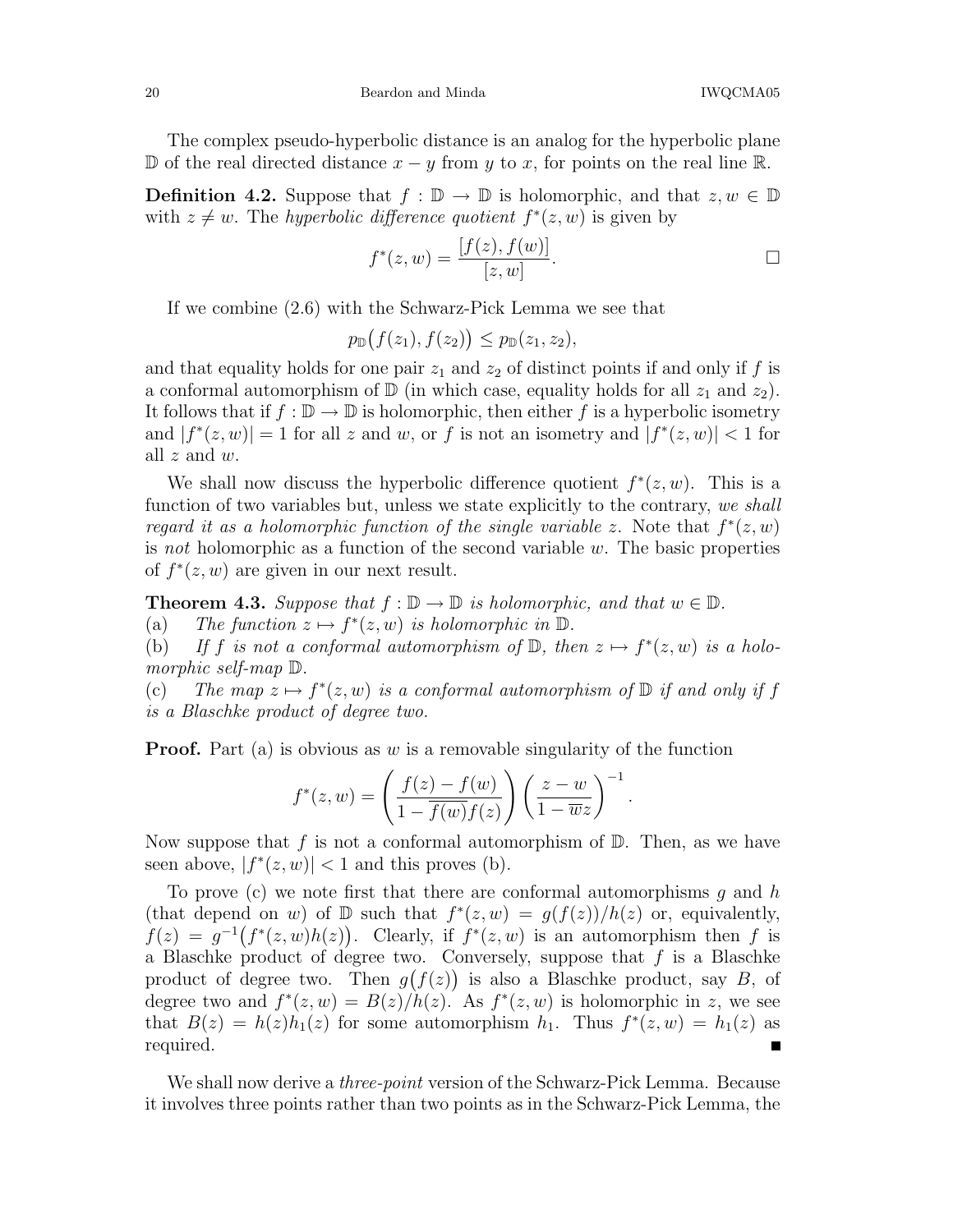following theorem has extra flexibility and it includes all variations and extensions of the Schwarz-Pick Lemma that are known to the authors. We stress, though, that this theorem contains much more than simply the union of all such known results. Although several Euclidean variations of the Schwarz-Pick Lemma are known, in our view much greater clarity is obtained by a strict adherence to hyperbolic geometry. This and other stronger versions of the Schwarz-Pick Lemma appear in [8].

**Theorem 4.4** (Three-point Schwarz-Pick Lemma). Suppose that f is holomorphic self-map of  $\mathbb{D}$ , but not an automorphism of  $\mathbb{D}$ . Then, for any z, w and v in  $\mathbb{D},$ 

(4.1) 
$$
d_{\mathbb{D}}(f^*(z,v),f^*(w,v)) \leq d_{\mathbb{D}}(z,w).
$$

Further, equality holds in  $(4.1)$  for some choice of z, w and v if and only if f is a Blaschke product of degree two.

**Proof.** As f is holomorphic in  $\mathbb{D}$ , but not an automorphism, Theorem 4.3(b) shows that the left-hand side of  $(4.1)$  is defined. The inequality  $(4.1)$  now follows by applying the Schwarz-Pick Lemma to the holomorphic self-map  $z \mapsto f^*(z, v)$ of  $\mathbb D$ . The Schwarz-Pick Lemma also implies that equality holds in (4.1) if and only if  $f^*(z, w)$  is a conformal automorphism of  $\mathbb D$  and, by Theorem 4.3(c), this is so if and only if f is a Blaschke product of degree two. П

Theorem 4.4 is a genuine improvement of the Schwarz-Pick Lemma. Suppose, for example that  $f : \mathbb{D} \to \mathbb{D}$  is holomorphic, but not an automorphism, and that  $f(0) = 0$ . Then the Schwarz-Pick Lemma tells us only that  $f(z)/z$  lies in the hyperbolic plane  $\mathbb{D}$ , and that  $|f'(0)| < 1$ . However, it we put  $w = 0$  in (4.1), and then let  $v \to 0$ , we obtain the stronger conclusion that  $f(z)/z$  lies in the hyperbolic disk with center  $f'(0)$  and hyperbolic radius  $d_{\mathbb{D}}(0, z)$ .

#### Exercises.

- 1. If  $f(z)$  is a Blaschke product of degree k, prove that  $f^*(z, w)$  is a Blaschke product of degree  $k - 1$ .
- 2. Verify the following Chain Rule for the  $*$ -operator: For all z and w in  $\mathbb{D}$ , and all holomorphic maps f and q of  $\mathbb D$  into itself,

$$
(f \circ g)^*(z, w) = f^*(g(z), g(w))g^*(z, w).
$$

### 5. Hyperbolic derivatives

Since the hyperbolic metric is the natural metric to study holomorphic selfmaps of the unit disk, one should also use derivatives that are compatible with this metric. We begin with the definition of a hyperbolic derivative; just as the Euclidean difference quotient leads to the usual Euclidean derivative, the hyperbolic difference quotient results in the hyperbolic derivative.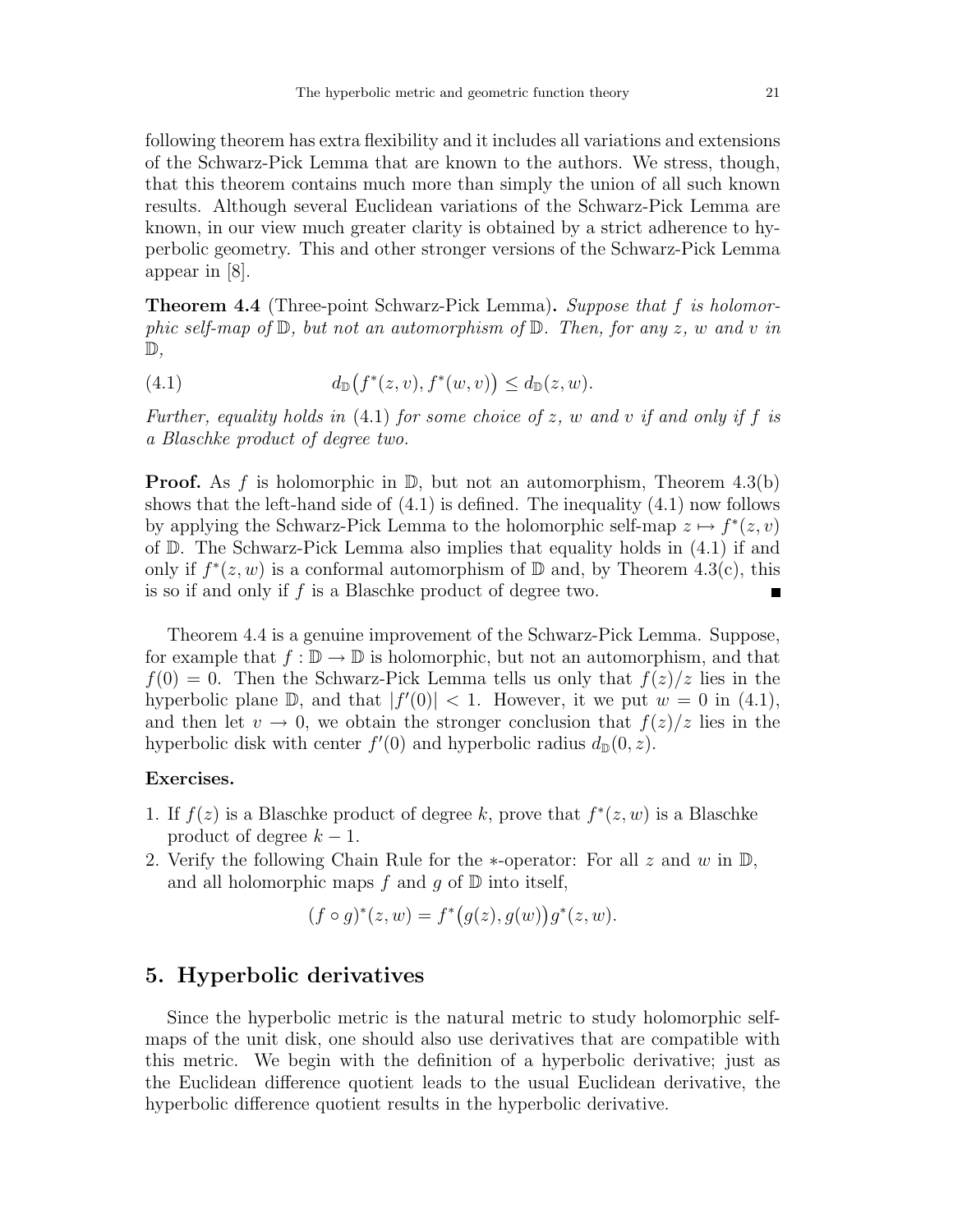**Definition 5.1.** Suppose that  $f : \mathbb{D} \to \mathbb{D}$  is holomorphic, but not an isometry of  $\mathbb D$ . The *hyperbolic derivative*  $f^h(w)$  of f at w in  $\mathbb D$  is

$$
f^{h}(w) = \lim_{z \to w} \frac{[f(z), f(w)]}{[z, w]} = \frac{(1 - |w|^2) f'(w)}{1 - |f(w)|^2}.
$$

The *hyperbolic distortion* of f at w is

$$
|f^h(w)| = \lim_{z \to w} \frac{d_{\mathbb{D}}(f(z), f(w))}{d_{\mathbb{D}}(z, w)}.
$$

By Theorem 4.3,  $|f^h(z)| \leq 1$ , and equality holds for some z if and only if equality holds for all z, and then f is a conformal automorphism of  $D$ . Theorem 4.4 leads to the following upper bound on the magnitude of the hyperbolic difference quotient in terms of  $d_{\mathbb{D}}(z, w)$  and the derivative at any point v between  $z$  and  $w$ .

**Theorem 5.2.** Suppose that  $f : \mathbb{D} \to \mathbb{D}$  is holomorphic. Then, for all z and w in  $\mathbb{D}$ , and for all v on the closed geodesic arc joining z and w,

(5.1) 
$$
d_{\mathbb{D}}(0, f^*(z, w)) \leq d_{\mathbb{D}}(0, f^h(v)) + d_{\mathbb{D}}(z, w).
$$

**Proof.** First, it is clear that for any z and w,  $|f^*(z, w)| = |f^*(w, z)|$ . Thus

$$
d_{\mathbb{D}}(0, f^*(z, w)) = d_{\mathbb{D}}(0, f^*(w, z)).
$$

Next, Theorem 4.4 (applied twice) gives

$$
d_{\mathbb{D}}(0, f^*(z, w)) \le d_{\mathbb{D}}(0, f^*(v, w)) + d_{\mathbb{D}}(f^*(v, w), f^*(z, w))
$$
  
\n
$$
\le d_{\mathbb{D}}(0, f^*(v, w)) + d_{\mathbb{D}}(z, v)
$$
  
\n
$$
= d_{\mathbb{D}}(0, f^*(w, v)) + d_{\mathbb{D}}(z, v)
$$
  
\n
$$
\le d_{\mathbb{D}}(0, f^*(u, v)) + d_{\mathbb{D}}(w, u) + d_{\mathbb{D}}(z, v).
$$

We now let  $u \to v$ , where v lies on the geodesic between z and w, and as  $d_{\mathbb{D}}(z, v) + d_{\mathbb{D}}(v, w) = d_{\mathbb{D}}(z, w)$ , we obtain (5.1).

Our next task is to transform (5.1) into a more transparent inequality about f. This is the next result which we may interpret as a Hyperbolic Mean Value Inequality, a result from [7].

**Theorem 5.3** (Hyperbolic Mean Value Inequality). Suppose that  $f : \mathbb{D} \to \mathbb{D}$  is holomorphic. Then, for all z and w in  $\mathbb{D}$ , and for all v on the closed geodesic arc joining z and w,

(5.2) 
$$
d_{\mathbb{D}}(f(z), f(w)) \leq \log \Big(\cosh d_{\mathbb{D}}(z, w) + |f^{h}(v)| \sinh d_{\mathbb{D}}(z, w)\Big).
$$

This inequality is sharper than the Schwarz-Pick inequality for if we use  $|f^h(v)| \leq 1$  and the identity cosh  $t + \sinh t = e^t$ , we recapture the Schwarz-Pick inequality. It is known that equality holds in  $(5.2)$  if and only if f is a Blaschke product of degree two and has a unique critical point  $c$ , such that either c,  $z = v$ , w, or c,  $w = v$ , z, lie in this order along a geodesic. We refer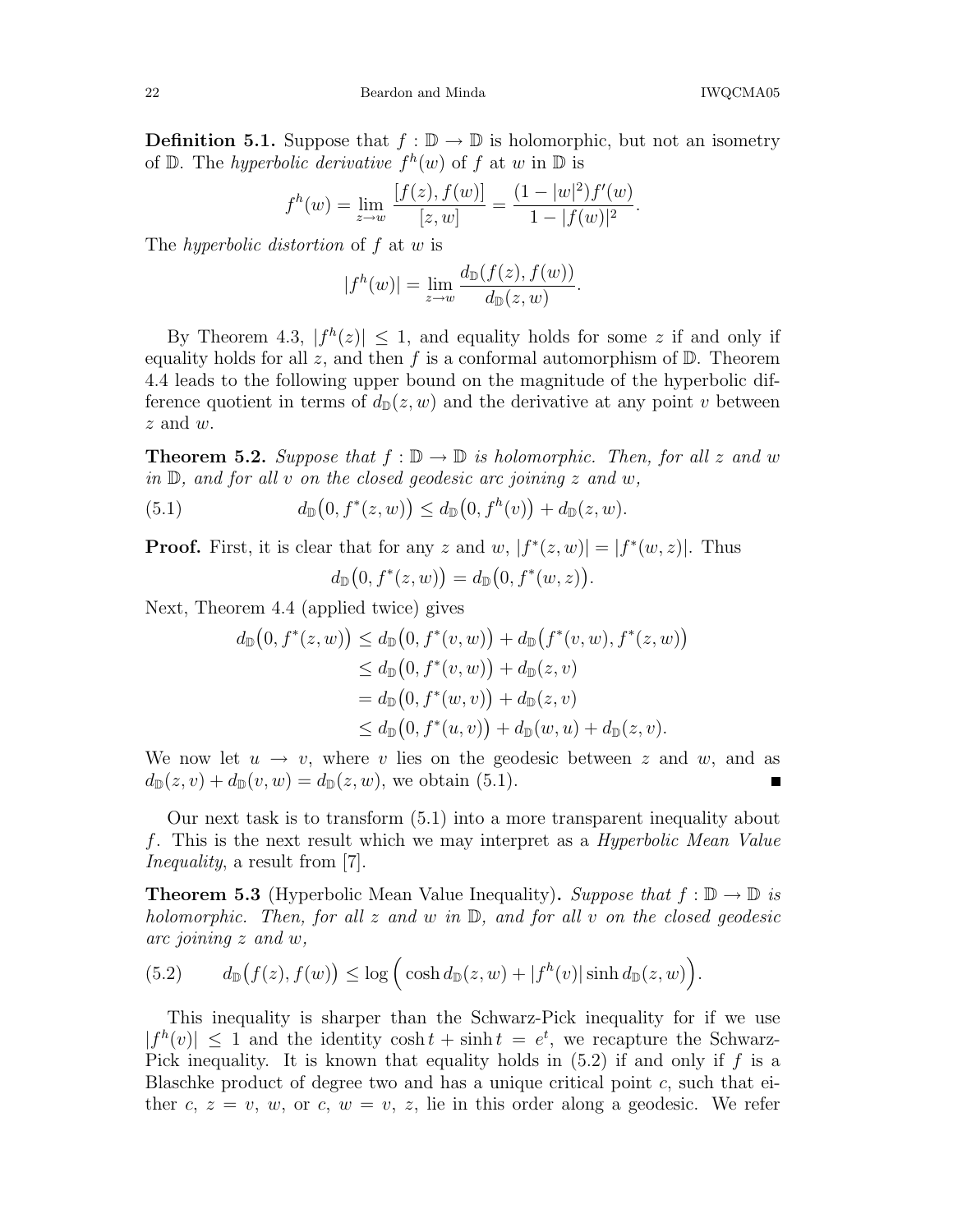the reader to [8] for a proof of this, and for the fact that a Blaschke product of degree two has exactly one critical point in D.

**Proof.** First, we note that, for all  $u$  and  $v$ ,

$$
\tanh \frac{1}{2}d_{\mathbb{D}}(0, u) = |u|,
$$
  
\n
$$
\tanh \frac{1}{2}d_{\mathbb{D}}(u, v) = p_{\mathbb{D}}(u, v) = \tanh \frac{1}{2}d_{\mathbb{D}}(0, [u, v]).
$$

Next, using the definition of  $f^*(z, w)$ , the inequality in Theorem 5.2, and the addition formula for  $tanh(s + t)$ , we have

$$
\begin{aligned}\n\tanh \frac{1}{2} d_{\mathbb{D}}(f(z), f(w)) &= p_{\mathbb{D}}(f(z), f(w)) \\
&= p_{\mathbb{D}}(z, w) |f^*(z, w)| \\
&= p_{\mathbb{D}}(z, w) \tanh \frac{1}{2} d_{\mathbb{D}}(0, f^*(z, w)) \\
&\le p_{\mathbb{D}}(z, w) \tanh \left[ \frac{1}{2} d_{\mathbb{D}}(0, f^h(v)) + \frac{1}{2} d_{\mathbb{D}}(z, w) \right] \\
&= p_{\mathbb{D}}(z, w) \left( \frac{p_{\mathbb{D}}(z, w) + |f^h(v)|}{1 + p_{\mathbb{D}}(z, w) |f^h(v)|} \right).\n\end{aligned}
$$

Now the increasing function  $x \mapsto \tanh(\frac{1}{2}x)$  has inverse  $x \mapsto \log(1+x)/(1-x)$ , so we conclude that, with  $p = p_{\mathbb{D}}(z, w)$  and  $d = |f^h(v)|$ ,

$$
d_{\mathbb{D}}(f(z), f(w)) \le \log\left(\frac{1+pd+p(d+p)}{1+pd-p(d+p)}\right) = \log\left(\frac{1+p^2}{1-p^2} + d\frac{2p}{1-p^2}\right),
$$
  
h is (5.2)

which is  $(5.2)$ .

Next, we provide a Schwarz-Pick type of inequality for hyperbolic derivatives; recall that the hyperbolic derivative is not holomorphic. This result is based on the observation that if  $f : \mathbb{D} \to \mathbb{D}$  is holomorphic, but not a conformal automorphism of  $\mathbb{D}$ , then  $f^h(z)$  and  $f^h(w)$  lie in  $\mathbb{D}$  so that we can measure the hyperbolic distance between these two hyperbolic derivatives.

**Theorem 5.4.** Suppose that  $f : \mathbb{D} \to \mathbb{D}$  is holomorphic but not a conformal automorphism of  $D$ . Then, for all z and w in  $D$ ,

(5.3) 
$$
d_{\mathbb{D}}(f^{h}(z), f^{h}(w)) \leq 2d_{\mathbb{D}}(z, w) + d_{\mathbb{D}}(f^{*}(z, w), f^{*}(w, z)).
$$

**Proof.** Theorem 4.4 implies that for all  $z, w$  and  $v$ ,

$$
d_{\mathbb{D}}(f^*(z,w),f^*(v,w)) \leq d_{\mathbb{D}}(z,v).
$$

We let  $v \to w$  and obtain

$$
d_{\mathbb{D}}(f^*(z,w),f^h(w)) \leq d_{\mathbb{D}}(z,w)
$$

and (by interchanging  $z$  and  $w$ ),

$$
d_{\mathbb{D}}(f^*(w,z),f^h(z)) \leq d_{\mathbb{D}}(z,w).
$$

These last two inequalities and the triangle inequality yields (5.3).

 $\blacksquare$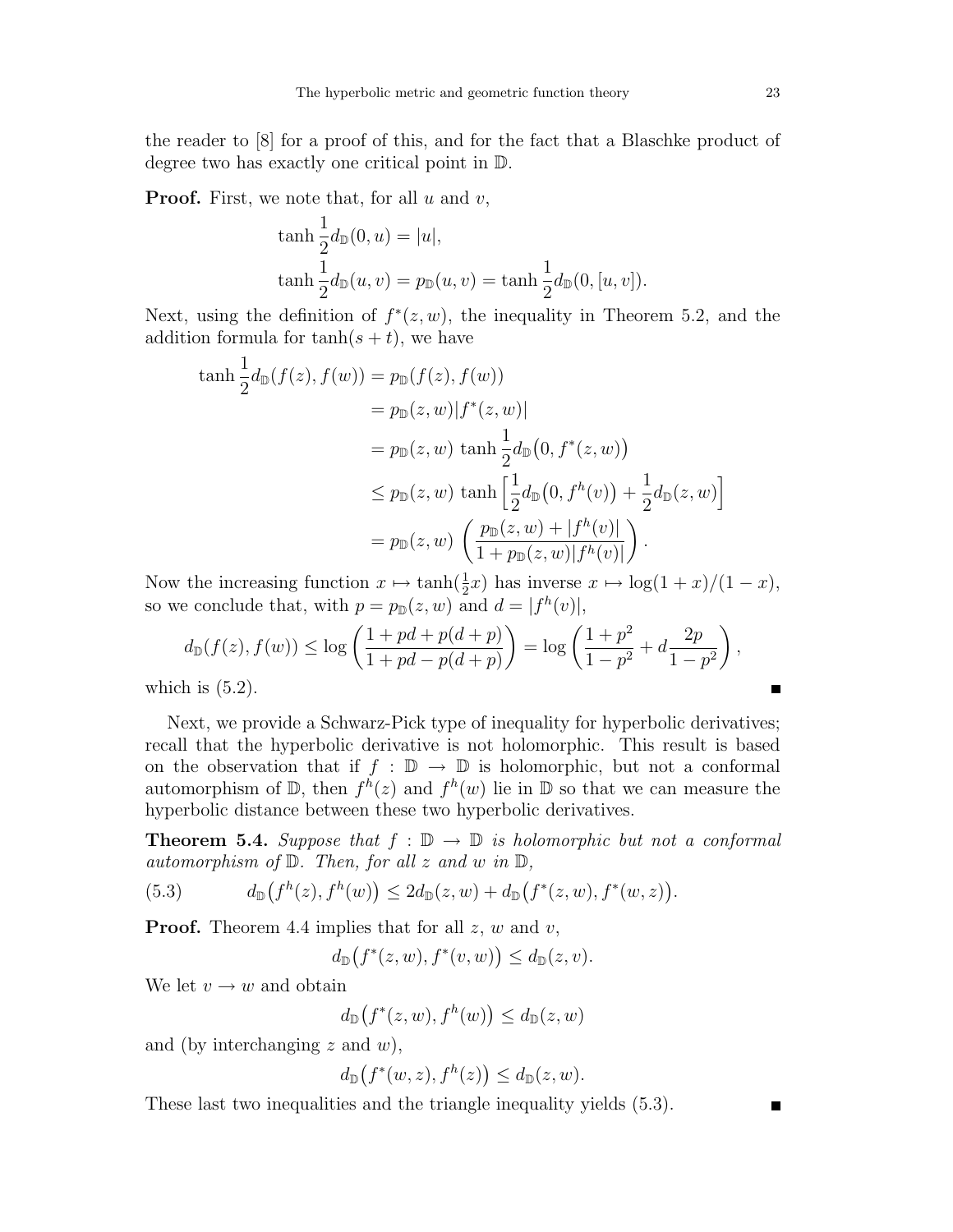It is easy to see that if  $f(0) = 0$  then  $f^*(z, 0) = f^*(0, z) = f(z)/z$ . Thus we have the following corollary originally established in [6].

**Corollary 5.5.** Suppose that  $f : \mathbb{D} \to \mathbb{D}$  is holomorphic but not a conformal automorphism of  $\mathbb{D}$ , and that  $f(0) = 0$ . Then, for all z,

(5.4) 
$$
d_{\mathbb{D}}(f^{h}(0), f^{h}(z)) \leq 2d_{\mathbb{D}}(0, z),
$$

and the constant 2 is best possible.

**Example 5.6.** The preceding corollary is sharp for  $f(z) = z^2$ . Note that  $f^h(z) = 2z/(1+|z|^2)$  and  $d_{\mathbb{D}}(f^h(z), f^h(w)) = 2d_{\mathbb{D}}(z, w)$  whenever z, w lie on the same hyperbolic geodesic through the origin. Thus,  $z \mapsto f^h(z)$  doubles all hyperbolic distances along geodesics through the origin; this doubling is not valid in general because in hyperbolic geometry there are no similarities except isometries. Moreover, it is possible to verify that there is no finite  $K$  such that  $d_{\mathbb{D}}(f^h(z), f^h(w)) \leq K d_{\mathbb{D}}(z, w)$  for all  $z, w \in \mathbb{D}$ , so  $z \mapsto f^h(z)$  does not even satisfy a hyperbolic Lipschitz condition, so (5.4) is no longer valid when the origin is replaced by an arbitrary point of the unit disk.

In spite of Example 5.6 a full-fledged result of Schwarz-Pick type is valid for the hyperbolic distortion.

Corollary 5.7 (Schwarz-Pick Lemma for Hyperbolic Distortion). Suppose that  $f: \mathbb{D} \to \mathbb{D}$  is holomorphic but not a conformal automorphism of  $\mathbb{D}$ . Then for all  $z, w \in \mathbb{D}, d_{\mathbb{D}}(|f^h(z)|, |f^h(w)|) \leq 2d_{\mathbb{D}}(z, w).$ 

Proof. Note that, from the proof of Theorem 5.4,

$$
d_{\mathbb{D}}(|f^*(z,w)|, |f^h(w)|) \leq d_{\mathbb{D}}(f^*(z,w), f^h(w)) \leq d_{\mathbb{D}}(z,w),
$$

and, similarly,  $d_{\mathbb{D}}(|f^*(w, z)|, |f^h(z)|) \leq d_{\mathbb{D}}(z, w)$ . As  $|f^*(w, z)| = |f^*(z, w)|$ , the desired inequality follows.

#### Exercises.

- 1. Verify the claims in Example 5.6.
- 2. Suppose that  $f : \mathbb{D} \to \mathbb{D}$  is holomorphic but not a conformal automorphism of  $\mathbb D$ . Prove that for all conformal automorphisms S and T of  $\mathbb D$ , and all z and  $w$  in  $\mathbb{D}$ ,

$$
|(S \circ f \circ T)^*(z, w)| = |f^*(T(z), T(w))|.
$$

In particular, deduce that the hyperbolic derivative is invariant in the sense that

$$
|(S \circ f \circ T)^h(z)| = |f^h(T(z))|.
$$

## 6. The hyperbolic metric on simply connected regions

There are several equivalent definitions of what it means for a region in the complex plane to be simply connected. A region  $\Omega$  in  $\mathbb C$  is *simply connected* if and only if any one of the following (equivalent) conditions hold: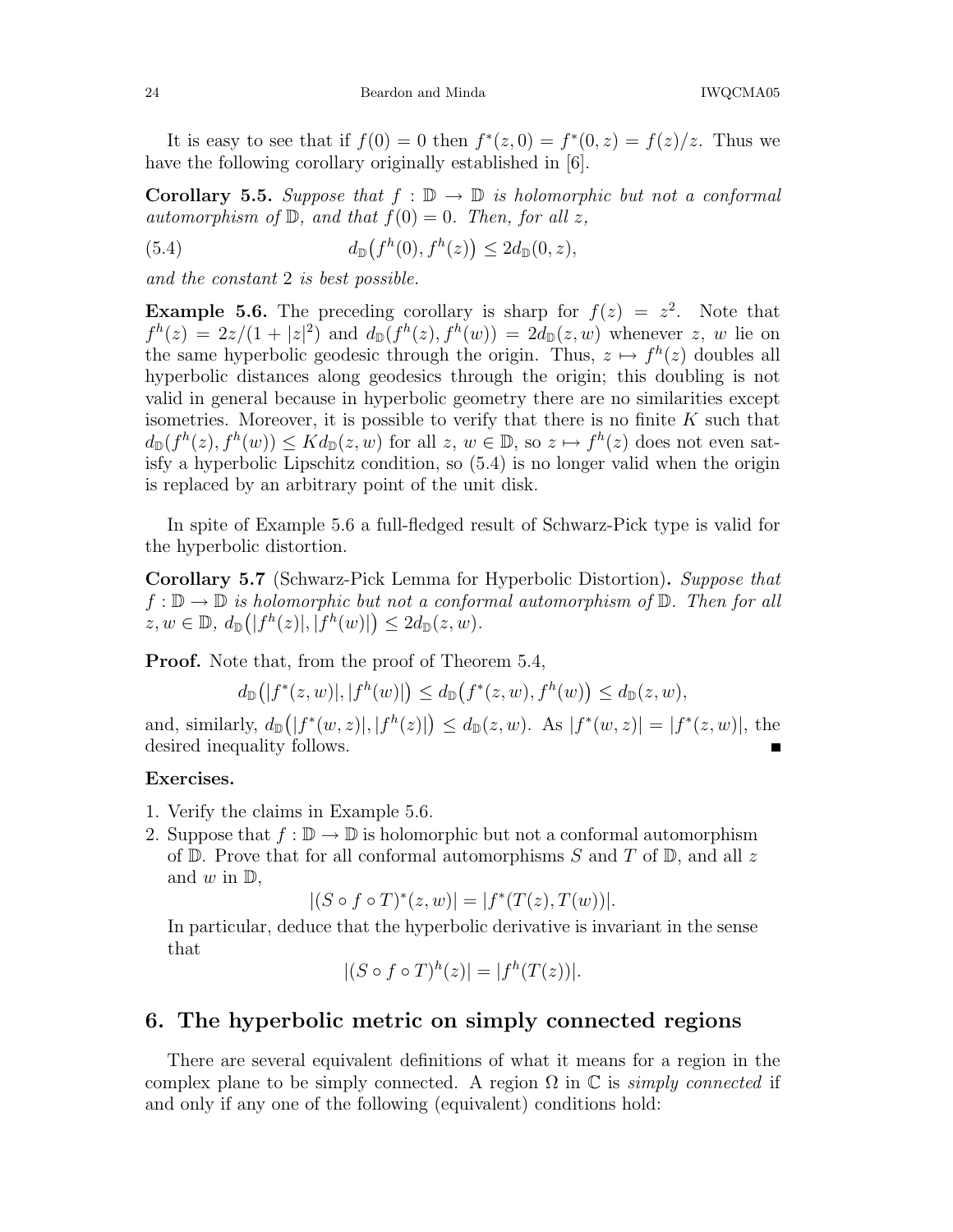- (a) the set  $\mathbb{C}_{\infty}\backslash\Omega$  is connected;
- (b) if f is holomorphic and never zero in  $\Omega$ , then there is a single-valued holomorphic choice of  $\log f$  in  $\Omega$ ;
- (c) each closed curve in  $\Omega$  can be continuously deformed within  $\Omega$  to a point of Ω.

A region in  $\mathbb{C}_{\infty}$  is simply connected if (a) or (c) holds. The regions  $\mathbb{D}, \mathbb{C}$  and  $\mathbb{C}_{\infty}$  are all simply connected; an annulus is not.

Two subregions regions of  $\mathbb C$  are *conformally equivalent* if there is a holomorphic bijection of one onto the other. This is an equivalence relation on the class of subregions of C, and the fundamental result about simply connected regions is the Riemann Mapping Theorem.

**Theorem 6.1** (The Riemann Mapping Theorem). A subregion of  $\mathbb C$  is conformally equivalent to  $\mathbb D$  if and only if  $\Omega$  is a simply connected proper subregion of C. Moreover, given  $a \in \Omega$  there is a unique conformal mapping  $f : \Omega \to \mathbb{D}$  such that  $f(a) = 0$  and  $f'(a) > 0$ .

The Riemann Mapping Theorem enables us to transfer the hyperbolic metric from  $\mathbb D$  to any simply connected proper subregion  $\Omega$  of  $\mathbb C$ .

**Definition 6.2.** Suppose that  $f$  is a conformal map of a simply connected plane region  $\Omega$  onto  $\mathbb D$ . Then the hyperbolic metric  $\lambda_{\Omega}(z)|dz|$  of  $\Omega$  is defined by

(6.1) 
$$
\lambda_{\Omega}(z) = \lambda_{\mathbb{D}}(f(z)) |f'(z)|.
$$

The hyperbolic distance  $d_{\Omega}$  is the distance function on  $\Omega$  derived from the hyperbolic metric.

We need to show  $\lambda_{\Omega}$  is independent of the choice of the conformal map f that is used in (6.1), for this will imply that  $\lambda_{\Omega}$  is determined by  $\Omega$  alone. Suppose, then, that f is a conformal map of  $\Omega$  onto  $\mathbb D$ . Then the set of all conformal maps of  $\Omega$  onto  $\mathbb D$  is given by  $h \circ f$ , where h ranges over  $\mathcal A(\mathbb D)$ . Any conformal automorphism h of  $\mathbb D$  is a hyperbolic isometry, so that for all w in  $\mathbb D$ ,

$$
\lambda_{\mathbb{D}}(w) = \lambda_{\mathbb{D}}(h(w)) |h'(w)|.
$$

If we now let  $g = h \circ f$ ,  $w = f(z)$  and use the Chain Rule we find that

$$
\lambda_{\mathbb{D}}(g(z))|g'(z)| = \lambda_{\mathbb{D}}(h(f(z))|h'(f(z))||f'(z)|
$$
  
=  $\lambda_{\mathbb{D}}(f(z))|f'(z)|$ 

so that  $\lambda_{\Omega}$  as defined in (6.1) is independent of the choice of the conformal map f.

Thus, Definition 6.2 converts every conformal map of a simply connected proper subregion of  $\mathbb C$  onto the unit disk into an isometry of the hyperbolic metric. The hyperbolic distance  $d_{\Omega}$  on a simply connected proper subregion  $\Omega$  of C can be defined in two equivalent ways. First, one can pull-back the hyperbolic distance on D to  $\Omega$  by setting  $d_{\Omega}(z, w) = d_{\mathbb{D}}(f(z), f(w))$  for any conformal map  $f: \Omega \to \mathbb{D}$  and verifying that this is independent of the choice of the conformal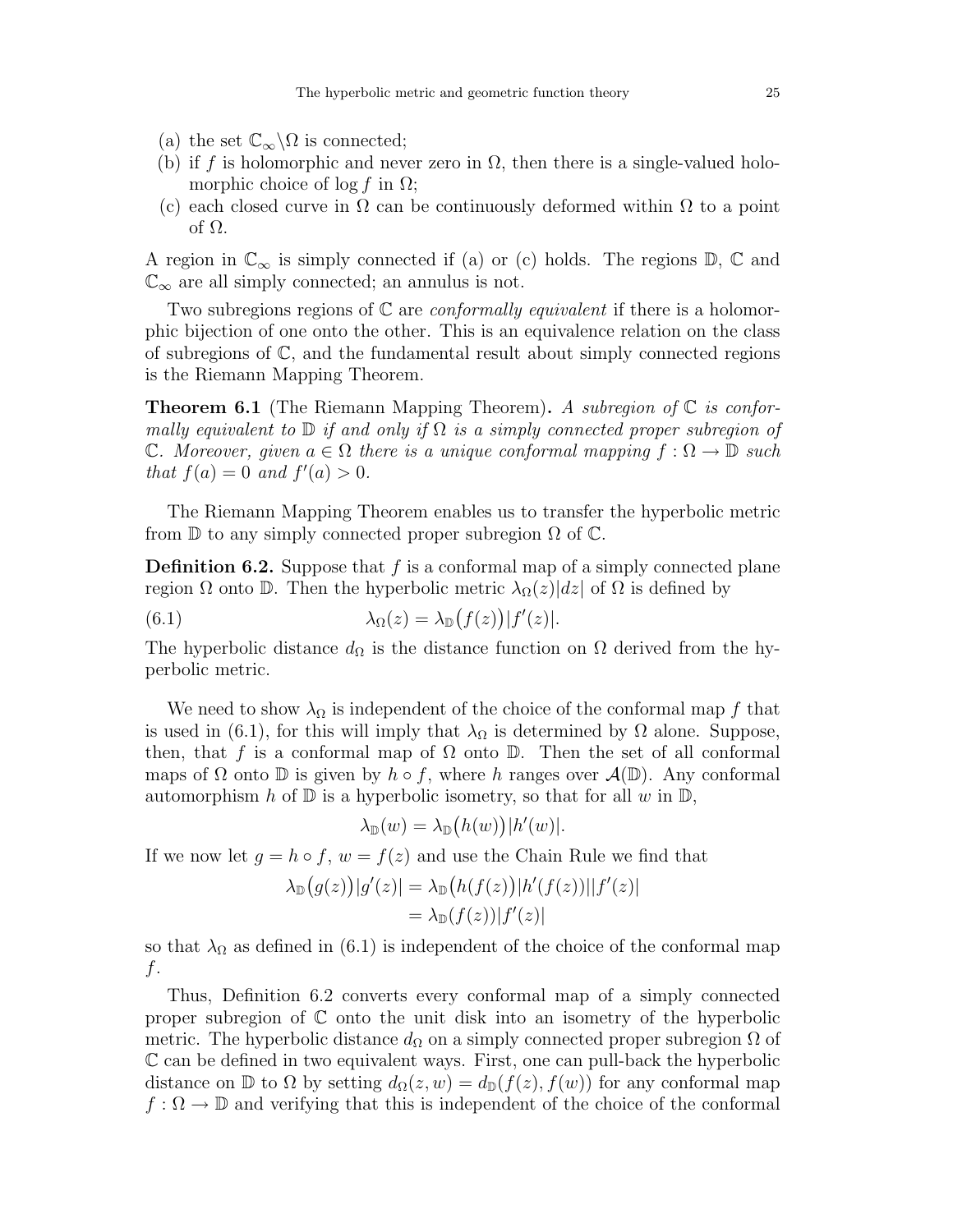mapping onto the unit disk. Alternatively, the hyperbolic length of a path  $\gamma$  in  $\Omega$  is

$$
\ell_{\Omega}(\gamma) = \int_{\gamma} \lambda_{\Omega}(z) |dz|,
$$

and one can define

$$
d_{\Omega}(z, w) = \inf \ell_{\Omega}(\gamma),
$$

where the infimum is taken over all piecewise smooth curves  $\gamma$  in  $\Omega$  that join  $z$  and  $w$ . These two definitions of the hyperbolic distance are equivalent. The hyperbolic distance  $d_{\Omega}$  on  $\Omega$  is complete. Moreover, a path  $\gamma$  in  $\Omega$  connecting z and w is a hyperbolic geodesic in  $\Omega$  if and only if  $f \circ \gamma$  is a hyperbolic geodesic in D. Also, for any  $a \in \Omega$  and  $r > 0$ ,  $f(D_{\Omega}(a, r)) = D_{\mathbb{D}}(f(a), r)$ .

In fact, the essence of Definition 6.2 is that the entire body of geometric facts about the Poincaré model  $\mathbb D$  of the hyperbolic plane transfers, without any essential change, to an arbitrary simply connected proper subregion of  $\mathbb C$  with its own hyperbolic metric. If  $f : \Omega \to \mathbb{D}$  is any conformal mapping, then f is an isometry relative to the hyperbolic metrics and hyperbolic distances on  $\Omega$  and D. The next result is an immediate consequence of Definition 6.2 and we omit its proof; it asserts that all conformal maps of simply connected proper regions are isometries relative to the hyperbolic metrics and hyperbolic distances of the regions.

**Theorem 6.3** (Conformal Invariance). Suppose that  $\Omega_1$  and  $\Omega_2$  are simply connected proper subregions of  $\mathbb{C}$ , and that f is a conformal map of  $\Omega_1$  onto  $\Omega_2$ . Then f is a hyperbolic isometry, so that for any z in  $\Omega_1$ ,

(6.2)  $\lambda_{\Omega_2}(f(z)) |f'(z)| = \lambda_{\Omega_1}(z),$ 

and for all  $z, w \in \Omega_1$ 

$$
d_{\Omega_2}(f(z), f(w)) = d_{\Omega_1}(z, w).
$$

Note that if  $\gamma$  is a smooth curve in  $\Omega_1$ , then (6.2) implies

$$
\ell_{\Omega_2}(f\circ\gamma)=\ell_{\Omega_1}(\gamma).
$$

Theorem 6.3 implies that each element of  $\mathcal{A}(\Omega)$ , the group of conformal automorphisms of  $\Omega$ , is a hyperbolic isometry.

**Theorem 6.4** (Schwarz-Pick Lemma for Simply Connected Regions). Suppose that  $\Omega_1$  and  $\Omega_2$  are simply connected proper subregions of  $\mathbb C$ , and that f is a holomorphic map of  $\Omega_1$  into  $\Omega_2$ . Then either

(a) f is a hyperbolic contraction; that is, for all z and w in  $\Omega_1$ ,

$$
d_{\Omega_2}(f(z), f(w)) < d_{\Omega_1}(z, w), \quad \lambda_{\Omega_2}(f(z)) |f'(z)| < \lambda_{\Omega_1}(z),
$$

or

(b) f is a hyperbolic isometry; that is, f is a conformal map of  $\Omega_1$  onto  $\Omega_2$  and for all z and w in  $\Omega_1$ ,

$$
d_{\Omega_2}(f(z),f(w)) = d_{\Omega_1}(z,w), \quad \lambda_{\Omega_2}(f(z)) |f'(z)| = \lambda_{\Omega_1}(z).
$$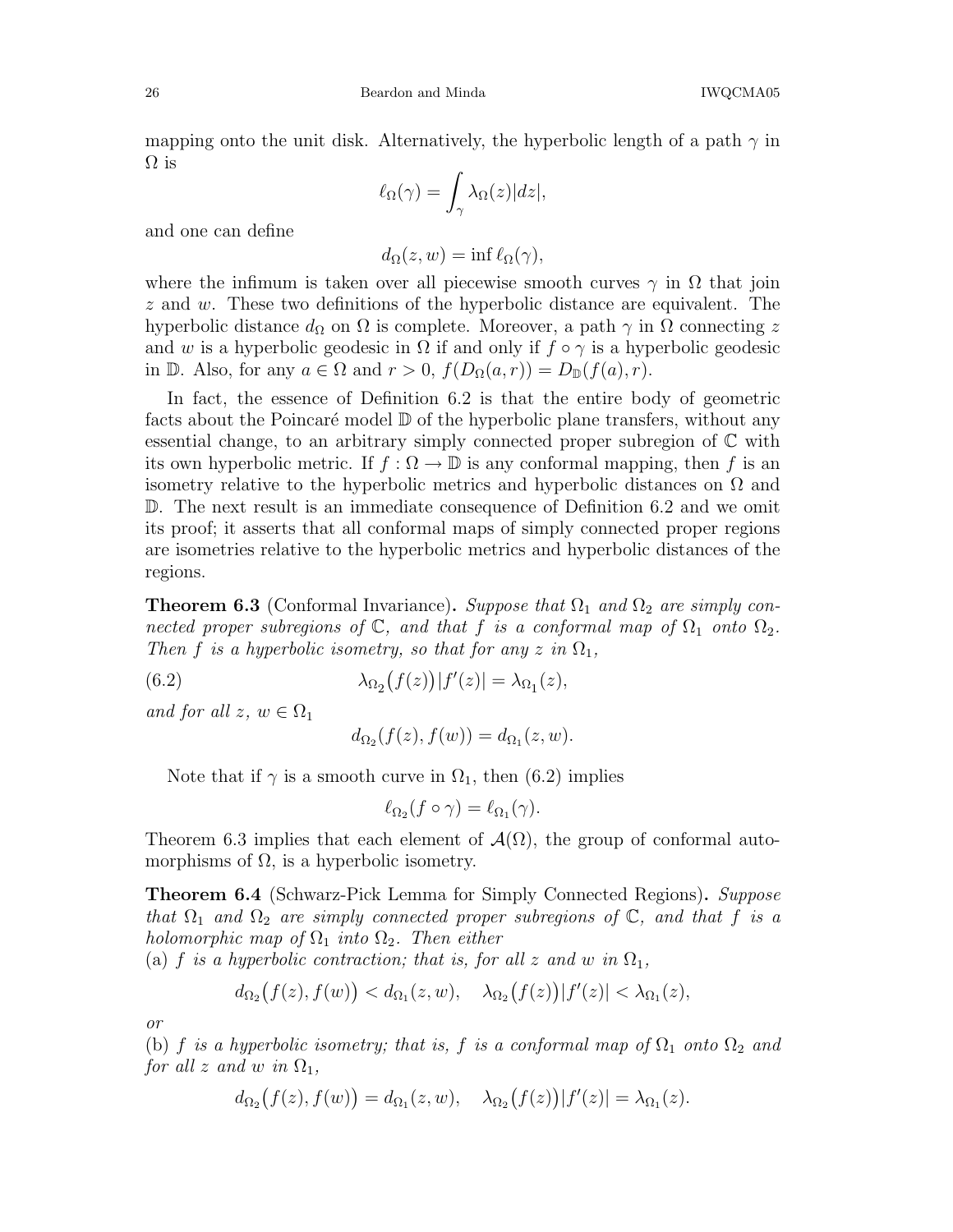Proof. Because of Theorem 6.3 we only need verify (a) when the holomorphic map  $f : \Omega_1 \to \Omega_2$  is not a holomorphic bijection. Choose any point  $z_0$  in  $\Omega_1$ , and let  $w_0 = f(z_0)$ . Next, construct a holomorphic bijection h of D, and a holomorphic bijection g of  $\Omega_1$  onto  $\Omega_2$ ; these can be constructed so that  $h(0) = z_0$ and  $g(z_0) = w_0 = f(z_0)$ . Now let  $k = (gh)^{-1}fh$ . Then k is a holomorphic map of  $\mathbb D$  into itself and  $k(0) = 0$ . Moreover, k is not a conformal automorphism of D or else f would be a holomorphic bijection. Thus  $|k'(0)| < 1$  and, using the Chain Rule, this gives  $|f'(z_0)| < |g'(z_0)|$ . With this,

$$
\lambda_{\Omega_2}\big(f(z_0)\big)|f'(z_0)| < \lambda_{\Omega_1}(z_0)
$$

follows as  $(6.2)$  holds (with f replaced by q).

This establishes the second strict inequality in (a); the first strict inequality for hyperbolic distances follows by integrating the strict inequality for hyperbolic metrics. ٣Ī,

This version of the Schwarz-Pick Lemma can be stated in the following equivalent form. If  $f : \Omega_1 \to \Omega_2$  is holomorphic, then for all z and w in  $\Omega_1$ ,

 $(6.3)$  $(f(z), f(w)) \leq d_{\Omega_1}(z, w),$ 

and

(6.4) 
$$
\lambda_{\Omega_2}(f(z))|f'(z)| \leq \lambda_{\Omega_1}(z).
$$

Further, if either equality holds in (6.3) for a pair of distinct points or at one point z in (6.4), then f is a conformal bijection of  $\Omega_1$  onto  $\Omega_2$ .

Corollary 6.5 (Schwarz's Lemma for Simply Connected Regions). Suppose  $\Omega$ is a simply connected proper subregion of  $\Omega$  and  $a \in \Omega$ . If f is a holomorphic self-map of  $\Omega$  that fixes a, then  $|f'(a)| \leq 1$  and equality holds if and only if  $f \in \mathcal{A}(\Omega, a)$ , the group of conformal automorphisms of  $\Omega$  that fix a. Moreover,  $f'(a) = 1$  if and only if f is the identity.

Theorem 6.4 is the fundamental reason for the existence of many distortion theorems in complex analysis. Consider the class of holomorphic maps of  $\Omega_1$  *into*  $\Omega_2$ . Then any such map f will have to satisfy the *universal constraints* (6.3) and (6.4) where the metrics  $\lambda_{\Omega_1}$  and  $\lambda_{\Omega_2}$  are uniquely determined (albeit implicitly) by the regions  $\Omega_1$  and  $\Omega_2$ . Thus (6.3) and (6.4) are, in some sense, the generic distortion theorems for holomorphic maps.

This is the appropriate place to point out that neither the complex plane C nor the extended complex plane  $\mathbb{C}_{\infty}$  has a metric analogous to the hyperbolic metric in the sense that the metric is invariant under the group of conformal automorphisms. Recall that  $\mathcal{A}(\mathbb{C})$  is the set of all maps  $z \mapsto az + b, a, b \in \mathbb{C}$  and  $a \neq 0$ , and  $\mathcal{A}(\mathbb{C}_{\infty})$  is the group M of Möbius transformations. The group  $\mathcal{A}(\mathbb{C})$ acts doubly transitively on  $\mathbb{C}$ ; that is, given two pairs  $z_1$ ,  $z_2$  and  $w_1$ ,  $w_2$  of distinct points in  $\mathbb C$  there is a conformal automorphism  $f$  of  $\mathbb C$  with  $f(z_j) = w_j$ ,  $j = 1, 2$ . Similarly, M acts triply transitively on  $\mathbb{C}_{\infty}$ . If there were a conformal metric on either  $\mathbb{C}$  or  $\mathbb{C}_{\infty}$  invariant under the full conformal automorphism group, then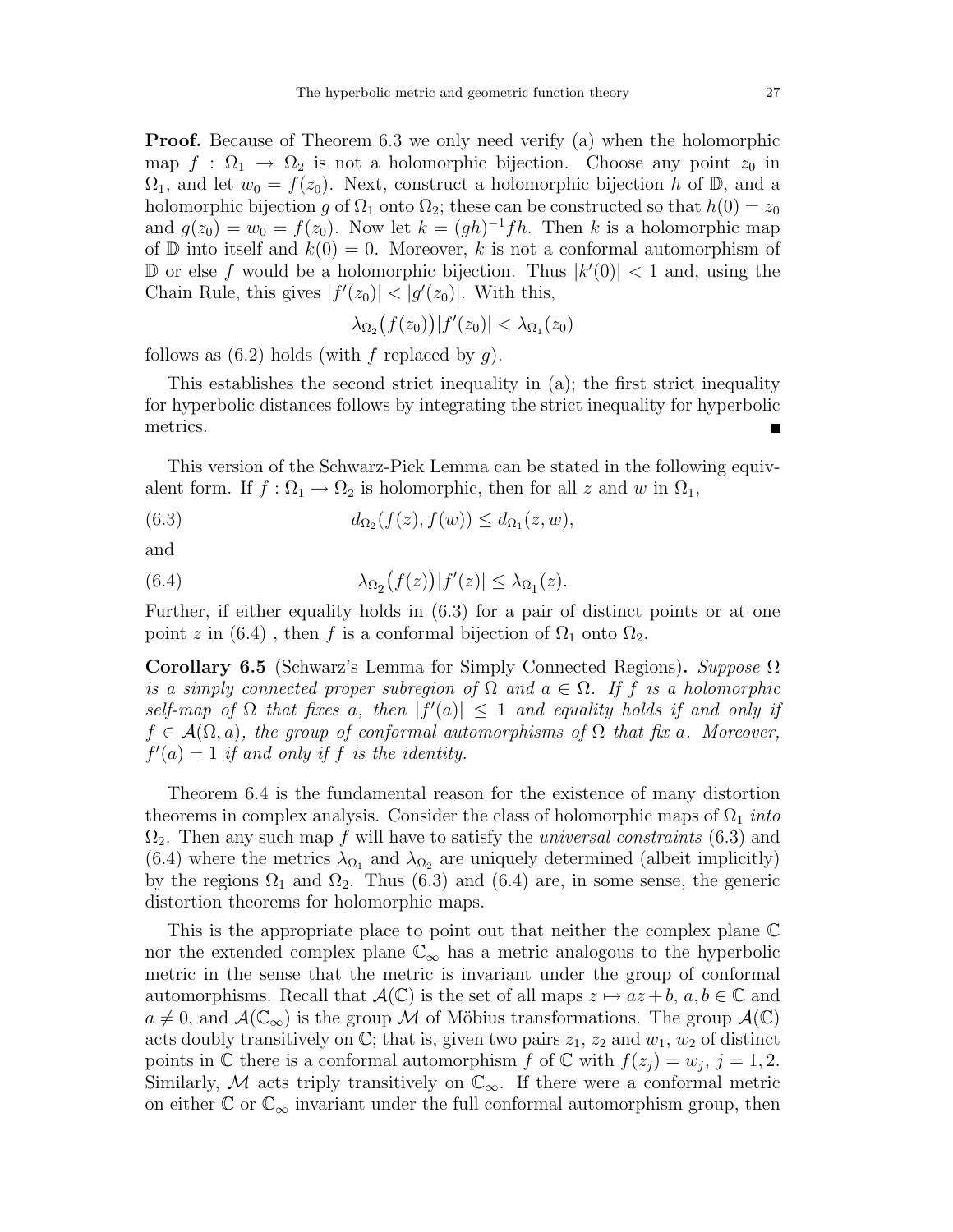the distance function induced from this metric would also be invariant under the action of the full group of conformal automorphisms. The following result shows that only trivial distance functions are invariant under  $\mathcal{A}(\mathbb{C})$  or  $\mathcal{A}(\mathbb{C}_{\infty})$ .

**Theorem 6.6.** If d is a distance function on  $\mathbb{C}$  or  $\mathbb{C}_{\infty}$  that is invariant under the full group of conformal automorphisms, then there exists  $t > 0$  such that  $d(z, w) = 0$  if  $z = w$  and  $d(z, w) = t$  otherwise.

**Proof.** Let d be a distance function on  $\mathbb C$  that is invariant under  $\mathcal A(\mathbb C)$ . Set  $t =$  $d(0, 1)$ . Consider any distinct  $z, w \in \mathbb{C}$ . Because  $\mathcal{A}(\mathbb{C})$  acts doubly transitively on  $\mathbb{C}$ , there exists  $f \in \mathcal{A}(\mathbb{C})$  with  $f(0) = z$  and  $f(1) = w$ . The invariance of d under  $\mathcal{A}(\mathbb{C})$  implies  $d(z, w) = d(f(0), f(1)) = d(0, 1) = t$ . The same argument applies to  $\mathbb{C}_{\infty}$ .

The Euclidean metric  $|dz|$  on C is invariant under the proper subgroup of  $\mathcal{A}(\mathbb{C})$  given by  $z \mapsto az + b$ , where  $|a| = 1$  and  $b \in \mathbb{C}$ . The spherical metric  $2|\hat{dz}|/(1+|z|^2)$  on  $\mathbb{C}_{\infty}$  is invariant under the group of rotations of  $\mathbb{C}_{\infty}$ , that is, Möbius maps of the form

$$
z \mapsto \frac{az - \bar{c}}{cz + \bar{a}}, \quad a, c \in \mathbb{C}, \quad |a|^2 + |c|^2 = 1,
$$

or of the equivalent form

$$
z\mapsto e^{i\theta}\frac{z-a}{1+\bar a z},\quad \theta\in\mathbb{R},\quad a\in\mathbb{C}_{\infty}.
$$

The group of rotations of  $\mathbb{C}_{\infty}$  is a proper subgroup of M.

#### Exercises.

- 1. Suppose  $\Omega$  is a simply connected proper subregion of  $\mathbb C$  and  $a \in \Omega$ . Let  $\mathcal F$  denote the family of all holomorphic functions f defined on  $\mathbb D$  such that  $f(\mathbb{D}) \subseteq \Omega$  and  $f(0) = a$ . Set  $M = \sup\{|f'(0)| : f \in \mathcal{F}\}\)$ . Prove  $M < +\infty$ and that  $|f'(0)| = M$  if and only if f is a conformal map of  $D$  onto  $\Omega$  with  $f(0) = a$ . Show  $M = 2/\lambda_{\Omega}(a)$ .
- 2. Suppose  $\Omega$  is a simply connected proper subregion of  $\mathbb C$  and  $a \in \Omega$ . Let G denote the family of all holomorphic functions f defined on  $\Omega$  such that  $f(\Omega) \subseteq \mathbb{D}$ . Set  $N = \sup\{|f'(a)| : f \in \mathcal{G}\}$ . Prove  $N < +\infty$  and that  $|f'(a)| = N$  if and only if f is a conformal map of  $\Omega$  onto  $\mathbb D$  with  $f(a) = 0$ . Show  $N = \lambda_{\Omega}(a)/2$ .
- 3. Suppose  $\Omega$  is a simply connected proper subregion of  $\mathbb C$  and  $a \in \Omega$ . Let  $\mathcal{H}(\Omega, a)$  denote the family of all holomorphic self-maps of  $\Omega$  that fix a. Prove that  $\{f'(a) : f \in \mathcal{H}(\Omega, a)\}$  equals the closed unit disk.

# 7. Examples of the hyperbolic metric

We give examples of simply connected regions and their hyperbolic metrics. These metrics are computed by using (6.2) in the following way: one finds an explicit conformal map f from the region  $\Omega_1$  whose metric is sought onto a region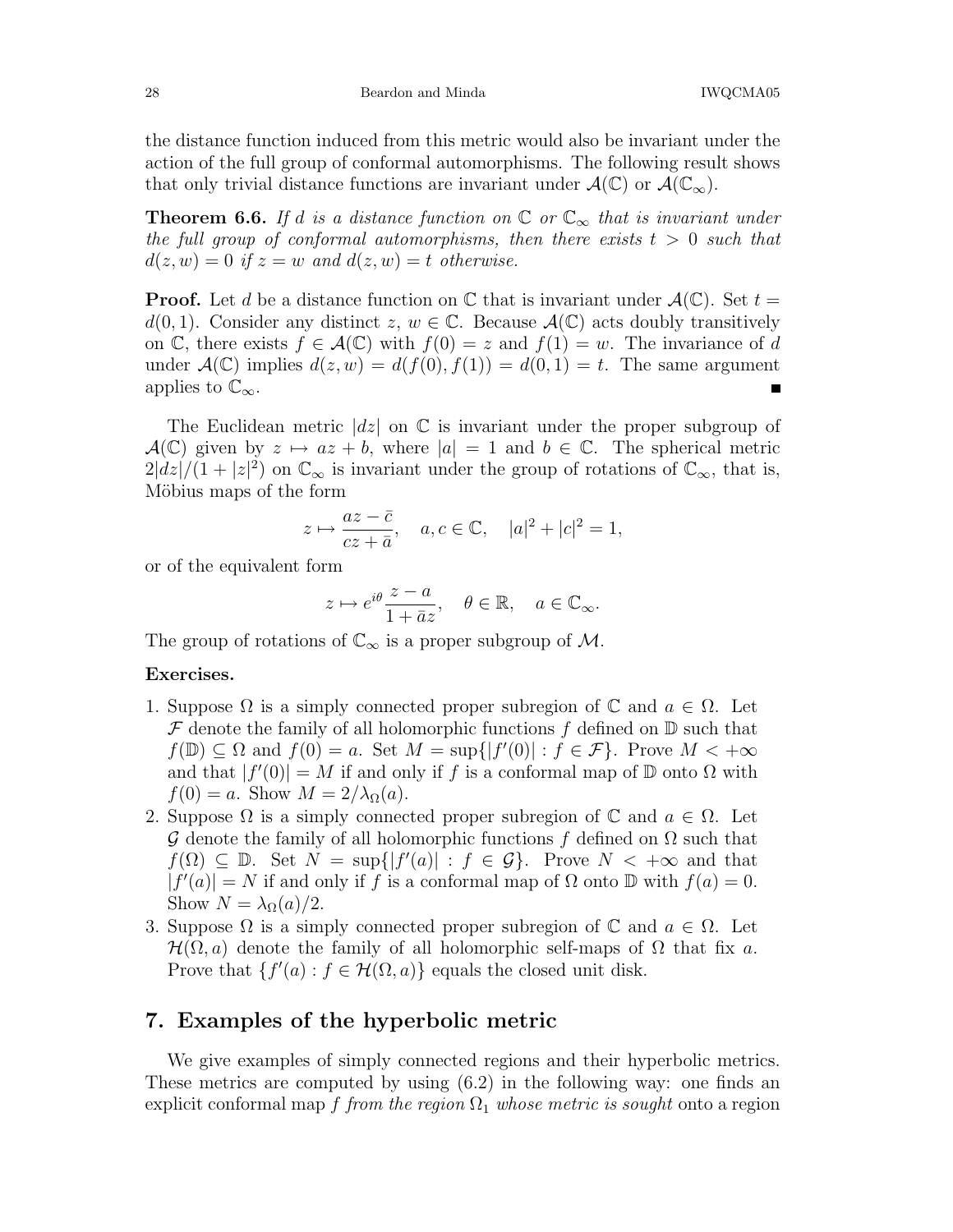$\Omega_2$  whose metric is known. Then (6.2) enables one to find an explicit expression for  $\lambda_{\Omega_1}(z)$  for z in  $\Omega_1$ . We omit almost all of the computations.

The simplest instance of the Riemann Mapping Theorem is the fact that any disk or half-plane is Möbius equivalent to the unit disk. Because hyperbolic circles (disks) in  $\mathbb D$  are Euclidean circle (disks) in  $\mathbb D$ , we deduce that an analogous result holds for any disk or half-plane. Also, in any disk or half-plane hyperbolic geodesics are arcs of circles orthogonal to the boundary; in the case of a halfplanes we allow half-lines orthogonal to the edge of the half-plane.

**Example 7.1** (disk). As  $f(z) = (z - z_0)/R$  is a conformal map of the disk  $D = \{z : |z - z_0| < R\}$  onto  $\mathbb{D}$ , we find

$$
\lambda_D(z)|dz| = \frac{2R|dz|}{R^2 - |z - z_0|^2}.
$$

In particular,

$$
\lambda_D(z_0) = \frac{2}{R}.
$$

**Example 7.2** (half-plane). Let  $\mathbb{H}$  be the upper half-plane  $\{x+iy : y > 0\}$ . Then  $g(\mathbb{H}) = \mathbb{D}$ , where  $g(z) = (z - i)/(z + i)$ , so  $\mathbb{H} = \{x + iy : y > 0\}$  has hyperbolic metric

$$
\lambda_{\mathbb{H}}(z)|dz| = \frac{|dz|}{y} = \frac{|dz|}{\text{Im }z}.
$$

Similarly, the hyperbolic metric of the *right half-plane*  $\mathbb{K} = \{x + iy : x > 0\}$  is  $|dz|/x$ . More generally, if H is any open half-plane, then

$$
\lambda_H(z)|dz| = \frac{|dz|}{d(z,\partial H)},
$$

where  $d(z, \partial H)$  denotes the Euclidean distance from z to  $\partial H$ .

**Theorem 7.3.** If  $f : \mathbb{D} \to \mathbb{K}$  is holomorphic and  $f(0) = 1$ , then

(7.1) 
$$
\frac{1-|z|}{1+|z|} \le \text{Re } f(z) \le \frac{1+|z|}{1-|z|}
$$

and

(7.2) 
$$
|\text{Im } f(z)| \le \frac{2|z|}{1 - |z|^2}
$$

Proof. This is an immediate consequence of the Schwarz-Pick Lemma after converting the conclusion into weaker Euclidean terms. Fix  $z \in \mathbb{D}$  and set

$$
r = d_{\mathbb{D}}(0, z) = 2 \tanh^{-1} |z| = \log \frac{1 + |z|}{1 - |z|}.
$$

The Schwarz-Pick Lemma implies that  $f(z)$  lies in the closed hyperbolic disk  $\bar{D}_{\mathbb{K}}(1,r)$ . The closed hyperbolic disk  $\bar{D}_{\mathbb{K}}(1,r)$  has Euclidean center cosh r, Euclidean radius sinh r and the bounding circle meets the real axis at  $e^{-r}$  and  $e^{r}$ ;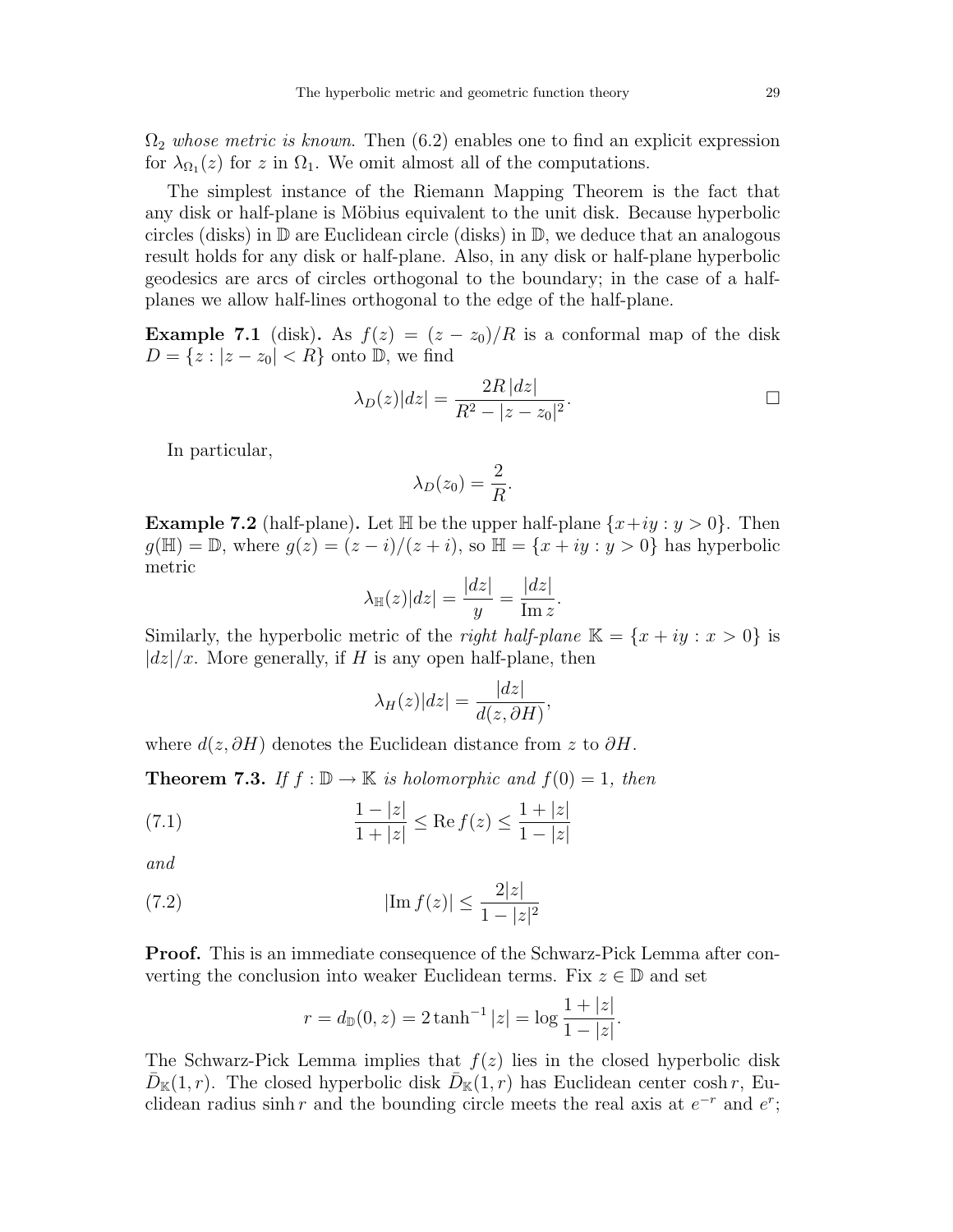see the exercises. Therefore,  $f(z)$  lies in the closed Euclidean square  $\{z = x+iy :$  $e^{-r} \leq x \leq e^r, |y| \leq \sinh r$ . Since

$$
e^{-r} = \frac{1 - |z|}{1 + |z|}
$$
 and  $e^{r} = \frac{1 + |z|}{1 - |z|}$ ,

(7.1) is established. Finally,

$$
\sinh r = \frac{2|z|}{1 - |z|^2}
$$

demonstrates (7.2).

**Theorem 7.4.** Suppose that  $H$  is any disk or half-plane. Then for all  $z$  and  $w$ in H,

$$
\sinh^2 \frac{1}{2} d_{\mathcal{H}}(z, w) = \frac{1}{4} |z - w|^2 \lambda_{\mathcal{H}}(z) \lambda_{\mathcal{H}}(w).
$$

**Proof.** It is easy to verify that for any Möbius map  $g$  we have

(7.3) 
$$
(g(z) - g(w))^{2} = (z - w)^{2} g'(z) g'(w).
$$

Now take any Möbius map g that maps  $\mathcal H$  onto  $\mathbb D$ , and recall that g is an isometry from  $H$  to  $D$  if both are given their hyperbolic metrics. Then, using (2.8) and (7.3)

$$
\frac{1}{4}|z-w|^2 \lambda_{\mathcal{H}}(z) \lambda_{\mathcal{H}}(w) = \frac{1}{4}|z-w|^2 \lambda_{\mathbb{D}}(g(z)) \lambda_{\mathbb{D}}(g(w)) |g'(z)| |g'(w)|
$$

$$
= \frac{1}{4}|g(z) - g(w)|^2 \lambda_{\mathbb{D}}(g(z)) \lambda_{\mathbb{D}}(g(w))
$$

$$
= \sinh^2 \frac{1}{2} d_{\mathbb{D}}(g(z), g(w))
$$

$$
= \sinh^2 \frac{1}{2} d_{\mathcal{H}}(z, w)
$$

There is another, less well known, version of the Schwarz-Pick Theorem available which is an immediate consequence of Theorem 7.4, and which we state in a form that is valid for all disks and half-planes.

Theorem 7.5 (Modified Schwarz-Pick Lemma for Disks and Half-Planes). Suppose that  $\mathcal{H}_j$  is any disk or half-plane,  $j = 1, 2$ , and that  $f : \mathcal{H}_1 \rightarrow \mathcal{H}_2$  is holomorphic. Then, for all z and w in  $\mathcal{H}_1$ ,

$$
\frac{|f(z)-f(w)|^2}{|z-w|^2} \leq \frac{\lambda_{\mathcal{H}_1}(z)\lambda_{\mathcal{H}_1}(w)}{\lambda_{\mathcal{H}_2}(f(z))\lambda_{\mathcal{H}_2}(f(w))}.
$$

Proof. By Theorem 7.4 and the Schwarz-Pick Lemma

$$
\frac{1}{4}|f(z) - f(w)|^2 \lambda_{\mathcal{H}_2}(f(z))\lambda_{\mathcal{H}_2}(f(w)) = \sinh^2 \frac{1}{2} d_{\mathcal{H}_2}(f(z), f(w))
$$
  

$$
\leq \sinh^2 \frac{1}{2} d_{\mathcal{H}_1}(z, w)
$$
  

$$
= \frac{1}{4}|z - w||^2 \lambda_{\mathcal{H}_1}(z) \lambda_{\mathcal{H}_1}(w).
$$

 $\blacksquare$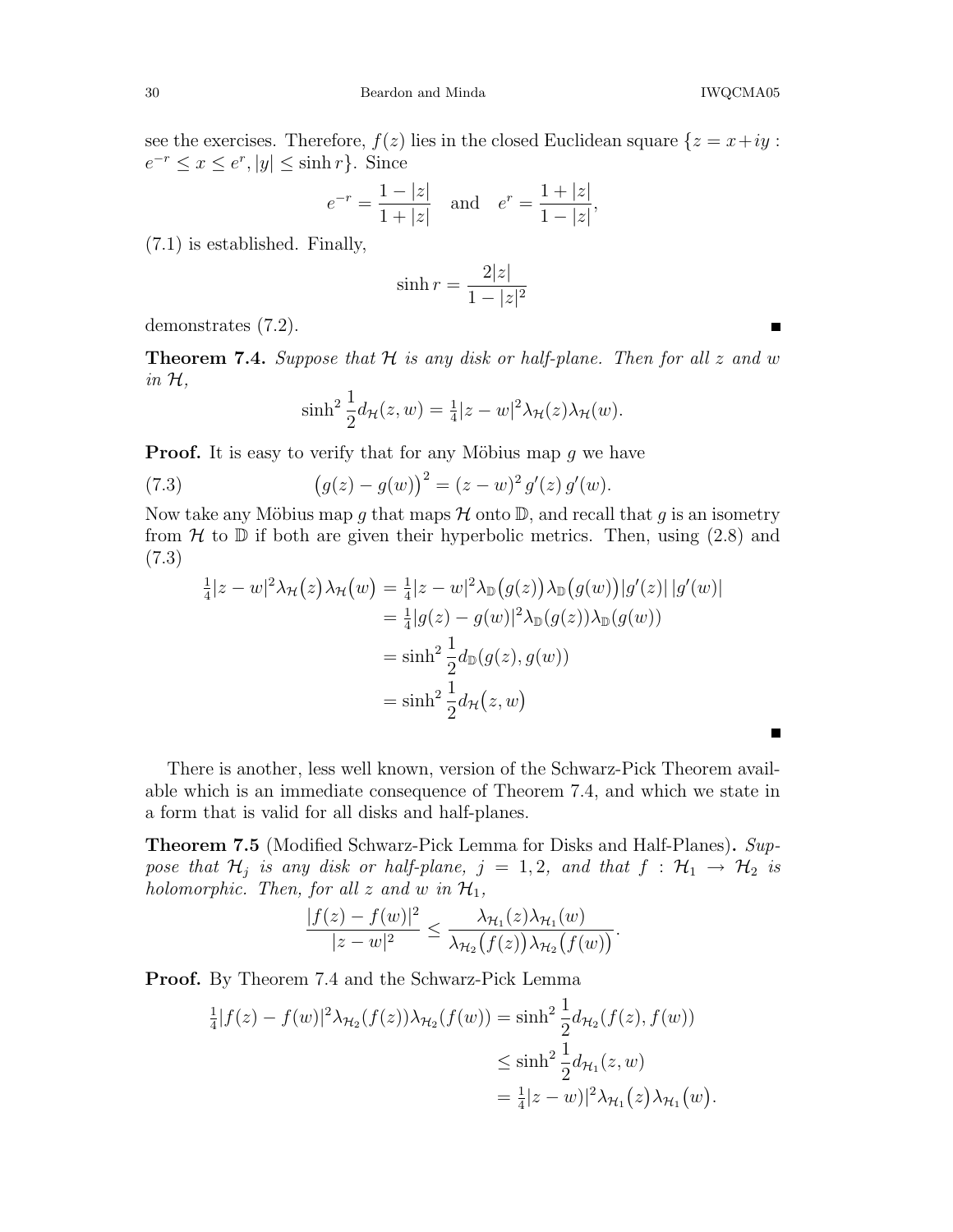Observe that if  $w \to z$  in Theorem 7.5, then we obtain (6.4) in the special case of disks and half-planes. We give an application of Theorem 7.5 to holomorphic functions.

**Example 7.6.** Suppose that f is holomorphic in the open unit disk and that f has positive real part. Then f maps  $\mathbb D$  into  $\mathbb K$ , and we have

$$
\frac{|f(z) - f(w)|^2}{|z - w|^2} \le \frac{4 \operatorname{Re}[f(z)] \operatorname{Re}[f(w)]}{(1 - |z|^2)(1 - |w|^2)}.
$$

This implies, for example, that if we also have  $f(0) = 1$  then  $|f'(0)| \leq 2$ .

**Example 7.7** (slit plane). Since  $f(z) = \sqrt{z}$  maps  $P = \mathbb{C} \setminus \{x \in \mathbb{R} : x \le 0\}$  onto  $\mathbb{K} = \{x + iy : x > 0\}$ , the hyperbolic metric on P is

$$
\lambda_P(z) |dz| = \frac{|dz|}{2|\sqrt{z}| \operatorname{Re}[\sqrt{z}]}.
$$

This gives

$$
\lambda_P(z) = \frac{1}{2r\cos(\theta/2)} \ge \frac{1}{2|z|},
$$

where  $z = re^{i\theta}$ .

**Example 7.8** (sector). Let  $S(\alpha) = \{z : 0 < \arg(z) < \alpha \pi\}$ , where  $0 < \alpha \leq 2$ . Here,  $f(z) = z^{1/\alpha} = \exp(\alpha^{-1} \log z)$  is a conformal map of  $S(\alpha)$  onto  $\mathbb{H}$ , so  $S(\alpha)$ has hyperbolic metric

$$
\lambda_{S(\alpha)}(z) |dz| = \frac{|z|^{1/\alpha}}{\alpha |z| \operatorname{Im}[z^{1/\alpha}]} |dz|.
$$

Note that this formula for the hyperbolic metric agrees (as it must) with the formula for  $\lambda_{\mathbb{H}}$  in Example 7.2 (which is the case  $\alpha = 1$ ). The special case  $\alpha = 2$ is the preceding example.

**Example 7.9** (doubly infinite strip).  $S = \{x + iy : |y| < \pi/2\}$  has hyperbolic metric

$$
\lambda_S(z) |dz| = \frac{|dz|}{\cos y}.
$$

In this case we use the fact that  $e^z$  maps S conformally onto  $\mathbb{K} = \{x + iy : x >$ 0. Notice that  $\lambda_S(z) \geq 1$  with equality if and only if z lies on the real axis. In particular, the hyperbolic distance between points on  $\mathbb R$  is the same as the Euclidean distance between the points.

**Theorem 7.10.** Let  $S = \{z : |\text{Im}(z)| < \pi/2\}$ . Then for any  $a \in \mathbb{R}$  and any holomorphic self-map f of S,  $|f'(a)| \leq 1$ . Moreover,  $f'(a) = 1$  if and only if  $f(z) = z + c$  for some  $c \in \mathbb{R}$  and  $f'(a) = -1$  if and only if  $f(z) = -z + c$  for some  $c \in \mathbb{R}$ . In particular, for any interval [a, b] in  $\mathbb{R}$ , the Euclidean length of the image  $f([a, b])$  is at most  $b - a$ .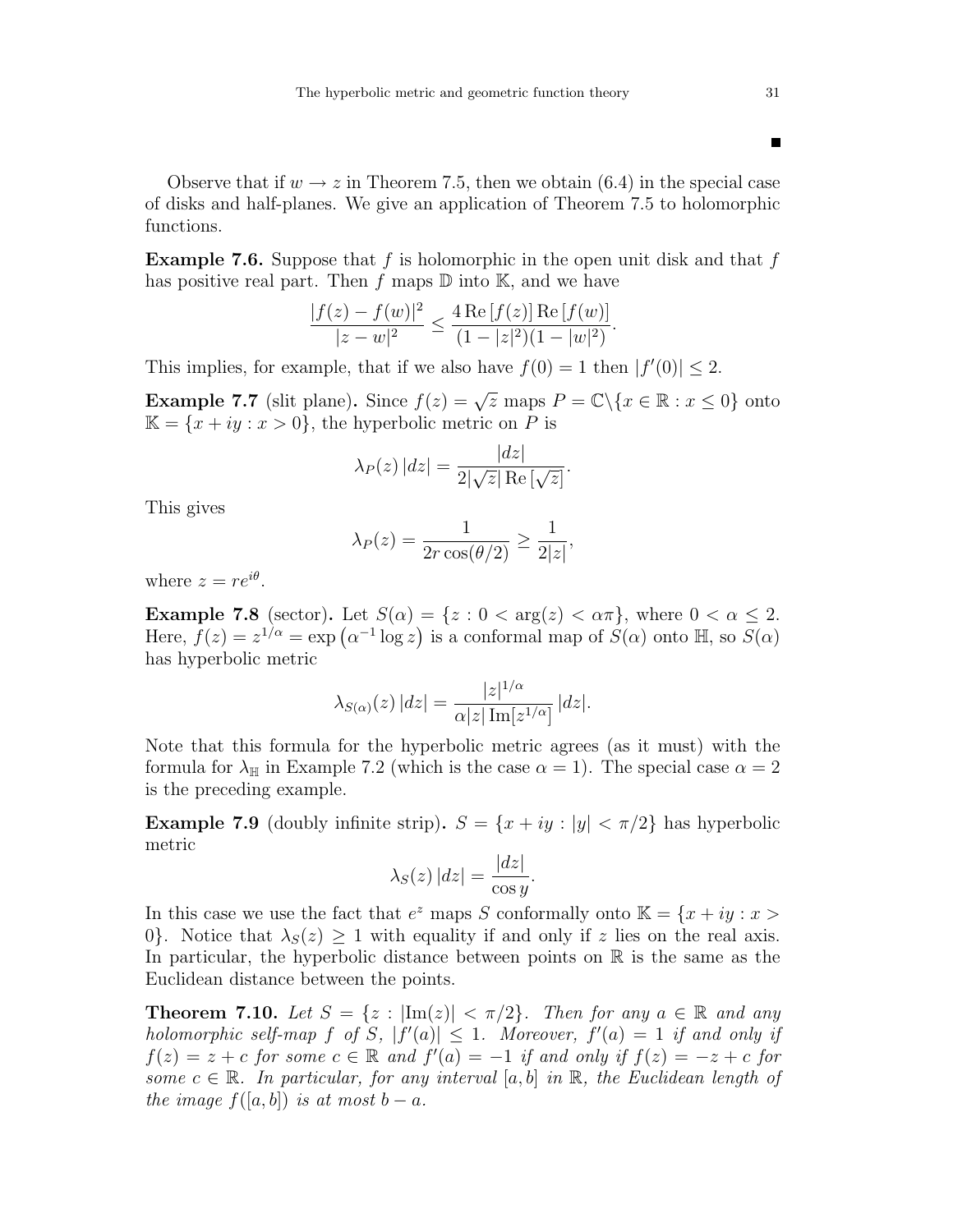**Proof.** From Example 7.9 for  $z \in S$ 

$$
\lambda_S(z) = \frac{1}{\cos y} \ge 1
$$

and equality holds if and only if  $\text{Im}(z) = 0$ . This observation together with the Schwarz-Pick Lemma gives

$$
|f'(a)| \leq \lambda_S(f(a))|f'(a)| \leq \lambda_S(a) = 1
$$

and equality implies  $f(a) \in \mathbb{R}$ . In this case,  $f - f(a) + a$  is a holomorphic self-map of S that fixes a and has derivative 1 at  $a$ , so it is the identity by the general form of Schwarz's Lemma. Thus, from Corollary 6.5  $f'(a) = 1$  implies  $f(z) = z + c$ for some  $c \in \mathbb{R}$ ; the converse is trivial. If  $f'(a) = -1$ , then  $-f$  is a holomorphic self-map of S with derivative 1 at a, and so  $f(z) = -z - c$  for some  $c \in \mathbb{R}$ .

For a simply connected proper subregion  $\Omega$  of  $\mathbb C$  and  $a \in \Omega$ , each hyperbolic disk  $D_{\Omega}(a,r) = \{z \in \Omega : d_{\Omega}(a,z) < r\}$  is simply connected and the closed disk  $\bar{D}_{\Omega}(a,r)$  is compact. When  $\Omega$  is a disk or half-plane, hyperbolic disks are Euclidean disks since any conformal map of the unit disk onto a disk or half-plane is a Möbius transformation. Of course, this is no longer true when  $\Omega$  is simply connected and not a disk or half-plane. For particular types of simply connected regions, more can be said about hyperbolic disks than just the fact that they are simply connected.

**Theorem 7.11.** Suppose  $\Omega$  is a convex hyperbolic region. Then for any  $a \in \Omega$ and all  $r > 0$  the hyperbolic disc  $D_{\Omega}(a, r)$  is Euclidean convex.

**Proof.** Fix  $a \in \Omega$ . Let  $h : \mathbb{D} \to \Omega$  be a conformal mapping with  $h(0) = a$ . Since  $h(D_{\mathbb{D}}(0,r)) = D_{\Omega}(a,r)$ , it suffices to show that h maps each disc  $D_{\mathbb{D}}(0,r) =$  $D(0,\tanh(r/2))$  onto a convex set. Set  $R = \tanh(r/2)$ . Given  $b, c \in D(0,R)$ we must show  $(1-t)h(b) + th(c)$  lies in  $h(D(0,R))$  for  $t \in I$ . Choose S so that  $|b|, |c| < S < R$  and fix  $t \in I$ . The function

$$
g(z) = (1-t)h\left(\frac{bz}{S}\right) + th\left(\frac{cz}{S}\right)
$$

is holomorphic in  $\mathbb{D}$ ,  $g(0) = a$  and maps into  $\Omega$  because  $\Omega$  is convex. Therefore,  $f = h^{-1} \circ g$  is a holomorphic self-map of  $\mathbb{D}$  that fixes the origin and so  $f(D(0,R)) \subseteq D(0,R)$ . Then  $(1-t)h(b) + th(c) = g(S) = h(f(S))$  lies in  $h(D(0, S))$  because  $f(S) \in D(0, S)$ . Therefore,  $h(D(0, S)) = D_{\Omega}(a, r)$  is Euclidean convex.

This result is effectively due to Study who proved that if  $f$  is convex univalent in  $\mathbb{D}$ , then for any Euclidean disk D contained in  $\mathbb{D}$ ,  $f(D)$  is Euclidean convex, see [13]. The converse of Theorem 7.11 is elementary: If  $\Omega$  is a simply connected proper subregion of  $\mathbb C$  and there exists  $a \in \Omega$  such that every hyperbolic disk  $D_{\Omega}(a, r)$  is Euclidean convex, then  $\Omega$  is Euclidean convex since  $\Omega = \cup \{D_{\Omega}(a, r):$  $r > 0$ , an increasing union of Euclidean convex sets. The radius of convexity for a univalent function on  $\mathbb{D}$  is  $2 - \sqrt{3}$ ; see [13]. This implies that if  $\Omega$  is simply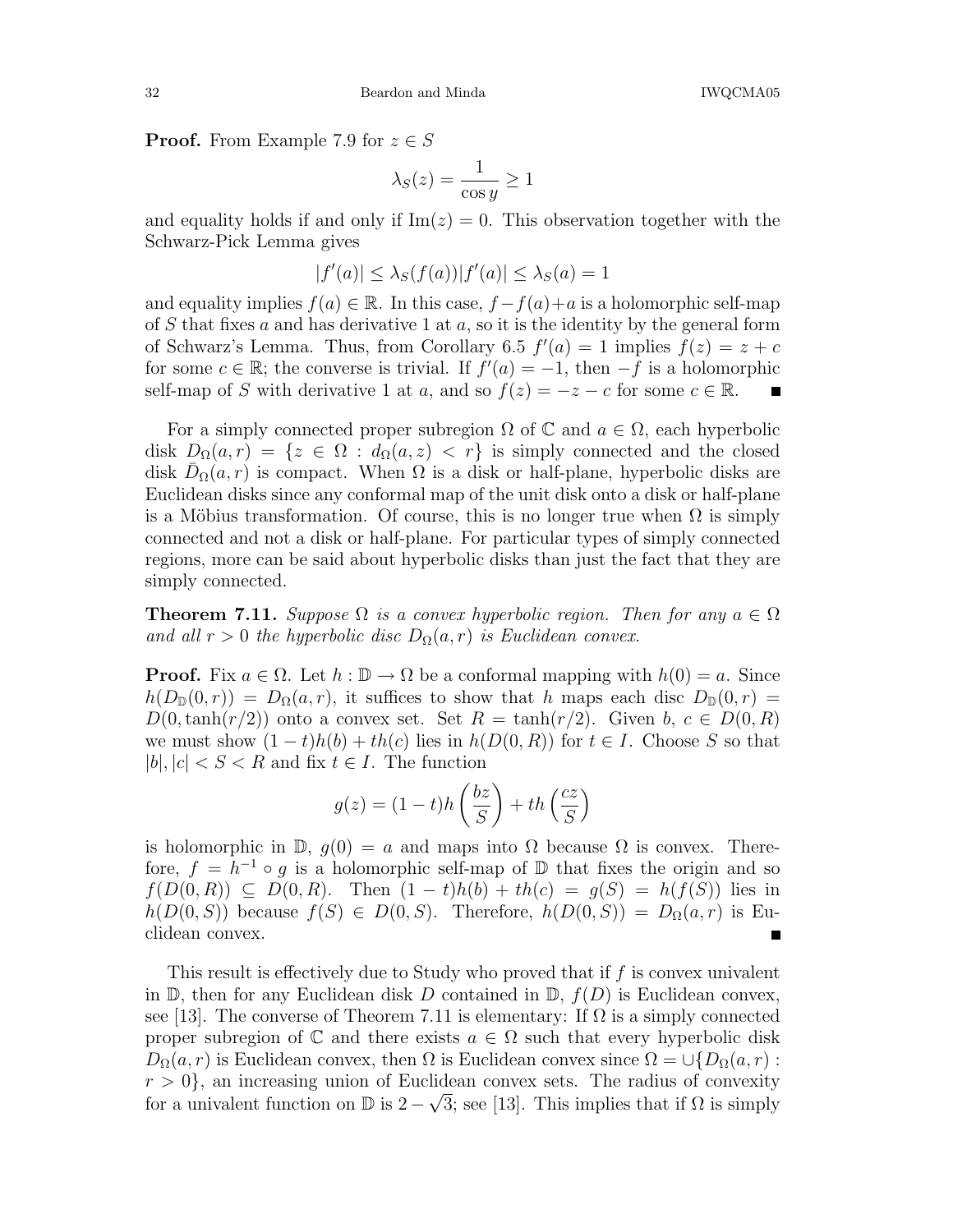connected, then for each  $a \in \Omega$  and  $0 < r < (1/2) \log 3$  the hyperbolic disk  $D_{\Omega}(a, r)$  is Euclidean convex.

In a general simply connected region hyperbolic geodesics are no longer arcs of circles or segments of lines. It is possible to give a simple geometric property of hyperbolic geodesics in Euclidean convex regions that characterize convex regions, see [19] and [20].

### Exercises.

- 1. Let  $\mathbb{K} = \{z = x + iy : x > 0\}$ . For  $a > 0$  and  $r > 0$  verify that the closed hyperbolic disk  $\overline{D}_{\mathbb{K}}(1,r)$  is the Euclidean disk with Euclidean center  $c = \cosh r$  and Euclidean radius  $R = \sinh r$ . This Euclidean disk meets the real axis at  $e^{-r}$  and  $e^{r}$ .
- 2. Suppose  $f : \mathbb{D} \to \mathbb{K}$  is holomorphic. Prove that

$$
(1-|z|^2)|f'(z)| \le 2 \operatorname{Re} f(z)
$$

for all  $z \in \mathbb{D}$ . When does equality hold?

3. Suppose  $f : \mathbb{K} \to \mathbb{D}$  is holomorphic. Prove that

$$
2|f'(z)| \text{Re } z \le 1 - |f(z)|^2
$$

for all  $z \in \mathbb{K}$ . When does equality hold?

4. Suppose  $\Omega$  is a simply connected proper subregion of  $\mathbb C$  that is (Euclidean) starlike with respect to  $a \in \Omega$ . This means that for each  $z \in \Omega$  the Euclidean segment  $|a, z|$  is contained in  $\Omega$ . For any  $r > 0$  prove that the hyperbolic disk  $D_{\Omega}(a, r)$  is starlike with respect to a.

## 8. The Comparison Principle

There is a powerful, and very general, Comparison Principle for hyperbolic metrics, which we state here only for simply connected plane regions. This Principle allows us to estimate the hyperbolic metric of a region in terms of other hyperbolic metrics which are known, or which can be more easily estimated. In general it is not possible to explicitly calculate the density of the hyperbolic metric, so estimates are useful.

**Theorem 8.1** (Comparison Principle). Suppose that  $\Omega_1$  and  $\Omega_2$  are simply connected proper subregions of  $\mathbb{C}$ . If  $\Omega_1 \subseteq \Omega_2$  then  $\lambda_{\Omega_2} \leq \lambda_{\Omega_1}$  on  $\Omega_1$ . Further, if  $\lambda_{\Omega_1}(z) = \lambda_{\Omega_2}(z)$  at any point z of  $\Omega_2$ , then  $\Omega_1 = \Omega_2$  and  $\lambda_{\Omega_1} = \lambda_{\Omega_2}$ .

**Proof.** Let  $f(z) = z$  be the inclusion map of  $\Omega_1$  into  $\Omega_2$ . Then the Schwarz-Pick Lemma gives  $\lambda_{\Omega_2}(z) \leq \lambda_{\Omega_1}(z)$ . If equality holds at a point, then f is a conformal bijection of  $\Omega_1$  onto  $\Omega_2$ , that is,  $\Omega_1 = \Omega_2$ .

In other words, the Comparison Principle asserts that the hyperbolic metric on a simply connected region decreases as the region increases. The hyperbolic metric on the disk  $D_r = \{z : |z| < r\}$  is  $2r|dz|/(r^2 - |z|^2)$  which decreases to zero as r increases to  $+\infty$ .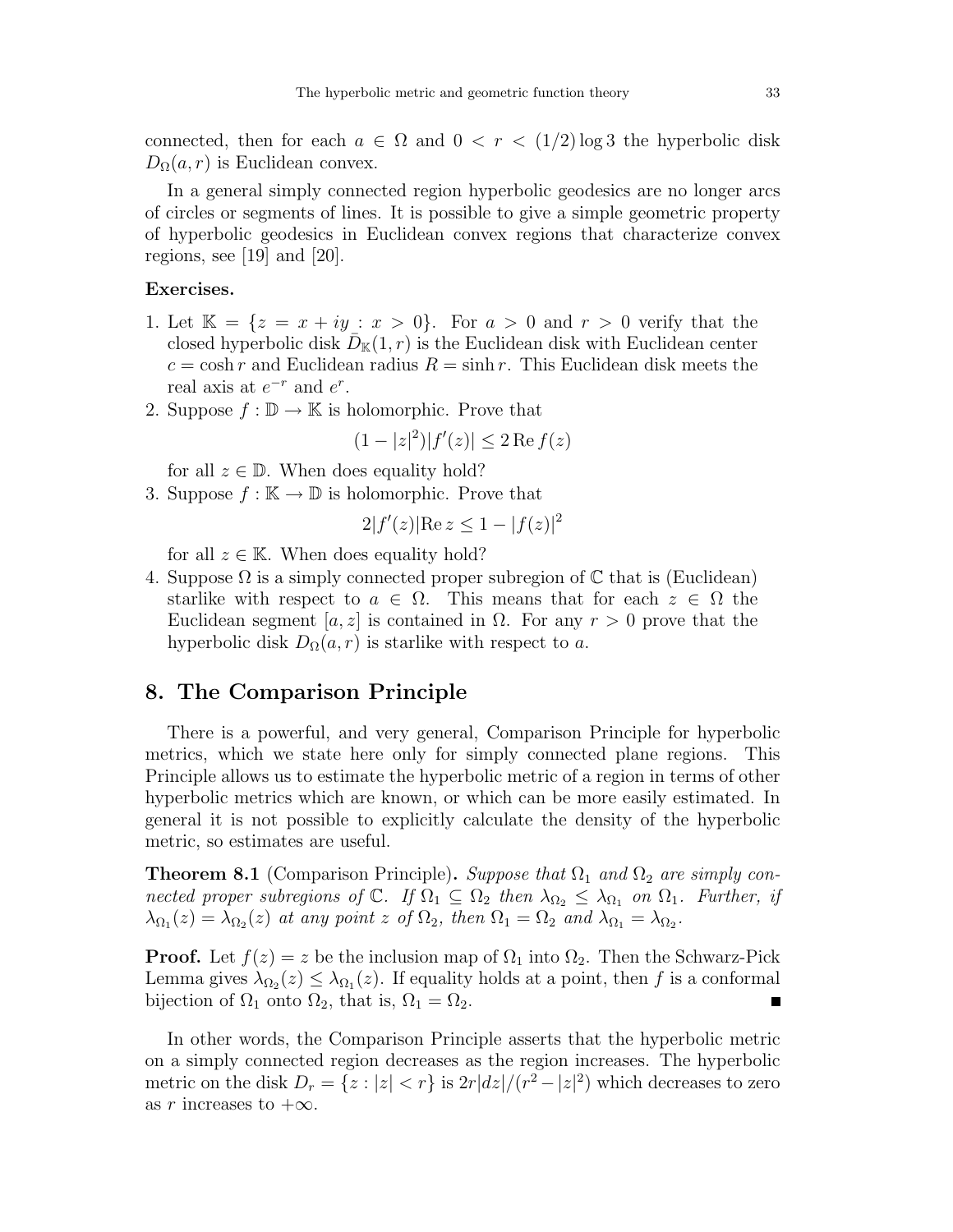34 Beardon and Minda IWQCMA05

The Comparison Principle is used in the following way. Suppose that we want to estimate the hyperbolic metric  $\lambda_{\Omega}$  of a region  $\Omega$ . We attempt to find regions  $\Omega_i$  with known hyperbolic metrics (or metrics that can be easily estimated) such that  $\Omega_1 \subseteq \Omega \subseteq \Omega_2$ ; then  $\lambda_{\Omega_2} \leq \lambda_{\Omega} \leq \lambda_{\Omega_1}$ . The next result is probably the simplest application of the Comparison Principle, and it gives an upper bound of the hyperbolic metric  $\lambda_{\Omega}$  of a region  $\Omega$  in terms of the Euclidean distance

$$
d(z, \partial \Omega) = \inf\{|z - w| : w \in \partial \Omega\}
$$

of z to the boundary of  $\Omega$ . The geometric significance of this quantity is that  $d(z, \partial\Omega)$  is the radius of the largest open disk with center z that lies in  $\Omega$ . Note, however, that  $d(z, \partial \Omega)$  (which is sometimes denoted by  $\delta_{\Omega}(z)$  in the literature) is not conformally invariant. The metric

$$
\frac{|dz|}{d(z,\partial\Omega)} = \frac{|dz|}{\delta_{\Omega}(z)}
$$

is called the *quasihyperbolic metric* on  $\Omega$ . Example 7.2 shows that the quasihyperbolic metric for a half-plane is the hyperbolic metric.

**Theorem 8.2.** Suppose that  $\Omega$  is a simply connected proper subregion of  $\mathbb{C}$ . Then for all  $z \in \Omega$ 

(8.1) 
$$
\lambda_{\Omega}(z) \leq \frac{2}{d(z, \partial \Omega)},
$$

and equality holds if and only if  $\Omega$  is a disk with center z.

**Proof.** Take any  $z_0$  in  $\Omega$ , and let  $R = d(z_0, \partial \Omega)$  and  $D = \{z : |z - z_0| < R\}$ . As  $D \subseteq \Omega$  the Comparison Principle and Example 7.1 yield

$$
\lambda_{\Omega}(z_0) \leq \lambda_D(z_0) = \frac{2}{R} = \frac{2}{d(z_0, \partial \Omega)},
$$

which is (8.1). If  $\lambda_{\Omega}(z_0) = 2/d(z_0, \partial \Omega)$  then  $\lambda_{\Omega}(z_0) = \lambda_{D}(z_0)$  so, by the Comparison Principle,  $\Omega = D$ . The converse is trivial.

Theorem 8.2 gives an upper bound on the hyperbolic metric of  $\Omega$  in terms of the Euclidean quantity  $d(z, \partial \Omega)$ . It is usually more difficult to obtain a lower bound on the hyperbolic metric. For convex regions it is easy to use geometric methods to obtain a good lower bound on the hyperbolic metric.

**Theorem 8.3.** Suppose that  $\Omega$  is convex proper subregion of  $\mathbb{C}$ . Then for all  $z \in \Omega$ 

(8.2) 
$$
\frac{1}{d(z, \partial \Omega)} \leq \lambda_{\Omega}(z)
$$

and equality holds if and only if  $\Omega$  is a half-plane.

**Proof.** We suppose that  $\Omega$  is convex. Take any z in  $\Omega$  and let  $\zeta$  be one of the points on  $\partial\Omega$  that is nearest to z. Let H be the supporting half-plane of  $\Omega$  at  $\zeta$ ;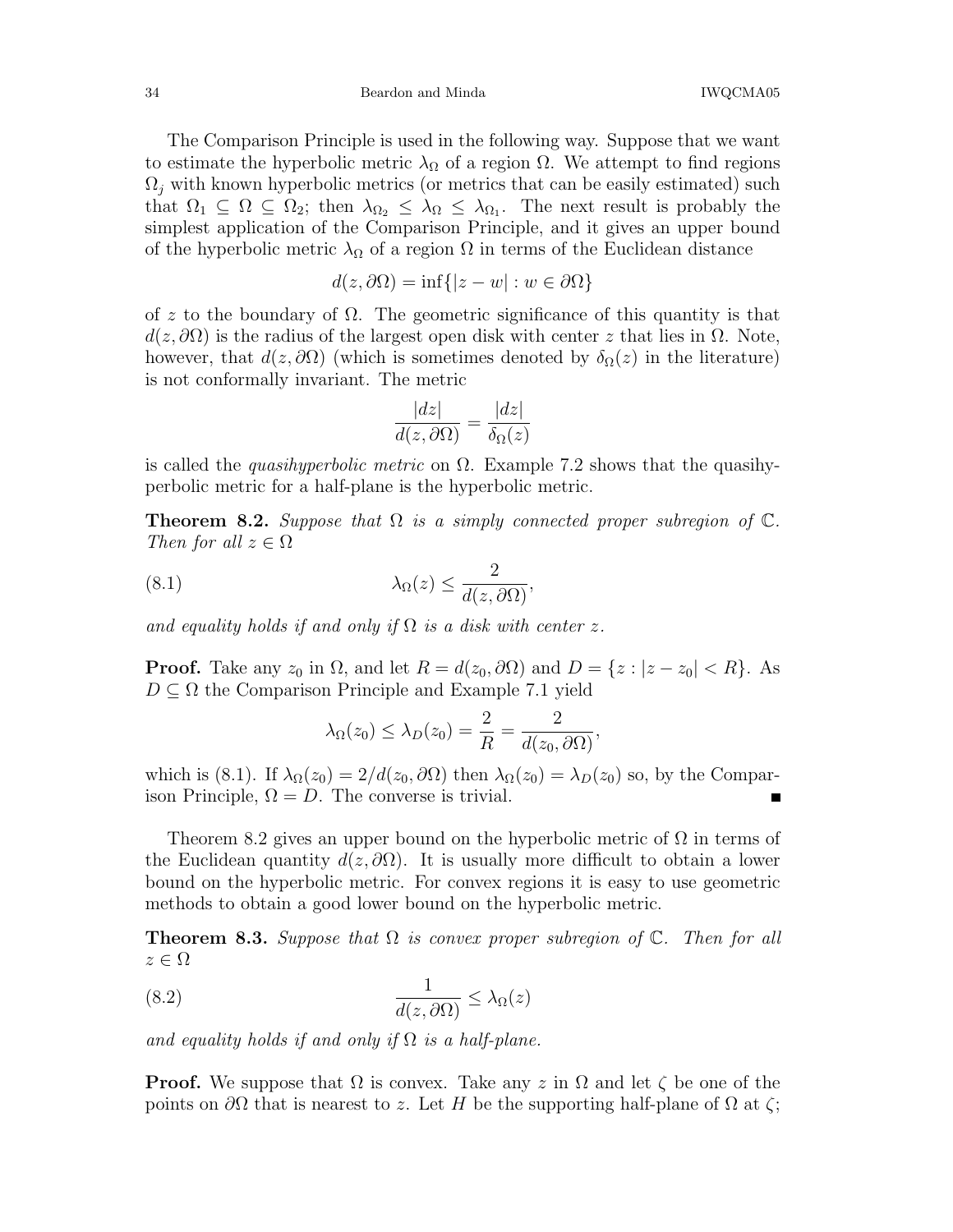thus  $\Omega \subseteq H$ , and the Euclidean line that bounds H is orthogonal to the segment from z to  $\zeta$ . Thus, from the Comparison Principle, for any  $z \in \Omega$ 

$$
\lambda_{\Omega}(z) \ge \lambda_{H}(z) = \frac{1}{|z - \zeta|} = \frac{1}{d(z, \partial \Omega)}
$$

which is  $(8.2)$ . The equality statement follows from the Comparison Principle and Example 7.2. Ē

Theorems 8.2 and 8.3 show that the hyperbolic and quasihyperbolic metrics are bi-Lipschitz equivalent on convex regions:

$$
\frac{1}{d(z, \partial \Omega)} \le \lambda_{\Omega}(z) \le \frac{2}{d(z, \partial \Omega)}.
$$

Lower bounds for the hyperbolic metric in terms of the quasihyperbolic metric are equivalent to covering theorems for univalent functions.

**Theorem 8.4.** Suppose that f is holomorphic and univalent in  $\mathbb{D}$ , and that  $f(\mathbb{D})$ is a convex region. Then  $f(\mathbb{D})$  contains the Euclidean disk with center  $f(0)$  and radius  $|f'(0)|/2$ .

Proof. From Theorem 8.3 we have

$$
2 = \lambda_{\mathbb{D}}(0)
$$
  
=  $\lambda_{f(\mathbb{D})}(f(0)) |f'(0)|$   

$$
\geq \frac{|f'(0)|}{d(f(0), \partial f(\mathbb{D}))}.
$$

We deduce that

$$
d(f(0), \partial f(\mathbb{D})) \ge |f'(0)|/2,
$$

so that  $f(\mathbb{D})$  contains the Euclidean disk with center  $f(0)$  and radius  $|f'(0)|/2$ .

There is an analogous covering theorem for general univalent functions on the unit disk, see [13].

**Theorem 8.5** (Koebe  $1/4$ –Theorem). Suppose that f is holomorphic and univalent in  $\mathbb D$ . Then the region  $f(\mathbb D)$  contains the open Euclidean disk with center  $f(0)$  and radius  $|f'(0)|/4$ .

The Koebe 1/4–Theorem gives a lower bound on the hyperbolic metric in terms of the quasihyperbolic metric on a simply connected proper subregion of  $\mathbb{C}.$ 

**Theorem 8.6.** Suppose that  $\Omega$  is a simply connected proper subregion of  $\mathbb{C}$ . Then for all  $z \in \Omega$ 

(8.3) 
$$
\frac{1}{2d(z, \partial \Omega)} \leq \lambda_{\Omega}(z)
$$

and equality holds if and only if  $\Omega$  is a slit-plane.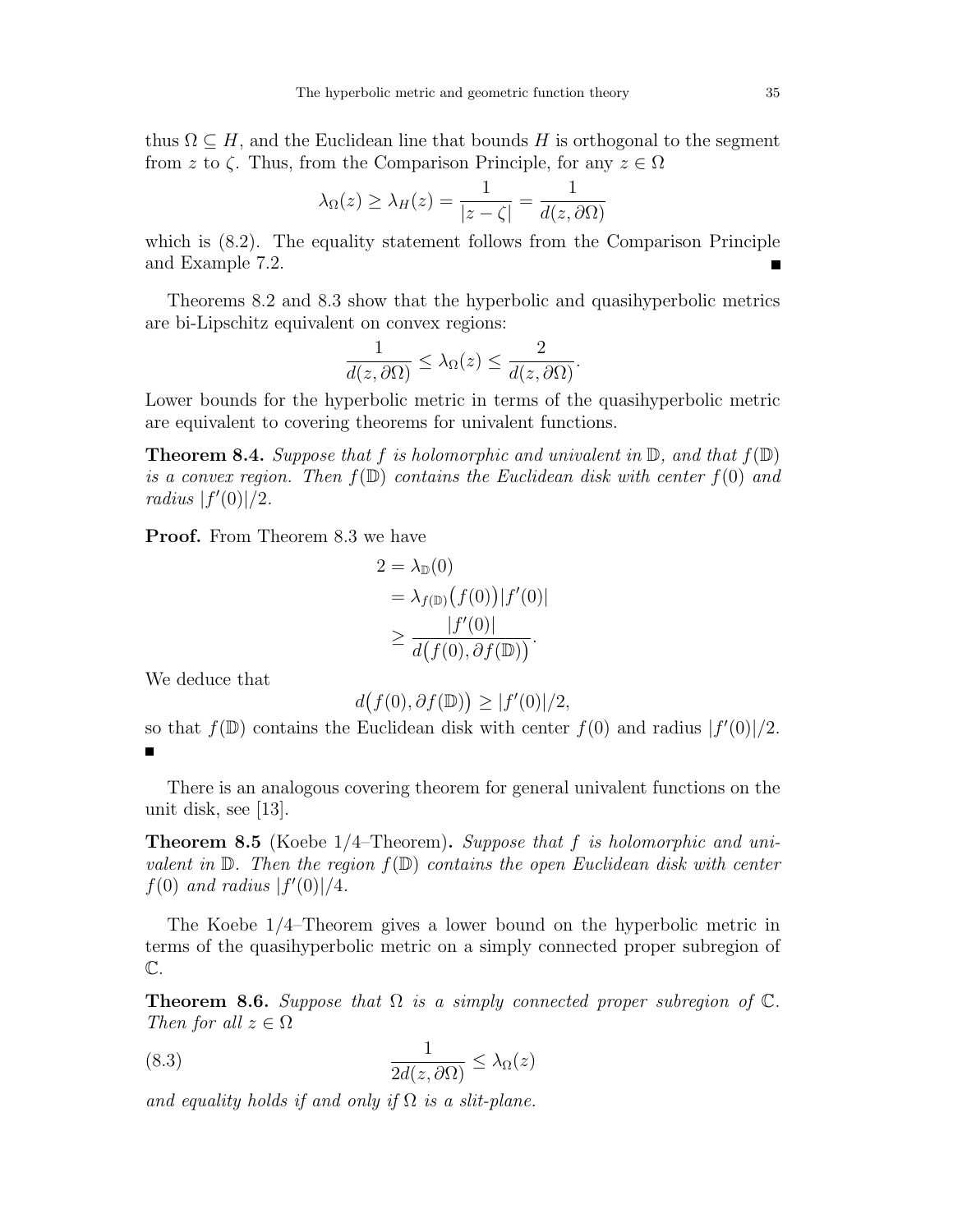**Proof.** Fix  $z \in \Omega$  and let  $f : \mathbb{D} \to \Omega$  be a conformal map with  $f(0) = z$ . Koebe's 1/4–Theorem implies  $d(z, \partial \Omega) \ge |f'(0)|/4$ . Now

$$
2 = \lambda_{\Omega}(f(0))|f'(0)|
$$
  

$$
\leq 4\lambda_{\Omega}(z)d(z, \partial\Omega)
$$

which establishes (8.3). Sharpness follows from the sharp form of the Koebe 1/4–Theorem and Example 7.7.

Theorems 8.2 and 8.6 show that the hyperbolic and quasihyperbolic metrics are bi-Lipschitz equivalent on simply connected regions:

(8.4) 
$$
\frac{1}{2d(z, \partial \Omega)} \leq \lambda_{\Omega}(z) \leq \frac{2}{d(z, \partial \Omega)}.
$$

#### Exercises.

- 1. (a) Suppose  $\Omega$  is a simply connected proper subregion of  $\mathbb{C}$ . Prove that  $\lim_{z\to\zeta} \lambda_{\Omega}(z) = +\infty$  for each boundary point  $\zeta$  of  $\Omega$  that lies in  $\mathbb{C}$ . (b) Given an example of a simply connected proper subregion  $\Omega$  of  $\mathbb C$  that has  $\infty$  as a boundary point and  $\lambda_{\Omega}(z)$  does not tend to infinity as  $z \to \infty$ .
- 2. Suppose  $\Omega$  is starlike with respect to the origin; that is, for each  $z \in \Omega$  the Euclidean segment  $[0, z]$  is contained in  $\Omega$ . Use the Comparison Theorem to prove that (8.3) holds; do not use Theorem 8.6.

### 9. Curvature and the Ahlfors Lemma

A conformal semimetric on a region  $\Omega$  in  $\mathbb C$  is  $\rho(z)|dz|$ , where  $\rho : \Omega \to [0, +\infty)$ is a continuous function and  $\{z : \rho(z) = 0\}$  is a discrete subset of  $\Omega$ . A conformal semimetric  $\rho(z)|dz|$  is a *conformal metric* if  $\rho(z) > 0$  for all  $z \in \Omega$ . The curvature of a conformal semimetric  $\rho(z)|dz|$  can be defined at any point where  $\rho$  is positive and of class  $C^2$ .

Definition 9.1. Suppose  $\rho(z)|dz|$  is a conformal metric on a region  $\Omega$ . If  $a \in \Omega$ ,  $\rho(a) > 0$  and  $\rho(z)$  is of class  $C^2$  at a, then the *Gaussian curvature* of  $\rho(z)|dz|$  at a is

$$
K_{\rho}(a) = -\frac{\triangle \log \rho(a)}{\rho^2(a)},
$$

where  $\triangle$  is the usual (Euclidean) Laplacian,

$$
\triangle = \frac{\partial^2}{\partial x^2} + \frac{\partial^2}{\partial y^2}.
$$

Typically, we shall speak of the curvature of a conformal metric rather than Gaussian curvature. In computing the Laplacian it is often convenient to use

$$
\triangle = 4 \frac{\partial^2}{\partial z \partial \bar{z}} = 4 \frac{\partial^2}{\partial \bar{z} \partial z},
$$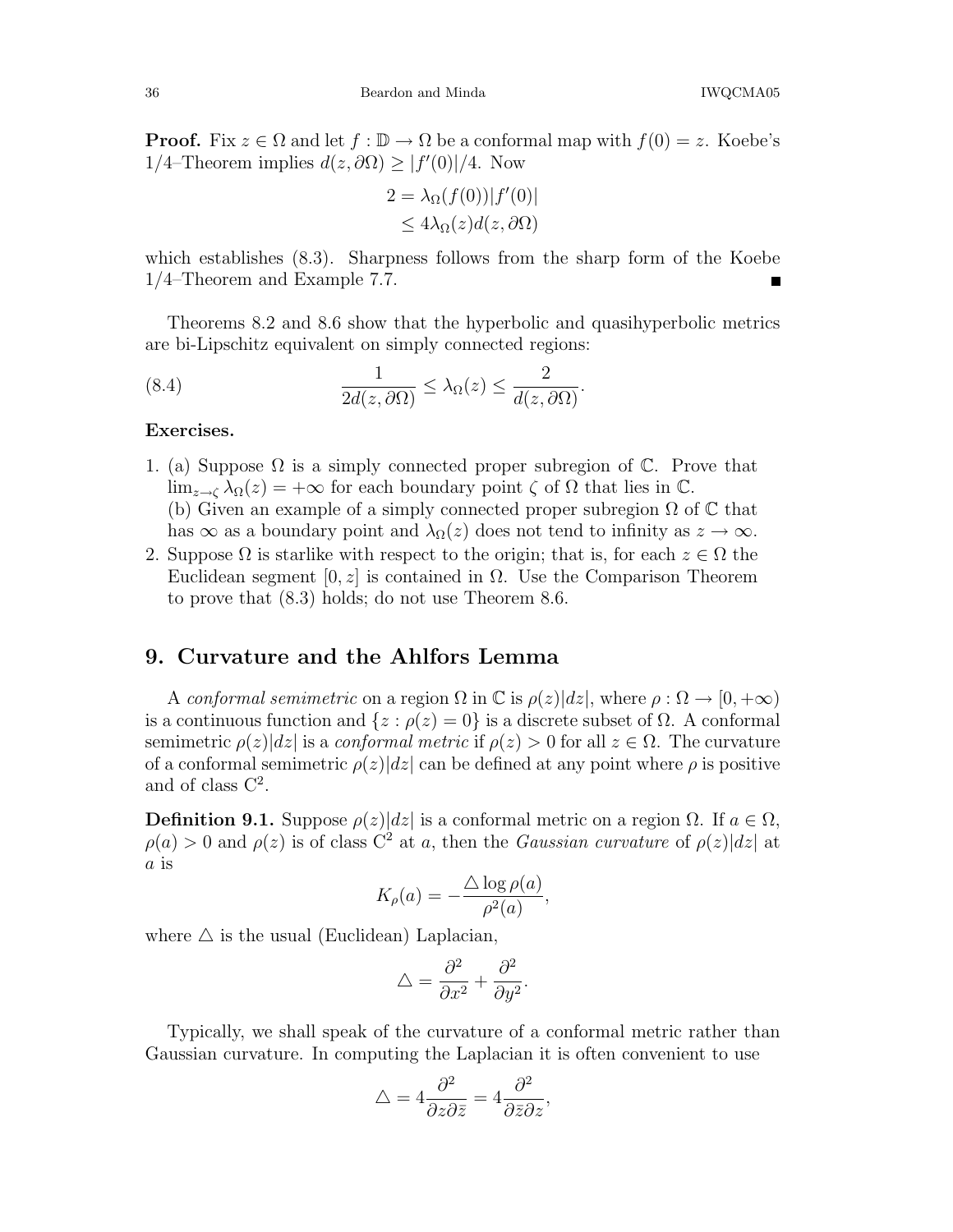where the complex partial derivatives are defined by

$$
\partial = \frac{\partial}{\partial z} = \frac{1}{2} \left( \frac{\partial}{\partial x} - i \frac{\partial}{\partial y} \right),
$$

$$
\bar{\partial} = \frac{\partial}{\partial \bar{z}} = \frac{1}{2} \left( \frac{\partial}{\partial x} + i \frac{\partial}{\partial y} \right).
$$

Alternatively the Laplacian expressed can be expressed in terms of polar coordinates, namely

$$
\triangle = \frac{\partial^2}{\partial r^2} + \frac{1}{r} \frac{\partial}{\partial r} + \frac{1}{r^2} \frac{\partial^2}{\partial \theta^2}.
$$

One reason semimetrics play an important role in complex analysis is that they transform simply under holomorphic functions.

**Definition 9.2.** Suppose  $\rho(w)|dw|$  is a semimetric on a region  $\Omega$  and  $f : \Delta \to \Omega$ is a holomorphic function. The *pull-back* of  $\rho(w)|dw|$  by f is

(9.1) 
$$
f^*(\rho(w)|dw|) = \rho(f(z))|f'(z)||dz|.
$$

Since  $(\rho \circ f)|f'|$  is a continuous nonnegative function defined on  $\Delta$ , the pullback  $f^*(\rho(w)|dw|)$  of  $\rho(w)|dw|$  is a semimetric on  $\Delta$  provided f is nonconstant. Sometimes we write simply  $f^*(\rho)$  to denote the pull-back. However, the notation (9.1) is precise and indicates that the formal substitution  $w = f(z)$  converts  $\rho(w)|dw|$  into  $f^*(\rho(w)|dw|)$ . The pull-back operation has several useful properties:

$$
(f\circ g)^*(\rho(w)|dw|)=g^*\left(f^*(\rho(w)|dw|)\right)
$$

and

$$
(f^{-1})^* = (f^*)^{-1},
$$

when f is a conformal mapping. If  $f : \Omega_1 \to \Omega_2$  is a conformal mapping of simply connected proper subregions of  $\mathbb{C}$ , then the conclusion of Theorem 6.3 in the pull-back notation is:  $f^*(\lambda_{\Omega_2}) = \lambda_{\Omega_1}$ .

In the context of complex analysis, a fundamental property of the curvature is its conformal invariance. More generally, curvature is invariant under the pull-back operation.

**Theorem 9.3.** Suppose  $\Omega$  and  $\Delta$  are regions in  $\mathbb{C}$ ,  $\rho(w)|dw|$  is a metric on  $\Omega$  and  $f: \Delta \to \Omega$  is a holomorphic function. Suppose  $a \in \Delta$ ,  $f'(a) \neq 0$ ,  $\rho(f(a)) > 0$ and  $\rho$  is of class  $C^2$  at  $f(a)$ . Then  $K_{f^*(\rho)}(a) = K_{\rho}(f(a))$ .

**Proof.** Recall that  $f^*(\rho(w)|dw|) = \rho(f(z))|f'(z)||dz|$ . Now,

$$
\log (\rho(f(z))|f'(z)|) = \log \rho(f(z)) + \log |f'(z)|
$$
  
= 
$$
\log \rho(f(z)) + \frac{1}{2} \log f'(z) + \frac{1}{2} \log \overline{f'(z)},
$$

so that

$$
\frac{\partial}{\partial z} \log (\rho(f(z)) |f'(z)|) = \frac{\partial \log \rho}{\partial w} (f(z)) f'(z) + \frac{1}{2} \frac{f''(z)}{f'(z)}
$$

.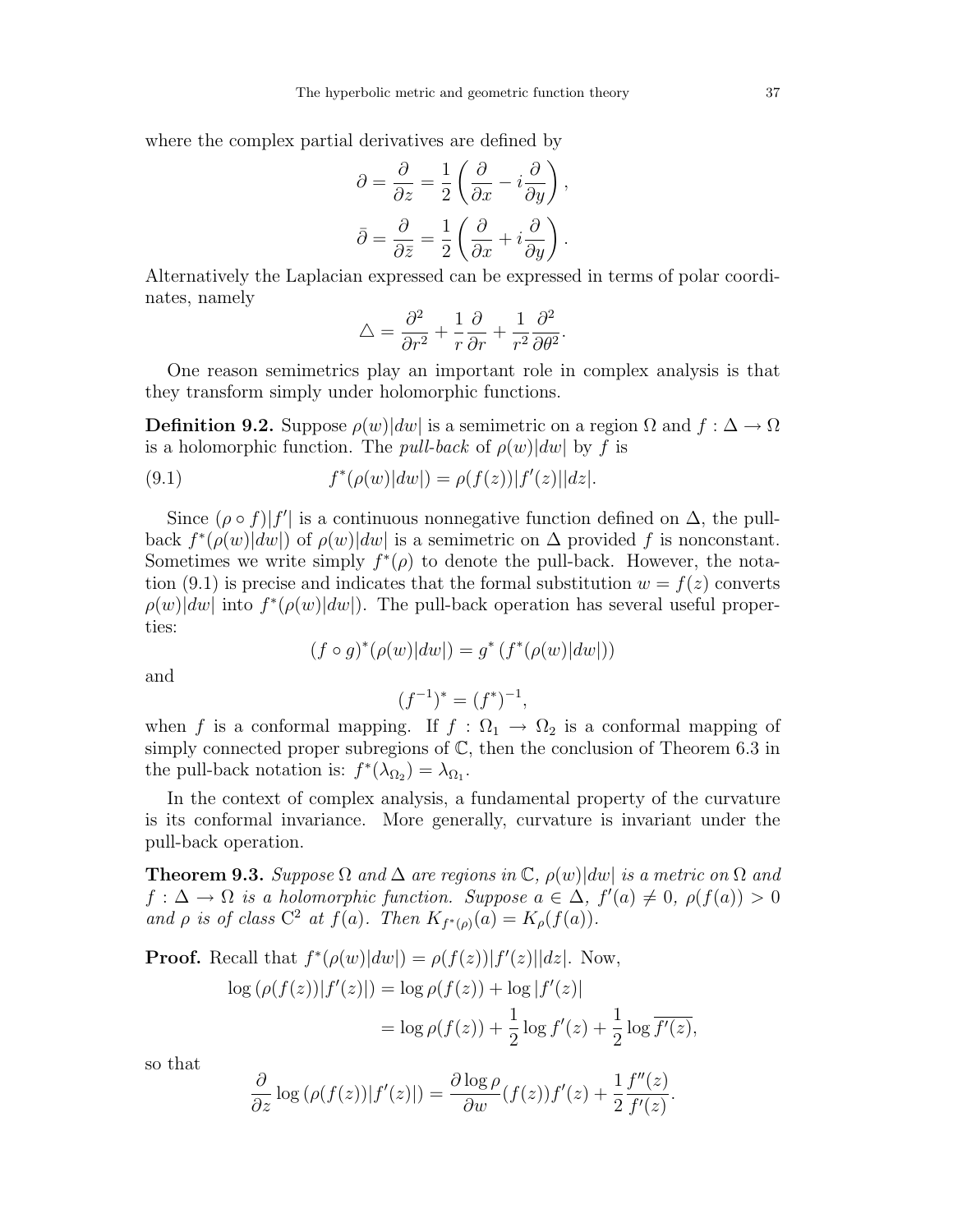Then

$$
\frac{\partial^2}{\partial \bar{z} \partial z} \log (\rho(f(z)) |f'(z)|) = \frac{\partial^2 \log \rho}{\partial \bar{w} \partial w} (f(z)) f'(z) \overline{f'(z)}
$$

$$
= \frac{\partial^2 \log \rho}{\partial \bar{w} \partial w} (f(z)) |f'(z)|^2
$$

gives

$$
\Delta_z[\log(\rho(f(z))|f'(z)|)] = (\Delta_w \log \rho) (f(z)) |f'(z)|^2.
$$

This is the transformation law for the Laplacian under a holomorphic function. Consequently,

$$
K_{f^*(\rho)}(a) = -\frac{\Delta_z \log(\rho(f(a))|f'(a)|)}{\rho^2(f(a))|f'(a)|^2}
$$
  
= 
$$
-\frac{(\Delta_w \log \rho) (f(a))|f'(a)|^2}{\rho^2(f(a))|f'(a)|^2}
$$
  
= 
$$
K_{\rho}(f(a)).
$$

Theorem 9.4. The hyperbolic metric on a simply connected proper subregion of  $\mathbb C$  has constant curvature  $-1$ .

Proof. First, we establish the result for the unit disk. From

$$
\lambda_{\mathbb{D}}(z) = \frac{2}{1 - |z|^2} = \frac{2}{1 - z\overline{z}}
$$

we obtain

$$
\frac{\partial^2}{\partial \bar{z} \partial z} \log \frac{2}{1 - z \bar{z}} = -\frac{\partial^2}{\partial \bar{z} \partial z} \log (1 - z \bar{z})
$$

$$
= \frac{\partial}{\partial \bar{z}} \frac{\bar{z}}{1 - z \bar{z}}
$$

$$
= \frac{1}{(1 - z \bar{z})^2}.
$$

Consequently,  $K_{\lambda_{\mathbb{D}}}(z) = -1$ .

The general case of the hyperbolic metric on a simply connected proper subregion  $\Omega$  of C follows from Theorem 9.3 since  $f^*(\lambda_{\mathbb{D}}(w)|dw|) = \lambda_{\Omega}(z)|dz|$  for any conformal map  $f : \Omega \to \mathbb{D}$ .

Ahlfors recognized that the Schwarz-Pick Lemma was a consequence of an extremely important maximality property of the hyperbolic metric in D.

**Theorem 9.5** (Maximality of the hyperbolic metric). Suppose  $\rho(z) |dz|$  is a C<sup>2</sup> semimetric on a simply connected proper subregion  $\Omega$  of  $\mathbb C$  such that  $K_{\rho}(z) \leq -1$ whenever  $\rho(z) > 0$ . Then  $\rho \leq \lambda_{\Omega}$  on  $\Omega$ .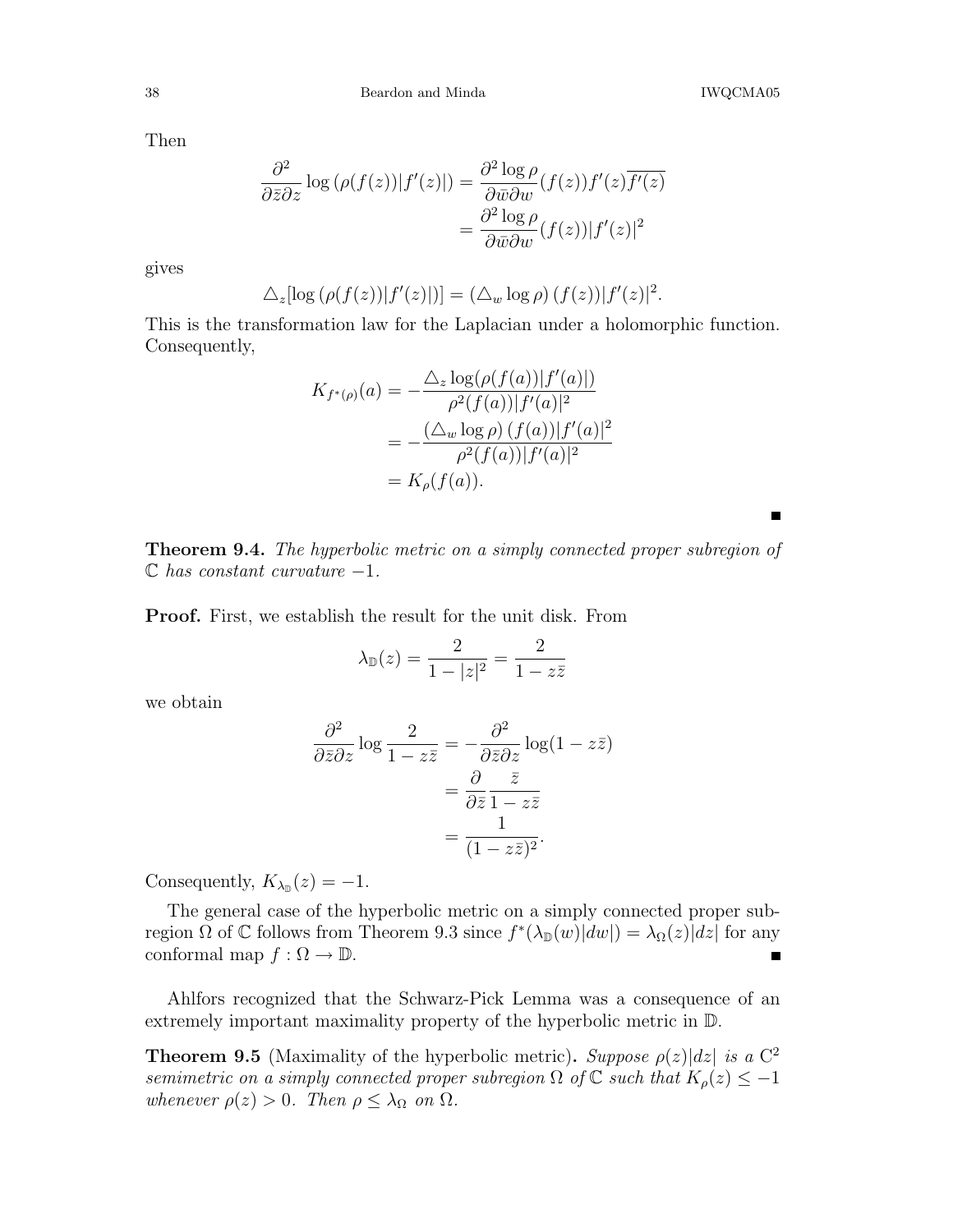**Proof.** First, we assume  $\Omega = \mathbb{D}$ . Given  $z_0$  in  $\mathbb{D}$  choose any r satisfying  $|z_0|$  <  $r < 1$ . The hyperbolic metric on the disk  $D_r = \{z : |z| < r\}$  is

$$
\lambda_r(z) = \frac{2r}{r^2 - |z|^2}.
$$

Consider the function

$$
v(z) = \frac{\rho(z)}{\lambda_r(z)}
$$

which is defined on the disk  $D_r$ . Then  $v(z) \geq 0$  when  $|z| < r$ , and  $v(z) \to 0$  as  $|z| \rightarrow r$ , so that v attains its maximum at some point a in  $D_r$ . It suffices to show that  $v(a) \leq 1$  for then  $v(z) \leq 1$  on  $D_r$  and we have

$$
\rho(z_0) \le \frac{2r}{r^2 - |z_0|^2}.
$$

By letting  $r \to 1$  we find that  $\rho(z_0) \leq \lambda_{\mathbb{D}}(z_0)$ .

We now show that  $v(a) \leq 1$ . If  $\rho(a) = 0$ , then  $v(a) = 0 < 1$ . Otherwise,  $\rho(a) > 0$  and  $K_{\rho}(a) \leq -1$ . As a is a local maximum of v, it is also a local maximum of  $\log v$  so that

$$
\frac{\partial^2 \log v}{\partial x^2}(a) \le 0, \quad \frac{\partial^2 \log v}{\partial y^2}(a) \le 0.
$$

We deduce that

(9.2)  
\n
$$
0 \ge (\Delta \log v)(a)
$$
\n
$$
= (\Delta \log \rho)(a) - (\Delta \log \lambda_r)(a)
$$
\n
$$
= -K_{\rho}(a)\rho(a)^2 + K_{\lambda_r}(a)\lambda_r(a)^2
$$
\n
$$
\ge \rho(a)^2 - \lambda_r(a)^2.
$$

This implies that  $v(a) \leq 1$ , and completes the proof in the special case  $\Omega = \mathbb{D}$ .

We now turn to the general case. Let  $h : \mathbb{D} \to \Omega$  be a conformal mapping. Then  $h^*(\rho(w)|dw|) := \tau(z)|dz|$  is a C<sup>2</sup> semimetric on  $\mathbb D$  such that  $K_{\tau}(z) \leq -1$ whenever  $\tau(z) > 0$ . Hence,

$$
\rho(h(z))|h'(z)| \leq \lambda_{\mathbb{D}}(z) = \lambda_{\Omega}(h(z))|h'(z)|,
$$

and so  $\rho \leq \lambda_{\Omega}$  on  $\Omega$ .

In fact, Ahlfors actually established a more general result (see [1] and [2]). The stronger conclusion that either  $\rho < \lambda_{\Omega}$  or else  $\rho = \lambda_{\Omega}$  is valid but less elementary. This sharp result was established by Heins [15]. Simpler proofs of the stronger conclusion are due to Chen [12], Minda [28] and Royden [32].

The Schwarz-Pick Lemma is a special case of Theorem 9.5. If  $f : \Omega_1 \to \Omega_2$ is a nonconstant holomorphic function, then  $f^*(\lambda_{\Omega_2}(w)|dw|)$  is a semimetric on  $\Omega_1$  with curvature  $-1$  at each point where  $f'$  is nonvanishing, so is dominated by the hyperbolic metric  $\lambda_{\Omega_1}(z)|dz|$ , or equivalently, (6.4) holds. The equality statement associated with (6.4) follows from the sharp version of Theorem 9.5.

 $\blacksquare$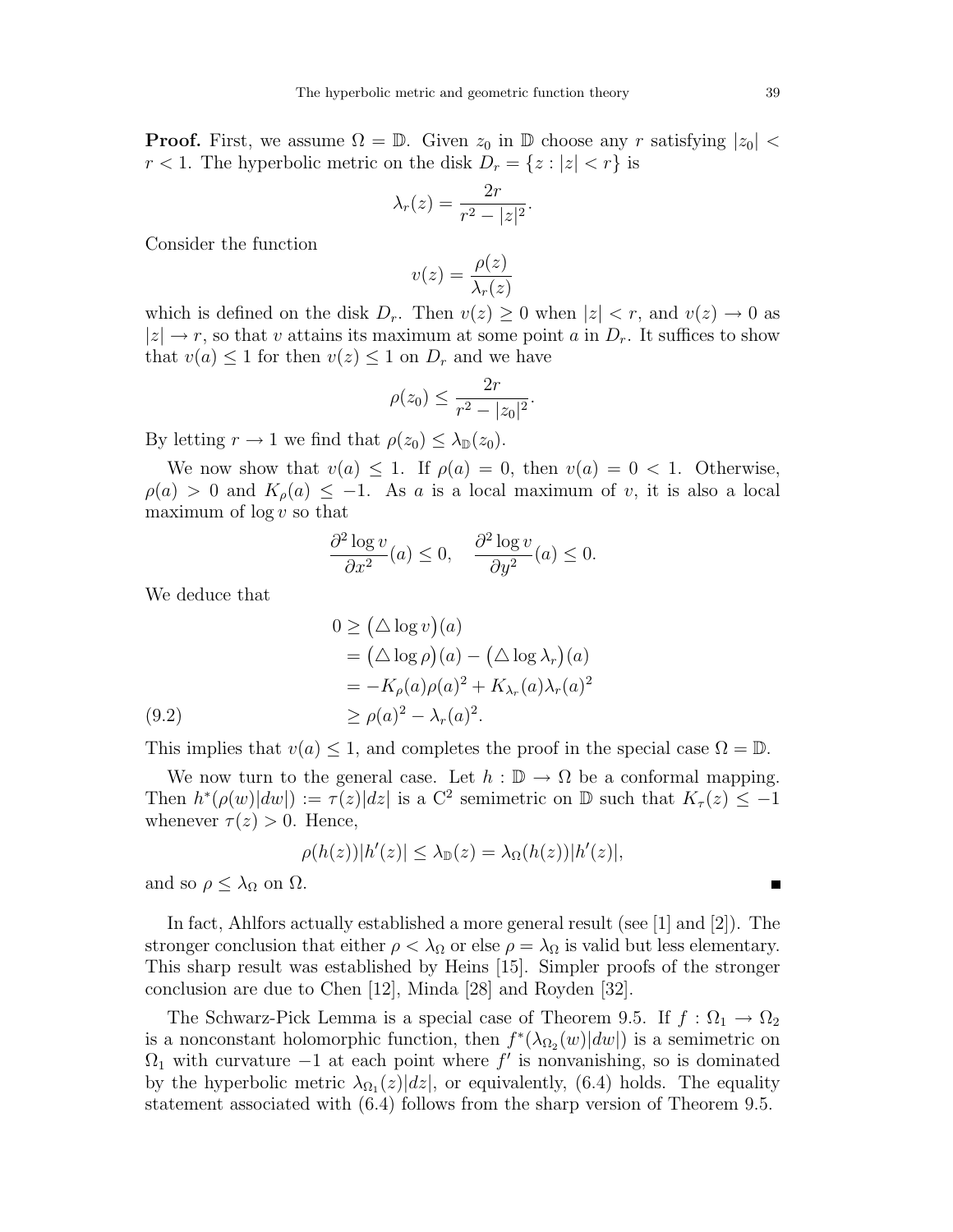**Theorem 9.6.** There does not exist a  $C^2$  semimetric  $\rho(z)|dz|$  on  $\mathbb C$  such that  $K_{\rho}(z) \leq -1$  whenever  $\rho(z) > 0$ .

**Proof.** Suppose there existed a semimetric  $\rho(z)|dz|$  on  $\mathbb C$  such that  $K_{\rho}(z) \leq -1$ whenever  $\rho(z) > 0$ . Theorem 9.5 applied to the restriction of this metric to the disk  $\{z : |z| < r\}$  gives

(9.3) 
$$
\rho(z) \leq \lambda_r(z) = \frac{2r}{r^2 - |z|^2}
$$

for  $|z| < r$ . If we fix z and let  $r \to +\infty$ , (9.3) gives  $\rho(z) = 0$  for all  $z \in \mathbb{C}$ . This contradicts the fact that a semimetric vanishes only on a discrete set.

Corollary 9.7 (Liouville's Theorem). A bounded entire function is constant.

**Proof.** Suppose f is a bounded entire function. There is no harm in assuming that  $|f(z)| < 1$  for all  $z \in \mathbb{C}$ . If f were nonconstant, then  $f^*(\lambda_{\mathbb{D}}(z)|dz|)$  would be a semimetric on  $\mathbb C$  with curvature at most  $-1$ , a contradiction.

Theorem 9.3 provides a method to produce metrics with constant curvature −1. Loosely speaking, bounded holomorphic functions correspond to metrics with curvature  $-1$ . If  $f : \Omega \to \mathbb{D}$  is holomorphic and locally univalent (f' does not vanish), then  $f^*(\lambda_{\mathbb{D}}(z)|dz|)$  has curvature  $-1$  on  $\Omega$ . In fact, on a simply connected proper subregion of  $\mathbb C$  every metric with curvature  $-1$  has this form; see [36]. This reference also contains a stronger result that represents certain semimetrics with curvature  $-1$  at points where the semimetric is nonvanishing by holomorphic (not necessarily locally univalent) maps of  $\Omega$  into  $\mathbb{D}$ .

**Theorem 9.8** (Representation of Negatively Curved Metrics). Let  $\rho(z)|dz|$  be a  $\mathbb{C}^3$  conformal metric on a simply connected proper subregion  $\Omega$  of  $\mathbb C$  with constant curvature -1. Then  $\rho(z)|dz| = f^*(\lambda_{\mathbb{D}}(w)|dw|)$  for some locally univalent holomorphic function  $f : \Omega \to \mathbb{D}$ . The function f is unique up to post-composition with an isometry of the hyperbolic metric. Given  $a \in \Omega$  the function f representing the metric is unique if f is normalized by  $f(a) = 0$  and  $f'(a) > 0$ .

Moreover,  $\rho(z)|dz| = f^*(\lambda_{\mathbb{D}}(w)|dw|)$  is complete if and only if f is a conformal bijection; that is, the hyperbolic metric is the only conformal metric on  $\Omega$  that has curvature −1 and is complete.

### Exercises.

- 1. Determine the curvature of the Euclidean metric  $|dz|$  and of the spherical metric  $\sigma(z)|dz| = 2|dz|/(1+|z|^2)$ .
- 2. Show that  $(1+|z|^2)|dz|$  has negative curvature on  $\mathbb{C}$ .
- 3. Determine the curvature of  $e^x|dz|$  on  $\mathbb{C}$ .
- 4. Determine the curvature of  $|dz|/|z|$  on  $\mathbb{C}\setminus\{0\}$ .
- 5. Prove there does not exist a semimetric on  $\mathbb{C} \setminus \{0\}$  with curvature at most −1.
- 6. Prove the following extension of Liouville's Theorem: If  $f$  is an entire function and  $f(\mathbb{C}) \subseteq \Omega$ , where  $\Omega$  is a simply connected proper subregion of  $\mathbb{C}$ , then f is constant.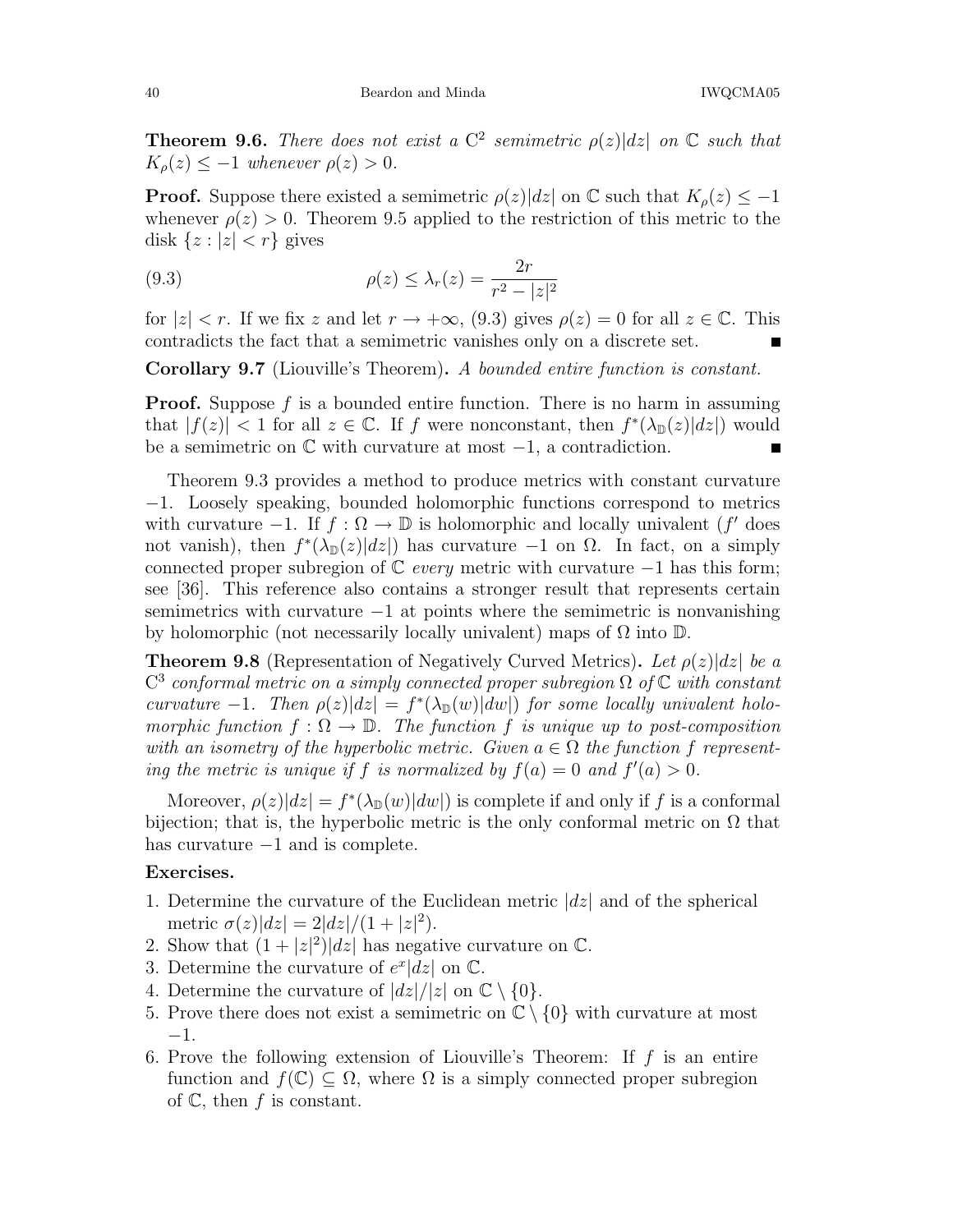## 10. The hyperbolic metric on a hyperbolic region

In order to transfer the hyperbolic metric from the unit disk to nonsimply connected regions, a substitute for the Riemann Mapping Theorem is needed. For this reason we must understand holomorphic coverings. For the general theory of topological covering spaces the reader should consult [22]. A holomorphic function  $f : \Delta \to \Omega$  is called a *covering* if each point  $b \in \Omega$  has an open neighborhood V such that  $f^{-1}(V) = \bigcup \{U_\alpha : \alpha \in A\}$  is a disjoint union of open sets  $U_{\alpha}$  such that  $f|U_{\alpha}$ , the restriction of f to  $U_{\alpha}$ , is a conformal map of  $U_{\alpha}$  onto V. Trivially, a conformal mapping  $f : \Delta \to \Omega$  is a holomorphic covering. If  $\Omega$  is simply connected, then the only holomorphic coverings  $f : \Delta \to \Omega$  are conformal maps of a simply connected region  $\Delta$  onto  $\Omega$ .

**Example 10.1.** The complex exponential function  $\exp : \mathbb{C} \to \mathbb{C} \setminus \{0\}$  is a holomorphic covering. Consider any  $w \in \mathbb{C} \setminus \{0\}$  and let  $\theta = \arg w$  be any argument for w. Let  $V = \mathbb{C} \setminus \{-re^{i\theta} : r \geq 0\}$  be the complex plane slit from the origin along the ray opposite from w. Then  $\exp^{-1}(V) = \bigcup \{S_n : n \in \mathbb{Z}\}\,$ , where  $S_n = \{z : \theta - n\pi < \text{Im } z < \theta + n\pi\}.$  Note that exp maps each horizontal strip  $S_n$  of width  $2\pi$  conformally onto V.

A region  $\Omega$  is called *hyperbolic* provided  $\mathbb{C}_{\infty} \setminus \Omega$  contains at least three points. The unit disk covers every hyperbolic plane region; that is, there is a holomorphic covering  $h : \mathbb{D} \to \Omega$  for any hyperbolic region  $\Omega$ . As a consequence we demonstrate that every hyperbolic region has a hyperbolic metric that is real-analytic with constant curvature  $-1$ .

**Theorem 10.2** (Planar Uniformization Theorem). Suppose  $\Omega$  is a region in  $\mathbb{C}$ . There exists a holomorphic covering  $f : \mathbb{D} \to \Omega$  if and only if  $\Omega$  is a hyperbolic region. Moreover, if  $a \in \Omega$ , then there is a unique holomorphic universal covering  $h: \mathbb{D} \to \Omega$  with  $h(0) = a$  and  $h'(0) > 0$ .

For a proof of the Planar Uniformization see [14] or [34]. If  $\Omega$  is a simply connected hyperbolic region, then any holomorphic universal covering  $h : \mathbb{D} \to$  $\Omega$  is a conformal mapping. Therefore, the Riemann Mapping Theorem is a consequence of the Planar Uniformization Theorem. When  $\Omega$  is a nonsimply connected hyperbolic region, then a holomorphic covering  $h : \mathbb{D} \to \Omega$  is never injective. In fact, for each  $a \in \Omega$ ,  $h^{-1}(a)$  is an infinite discrete subset of  $\mathbb{D}$ . If  $h : \mathbb{D} \to \Omega$  is one holomorphic universal covering, then  $\{h \circ q : q \in \mathcal{A}(\mathbb{D})\}$  is the set of all holomorphic universal coverings of  $\mathbb D$  onto  $\Omega$ . The Planar Uniformization Theorem enables us to project the hyperbolic metric from the unit disk to any hyperbolic region.

**Theorem 10.3.** Given a hyperbolic region  $\Omega$  there is a unique metric  $\lambda_{\Omega}(w)|dw|$ on  $\Omega$  such that  $h^*(\lambda_{\Omega}(w)|dw|) = \lambda_{\mathbb{D}}(z)|dz|$  for any holomorphic universal covering  $h : \mathbb{D} \to \Omega$ . The metric  $\lambda_{\Omega}(w)|dw|$  is real-analytic with curvature -1.

**Proof.** We construct a metric with curvature  $-1$  on any hyperbolic region. First we define the metric locally. For a hyperbolic region  $\Omega$ , let  $h : \mathbb{D} \to \Omega$  be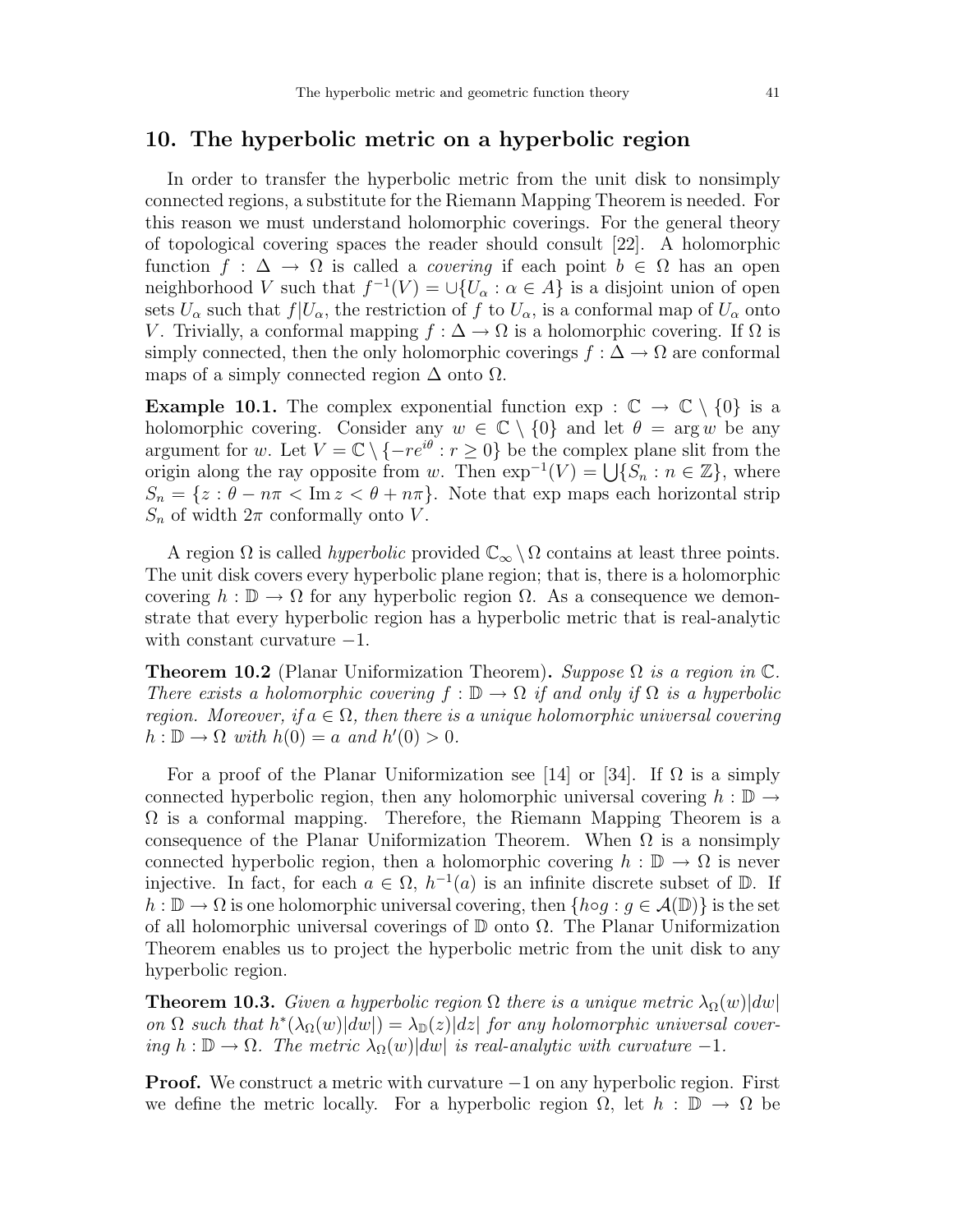42 Beardon and Minda IWQCMA05

a holomorphic covering. A metric is defined on  $\Omega$  as follows. For any simply connected subregion U of  $\Omega$  let  $H = h^{-1}$  denote a branch of the inverse that is holomorphic on U. Set  $\lambda_{\Omega}(z) = \lambda_{\mathbb{D}}(H(z))|H'(z)|$ . This defines a metric with curvature  $-1$  on U. In fact, this defines a metric on  $\Omega$ . Suppose  $U_1$  and  $U_2$  are simply connected subregions of  $\Omega$  and  $U_1 \cap U_2$  is nonempty. Let  $H_j$  be a singlevalued holomorphic branch of  $h^{-1}$  defined on  $U_j$ . Then there is a  $g \in \mathcal{A}(\mathbb{D})$  such that  $H_2 = g \circ H_1$  locally on  $U_1 \cap U_2$ . Hence,

$$
H_2^*(\lambda_{\mathbb{D}}(z)|dz|) = (g \circ H_1)^*(\lambda_{\mathbb{D}}(z)|dz|)
$$
  
=  $H_1^*(g^*(\lambda_{\mathbb{D}}(z)|dz|))$   
=  $H_1^*(\lambda_{\mathbb{D}}(z)|dz|)$ 

since each conformal automorphism of  $D$  is an isometry of the hyperbolic metric  $\lambda_{\mathbb{D}}(z)|dz|$ . Therefore,  $\lambda_{\Omega}(z)$  is defined independently of the branch of  $h^{-1}$  that is used and  $h^*(\lambda_{\Omega}) = \lambda_{\mathbb{D}}$ .

Moreover, this metric is independent of the covering. Suppose  $k : \mathbb{D} \to \Omega$  is another covering. Then  $k = h \circ q$  for some  $q \in \mathcal{A}(\mathbb{D})$ , and so

$$
k^*(\lambda_{\Omega}) = (h \circ g)^*(\lambda_{\Omega})
$$
  
=  $g^*(h^*(\lambda_{\Omega}))$   
=  $g^*(\lambda_{\mathbb{D}})$   
=  $\lambda_{\mathbb{D}}$ .

That  $\lambda_{\Omega}$  is real-analytic is clear from its construction. That the curvature is -1 follows from  $h^*(\lambda_{\Omega}) = \lambda_{\mathbb{R}}$  and Theorems 9.3 and 9.4 follows from  $h^*(\lambda_{\Omega}) = \lambda_{\mathbb{D}}$  and Theorems 9.3 and 9.4.

The unique metric  $\lambda_{\Omega}(w)|dw|$  on a hyperbolic region  $\Omega$  given by Theorem 10.3 is called the *hyperbolic metric* on  $\Omega$ . The hyperbolic distance on a hyperbolic region is complete. The hyperbolic distance  $d_{\Omega}$  is defined by

$$
d_{\Omega}(z, w) = \inf \ell_{\Omega}(\gamma),
$$

where the infimum is taken over all piecewise smooth paths  $\gamma$  in  $\Omega$  that joining  $z$  and w. Unlike the case of simply connected regions, a holomorphic covering  $f : \mathbb{D} \to \Omega$  onto a multiply connected hyperbolic region is not an isometry, but only a *local isometry*. That is, each point  $a \in \Omega$  has a neighborhood U such that  $f|U$  is an isometry. In general, one can only assert that  $d_{\Omega}(f(z), f(w)) \leq d_{\mathbb{D}}(z, w)$ for  $z, w \in \mathbb{D}$ . When  $\Omega$  is multiply connected, then f is not injective, so there exist distinct  $z, w \in \mathbb{D}$  with  $f(z) = f(w)$ . In this situation,  $d_{\Omega}(f(z), f(w)) = 0$  $d_{\mathbb{D}}(z,w).$ 

In general, the hyperbolic metric is not just invariant under conformal mappings, but is invariant under holomorphic coverings.

**Theorem 10.4** (Covering Invariance). If  $f : \Delta \to \Omega$  is a holomorphic covering of hyperbolic regions, then  $f^*(\lambda_{\Omega}(w)|dw|) = \lambda_{\Delta}(z)|dz|$ . In other words, every holomorphic covering of hyperbolic regions is a local isometry.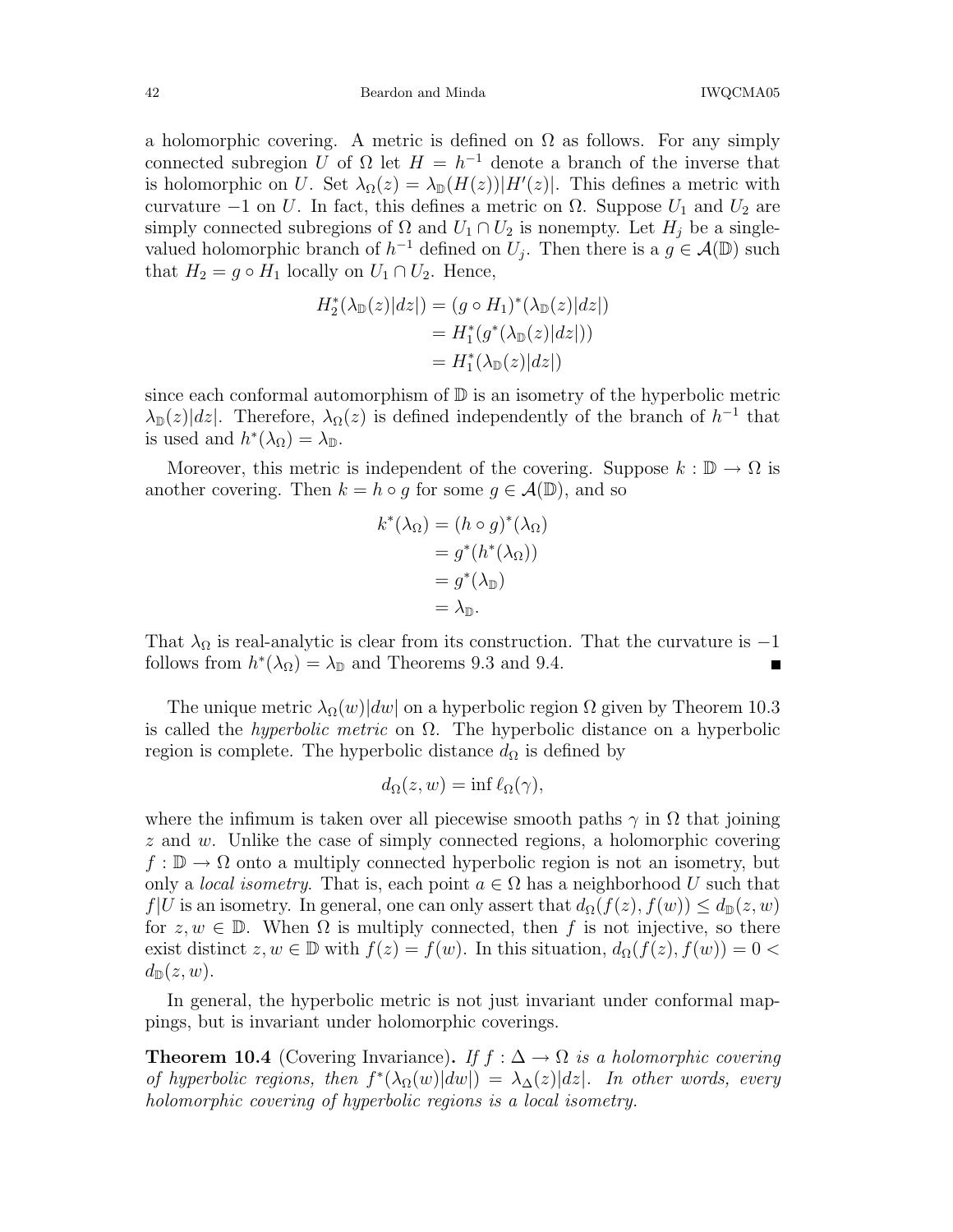**Proof.** Let  $h : \mathbb{D} \to \Delta$  be a holomorphic covering. Then  $k = f \circ h : \mathbb{D} \to \Omega$  is also a holomorphic covering, so

$$
\lambda_{\mathbb{D}} = k^*(\lambda_{\Omega})
$$
  
=  $h^*(f^*(\lambda_{\Omega})).$ 

Thus,  $f^*(\lambda_{\Omega})$  is a conformal metric on  $\Delta$  whose pull-back to the unit disk by a covering projection is  $\lambda_{\mathbb{D}}$ , so  $f^*(\lambda_{\Omega})$  is the hyperbolic metric on  $\Delta$  by Theorem 10.3. П

Theorem 10.4 implies that every  $h \in \mathcal{A}(\Omega)$  is an isometry of the hyperbolic metric, and more generally, each holomorphic self-covering h of  $\Omega$  is a local isometry of the hyperbolic metric. A hyperbolic region can have self-coverings that are not conformal automorphisms, see Section 12.

The maximality property of the hyperbolic metric given in Theorem 9.5 remains valid for hyperbolic regions. As noted after the proof of Theorem 9.5 this means that a version of the Schwarz-Pick Lemma holds for holomorphic maps between hyperbolic regions. In order to establish a sharp result, we provide an independent proof.

**Theorem 10.5** (Schwarz-Pick Lemma - general version). Suppose  $\Delta$  and  $\Omega$  are hyperbolic regions and  $f : \Delta \to \Omega$  is holomorphic. Then for all  $z \in \Delta$ ,

(10.1)  $\lambda_{\Omega}(f(z))|f'(z)| \leq \lambda_{\Delta}(z).$ 

If  $f : \Delta \to \Omega$  is a covering projection, then  $\lambda_{\Omega}(f(z)) |f'(z)| = \lambda_{\Delta}(z)$  for all  $z \in \Delta$ . If there exists a point in  $\Delta$  such that equality holds in (10.1), then f is a covering.

**Proof.** Let  $k : \mathbb{D} \to \Delta$  and  $h : \mathbb{D} \to \Omega$  be holomorphic coverings. The function  $f \circ k : \mathbb{D} \to \Omega$  lifts relative to h to a holomorphic function  $F : \mathbb{D} \to \mathbb{D}$ . Then  $f \circ k = h \circ F$  and the Schwarz-Pick Lemma for the unit disk give

$$
k^*(f^*(\lambda_\Omega)) = (f \circ k)^*(\lambda_\Omega)
$$
  
=  $(h \circ F)(\lambda_\Omega)$   
=  $F^*(h^*(\lambda_\Omega))$   
=  $F^*(\lambda_\mathbb{D})$   
 $\leq \lambda_\mathbb{D}$   
=  $k^*(\lambda_\Delta).$ 

Because k is a surjective local homeomorphism, the inequality  $k^*(f^*(\lambda_0)) \leq$  $k^*(\lambda_\Delta)$  gives the inequality (10.1). Because h and k are coverings, f is a covering if and only if  $F$  is a covering. This observation establishes the sharpness. П

We need to establish a result about holomorphic self-coverings of a hyperbolic region that have a fixed point in order to obtain a good analog of Schwarz's Lemma for hyperbolic regions.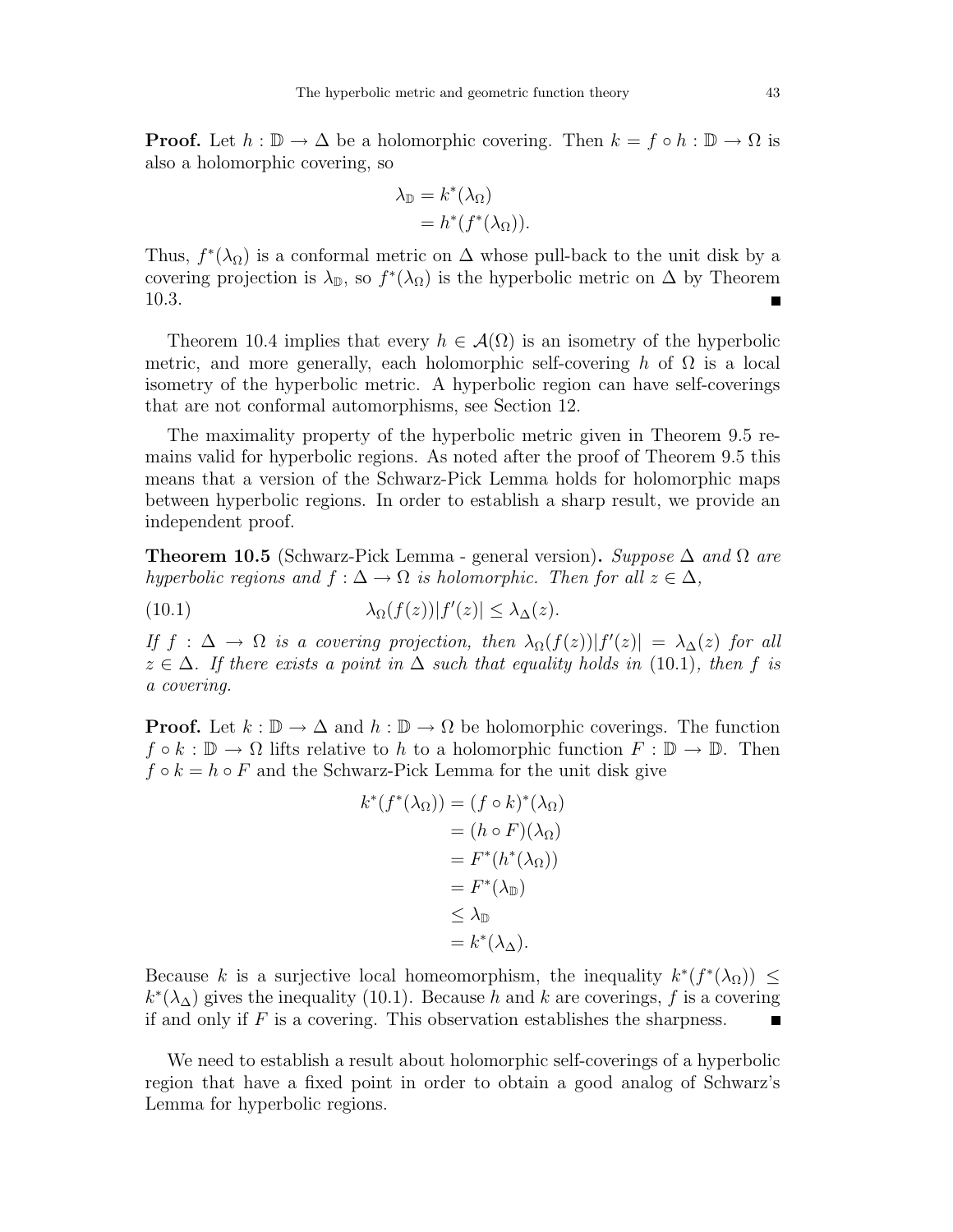**Theorem 10.6.** A self-covering of a hyperbolic region that fixes a point is a conformal automorphism. In particular, if a hyperbolic region  $\Omega$  is not simply connected and  $a \in \Omega$ , then  $\mathcal{A}(\Omega, a)$  is isomorphic to the group of nth roots of unity for some positive integer n.

**Proof.** Suppose  $\Omega$  is a hyperbolic region,  $a \in \Omega$  and f is a self-covering of  $\Omega$ that fixes a. We prove f is a conformal automorphism. The result is trivial if  $\Omega$  is simply connected since every covering of a simply connected region is a homeomorphism. Let  $h : \mathbb{D} \to \Omega$  be a holomorphic universal covering with  $h(0) = a$  and  $h'(0) > 0$ . Because a covering is surjective, it suffices to prove f is injective. Let f be the lift of  $f \circ h$  relative to h that satisfies  $f(0) = 0$ . Since h and  $f \circ h$  are coverings, so is  $\tilde{f}$ . Because D is simply connected,  $\tilde{f}$  is a conformal automorphism of  $\mathbb{D}$ . Then  $\tilde{f}(z) = e^{i\theta}z$  for some  $\theta \in \mathbb{R}$ . Because  $\Omega$ is not simply connected, the fiber  $h^{-1}(a)$  contains infinitely many points besides 0. As this fiber is a discrete subset of  $\mathbb{D}$ , the nonzero elements of  $h^{-1}(a)$  have a minimum positive modulus r; say  $h^{-1}(a) \cap \{z : |z| = r\} = \{a_j : j = 1, ..., m\}.$ From  $\tilde{f}(h^{-1}(a)) = h^{-1}(a)$ , we conclude that  $\tilde{f}$  induces a permutation of the set  $\{a_j : j = 1, \ldots, m\}$ . Therefore, there exists  $n \leq m!$  such that  $\tilde{f}^n$  is the identity. Then  $f^n \circ h = h \circ \tilde{f}^n = h$  and so  $f^n$  is the identity. If  $n = 1$ , then f is the identity. If  $n \geq 2$ , then  $f^n = I$ , the identity, implies f is a conformal automorphism of  $\Omega$ with inverse  $f^{n-1}$ .

This argument shows that if  $\Omega$  is not simply connected, then there is a nonnegative integer m such that for all  $f \in \mathcal{A}(\Omega, a)$ ,  $f^m$  is the identity. Therefore,  $f'(a)^m = 1$ , or  $f'(a)$  is an mth root of unity. Thus,  $f \mapsto f'(a)$  defines a homomorphism of  $\mathcal{A}(\Omega, a)$  into the unit circle  $\mathbb T$  and the image is a subgroup of the mth roots of unity. Hence,  $\mathcal{A}(\Omega, a)$  is a finite group isomorphic to the group of *n*th roots of unity for some positive integer *n*. nth roots of unity for some positive integer n.

**Example 10.7.** Let  $A_R = \{z : 1/R < |z| < R\}$ , where  $R > 1$ . The group  $\mathcal{A}(A_R, 1)$  has order two; the only conformal automorphisms of  $A_R$  that fix 1 are the identity map and  $f(z) = 1/z$ .

Corollary 10.8 (Schwarz's Lemma - General Version). Suppose  $\Omega$  is a hyperbolic region,  $a \in \Omega$  and f is a holomorphic self-map of  $\Omega$  that fixes a. Then  $|f'(a)| \leq 1$  and equality holds if and only if  $f \in \mathcal{A}(\Omega, a)$ , the group of conformal automorphisms of  $\Omega$  that fix a. Moreover,  $f'(a) = 1$  if and only if f is the identity.

**Proof.** The Schwarz-Pick Lemma implies  $|f'(a)| \leq 1$  with equality if and only if f is a self-covering of  $\Omega$  that fixes a. Each  $f \in \mathcal{A}(\Omega, a)$  is a covering, so  $|f'(a)| = 1$ . If f is a self-covering of  $\Omega$  that fixes a, then  $f \in \mathcal{A}(\Omega, a)$  by Theorem 10.6. We use the proof of Theorem 10.6 to verify that  $f'(a) = 1$  implies f is the identity. Let  $\hat{f}$  be the lift of  $f \circ h$  as in the proof of Theorem 10.6. Then  $h \circ f = f \circ h$  gives  $1 = f'(a) = \tilde{f}'(0)$ , so  $\tilde{f}$  is the identity. This implies  $f$  is the identity. gives  $1 = f'(a) = \tilde{f}'(0)$ , so  $\tilde{f}$  is the identity. This implies f is the identity.

Picard established a vast generalization of Liouville's Theorem.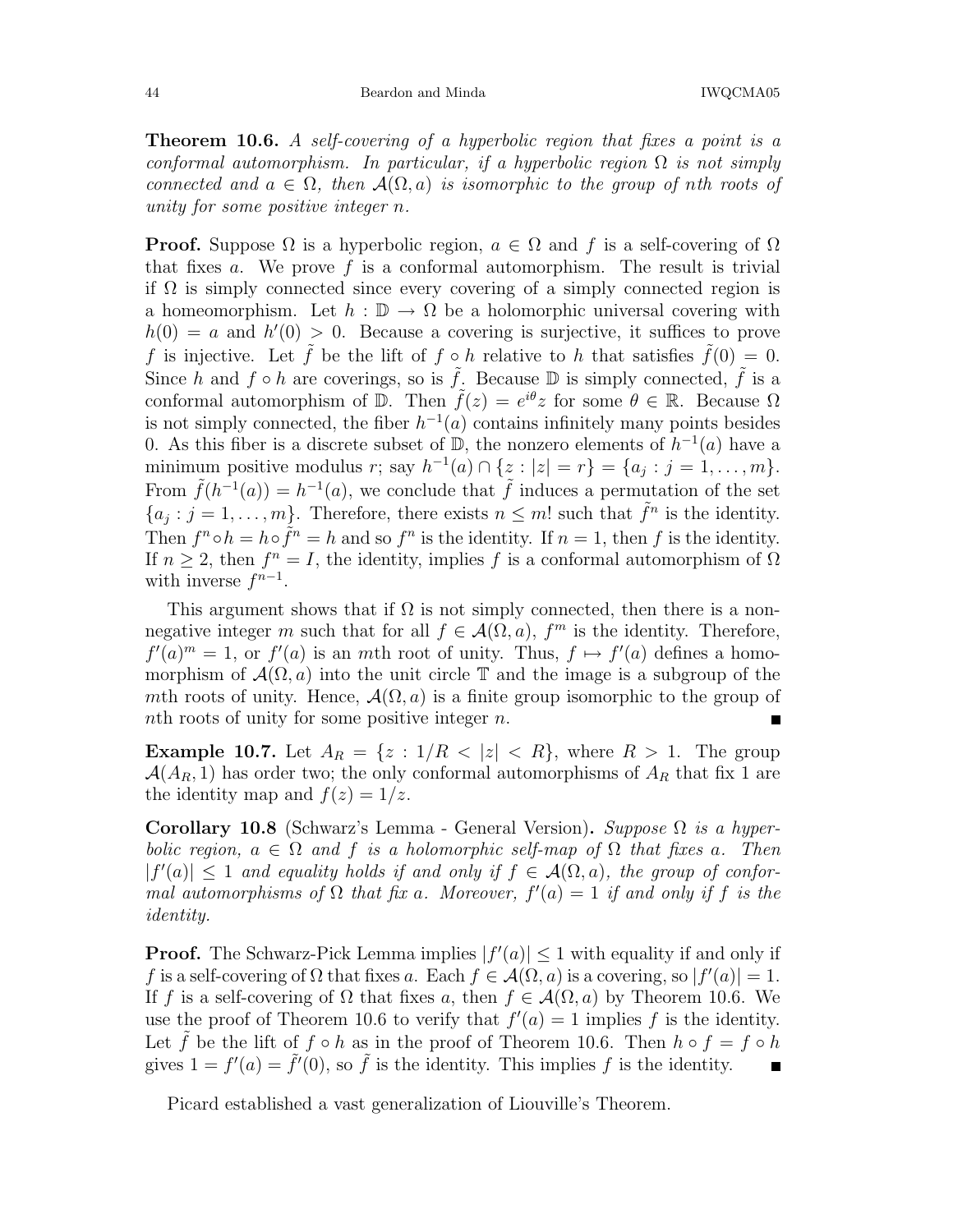**Theorem 10.9** (Picard's Small Theorem). If an entire function omits two finite complex values, then f is constant.

**Proof.** Suppose f is an entire function and  $f(\mathbb{C}) \subseteq \mathbb{C} \backslash \{a, b\} := \mathbb{C}_{a,b}$ , where a and b are distinct complex numbers. We derive a contradiction if  $f$  were nonconstant. The region  $\mathbb{C}_{a,b}$  is hyperbolic; let  $\lambda_{a,b}(z)|dz|$  denote the hyperbolic metric on  $\mathbb{C}_{a,b}$ . If f were nonconstant, then  $f^*(\lambda_{a,b}(z)|dz|)$  would be a semi-metric on  $\mathbb C$  with curvature at most −1; this contradicts Theorem 9.6.

### Exercises.

- 1. Verify that  $f(z) = \exp(iz)$  is a covering of the upper half-plane  $\mathbb H$  onto the punctured disk  $\mathbb{D} \setminus \{0\}.$
- 2. Verify that for each nonzero integer *n* the function  $p_n(z) = z^n$  defines a holomorphic covering of the punctured plane  $\mathbb{C} \setminus \{0\}$  onto itself.
- 3. Verify that for each positive integer *n* the function  $p_n(z) = z^n$  defines a holomorphic covering of the punctured disk  $\mathbb{D} \setminus \{0\}$  onto itself.
- 4. Suppose  $\Omega$  is a hyperbolic region and  $a \in \Omega$ . Let F denote the family of all holomorphic functions  $f : \mathbb{D} \to \Omega$  such that  $f(0) = a$  and set  $M =$  $\sup\{|f'(0)| : f \in \mathcal{F}\}\$ . Prove M is finite and for  $f \in \mathcal{F}, |f'(0)| = M$ if and only if f is a holomorphic covering of  $D$  onto  $\Omega$ . Conclude that  $M = 2/\lambda_{\Omega}(a)$ .
- 5. Suppose  $\Omega$  is a hyperbolic region in  $\mathbb C$  and  $a, b \in \Omega$  are distinct points. If f is a holomorphic self-map of  $\Omega$  that fixes a and b, prove f is a conformal automorphism of  $\Omega$  with finite order. Give an example to show that f need not be the identity when  $\Omega$  is not simply connected.

## 11. Hyperbolic distortion

In Section 5 the hyperbolic distortion of a holomorphic self-map of the unit disk was introduced. We now define an analogous concept for holomorphic maps of hyperbolic regions.

**Definition 11.1.** Suppose  $\Omega$  and  $\Delta$  are hyperbolic regions and  $f : \Delta \to \Omega$  is holomorphic. The *(local)* hyperbolic distortion factor for f at z is

$$
f^{\Delta,\Omega}(z) := \frac{\lambda_{\Omega}(f(z))|f'(z)|}{\lambda_{\Delta}(z)} = \lim_{w \to z} \frac{d_{\Omega}(f(z), f(w))}{d_{\Delta}(z, w)}
$$

.

If  $\Omega = \Delta$ , write  $f^{\Delta}$  in place of  $f^{\Delta,\Omega}$ .

The hyperbolic distortion factor defines a mapping of  $\Delta$  into the closed unit disk by the Schwarz-Pick Lemma. If  $f$  is not a covering, then the hyperbolic distortion factor gives a map of  $\Delta$  into the unit disk. There is a Schwarz-Pick type of result for the hyperbolic distortion factor which extends Corollary 5.7 to holomorphic maps between hyperbolic regions.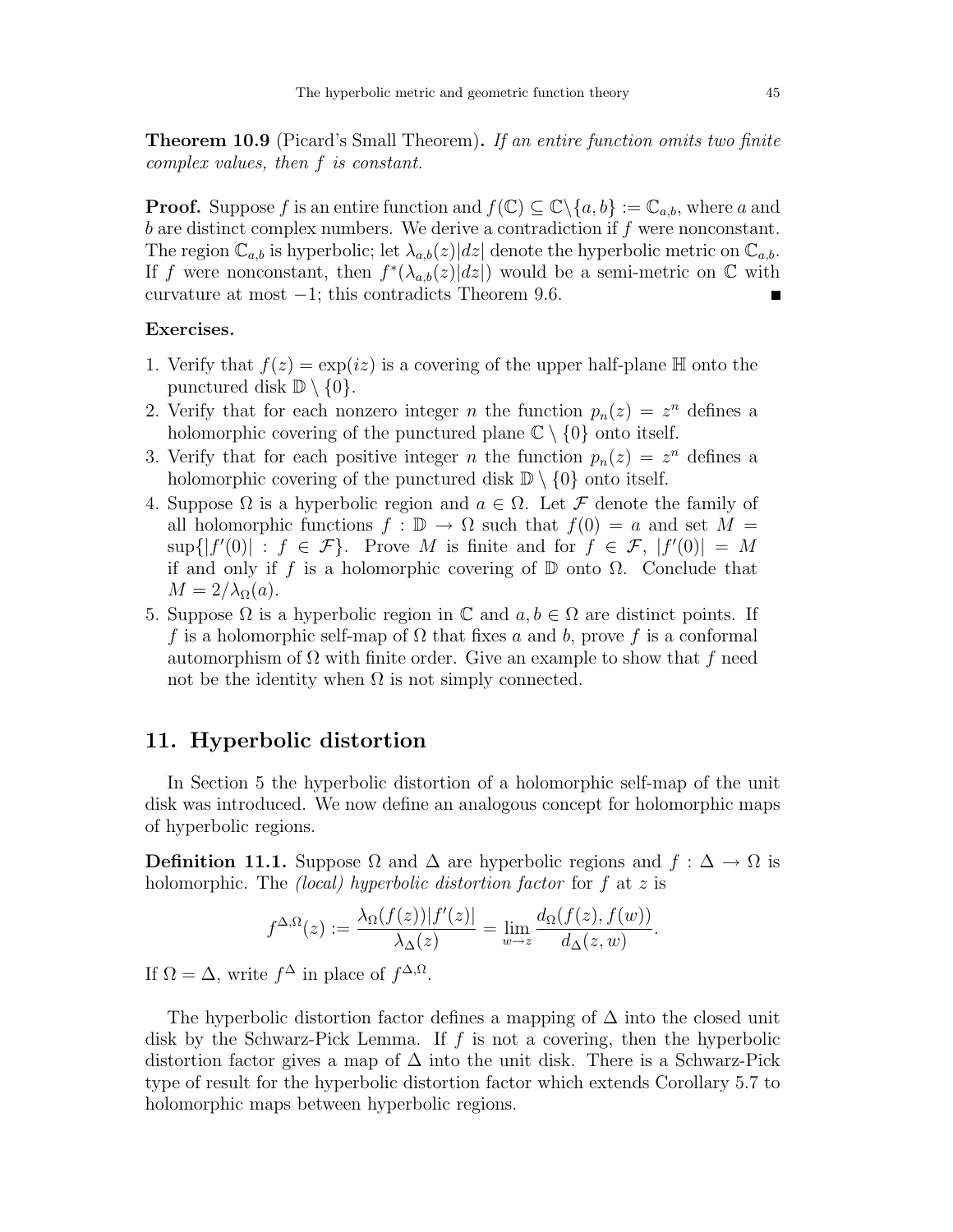Theorem 11.2 (Schwarz-Pick Lemma for Hyperbolic Distortion). Suppose  $\Delta$ and  $\Omega$  are hyperbolic regions and  $f : \Delta \to \Omega$  is holomorphic. If f is not a covering, then

(11.1) 
$$
d_{\mathbb{D}}(f^{\Delta,\Omega}(z), f^{\Delta,\Omega}(w)) \leq 2d_{\Delta}(z,w)
$$

for all  $z, w \in \Delta$ .

**Proof.** Fix  $w \in \Omega$ . Let  $h : \mathbb{D} \to \Delta$  and  $k : \mathbb{D} \to \Omega$  be holomorphic coverings with  $h(0) = w$  and  $k(0) = f(w)$ . Then there is a lift of f to a self-map  $\tilde{f}$  of  $\mathbb{D}$ such that  $k \circ \tilde{f} = f \circ h$ .  $\tilde{f}$  is not a conformal automorphism of  $\mathbb{D}$  because f is not a covering of  $\Delta$  onto  $\Omega$ . We begin by showing that  $\tilde{f}^{\mathbb{D}}(\tilde{z}) = f^{\Delta,\Omega}(h(\tilde{z}))$  for all  $\tilde{z}$  in  $\mathbb{D}$ . From  $k \circ \tilde{f} = f \circ h$  and  $\lambda_{\mathbb{D}}(\tilde{z}) = \lambda_{\Delta}(h(\tilde{z})) |h'(\tilde{z})|$  we obtain

$$
f^{\Delta,\Omega}(h(\tilde{z})) = \frac{\lambda_{\Omega}(f(h(\tilde{z})))|f'(h(\tilde{z}))|}{\lambda_{\Delta}(h(\tilde{z}))}
$$
  
= 
$$
\frac{\lambda_{\Omega}(k(\tilde{f}(\tilde{z})))|k'(\tilde{f}(\tilde{z}))||\tilde{f}'(\tilde{z})|}{\lambda_{\Delta}(h(\tilde{z}))|h'(\tilde{z})|}
$$
  
= 
$$
\frac{\lambda_{\mathbb{D}}(\tilde{f}(\tilde{z}))|\tilde{f}'(\tilde{z})|}{\lambda_{\mathbb{D}}(z)}
$$
  
= 
$$
\tilde{f}^{\mathbb{D}}(\tilde{z}).
$$

Now we establish (11.1). For  $z \in \Omega$  there exists  $\tilde{z} \in h^{-1}(z)$  with  $d_{\mathbb{D}}(0,\tilde{z}) =$  $d_{\Omega}(w, z)$ . Then

$$
d_{\mathbb{D}}(f^{\Delta,\Omega}(z), f^{\Delta,\Omega}(w)) = d_{\mathbb{D}}(f^{\Delta,\Omega}(h(\tilde{z})), f^{\Delta,\Omega}(h(0)))
$$
  
=  $d_{\mathbb{D}}(\tilde{f}^{\mathbb{D}}(\tilde{z}), \tilde{f}^{\mathbb{D}}(0))$   
 $\leq 2d_{\mathbb{D}}(\tilde{z}, 0)$   
=  $2d_{\Delta}(z, w).$ 

Corollary 11.3. Suppose  $\Delta$  and  $\Omega$  are hyperbolic regions. Then for any holomorphic function  $f : \Delta \to \Omega$ ,

(11.2) 
$$
f^{\Delta,\Omega}(z) \le \frac{f^{\Delta,\Omega}(w) + \tanh d_{\Delta}(z,w)}{1 + f^{\Delta,\Omega}(w) \tanh d_{\Delta}(z,w)}.
$$

for all  $z, w \in \Delta$ .

**Proof.** Inequality  $(11.2)$  is trivial when f is a covering since both sides are identically one, Thus, it suffices to establish the inequality when  $f$  is not a covering of  $\Delta$  onto  $\Omega$ . Then

$$
d_{\mathbb{D}}(0, f^{\Delta,\Omega}(z)) \leq d_{\mathbb{D}}(0, f^{\Delta,\Omega}(w)) + d_{\mathbb{D}}(f^{\Delta,\Omega}(z), f^{\Delta,\Omega}(w))
$$
  

$$
\leq d_{\mathbb{D}}(0, f^{\Delta,\Omega}(w)) + 2d_{\Delta}(z, w)
$$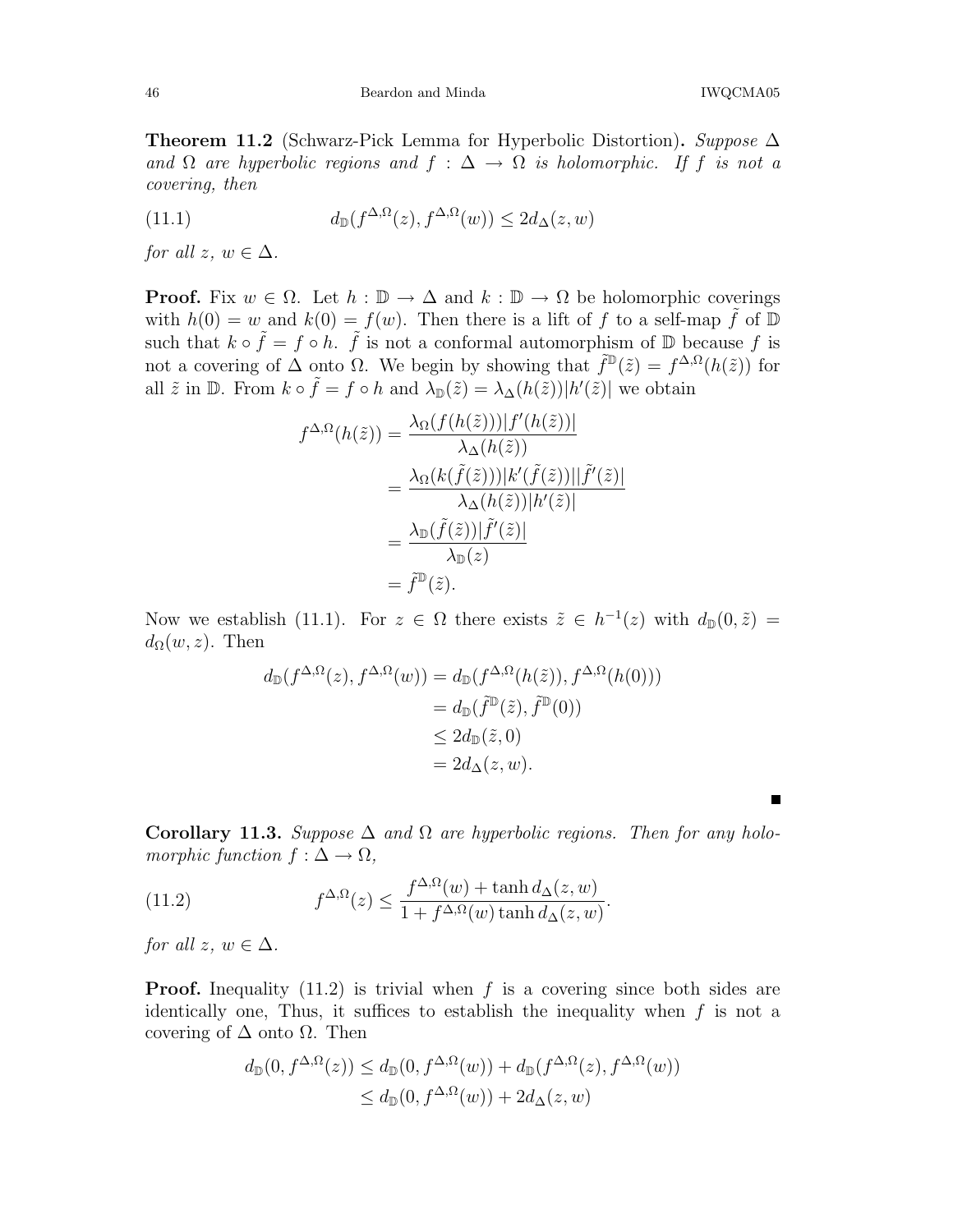gives

$$
f^{\Delta,\Omega}(z) = \tanh\left(\frac{1}{2}d_{\mathbb{D}}(0, f^{\Delta,\Omega}(z))\right)
$$
  
 
$$
\leq \tanh\left(\frac{1}{2}d_{\mathbb{D}}(0, f^{\Delta,\Omega}(w)) + d_{\Delta}(z, w)\right)
$$
  
 
$$
= \frac{f^{\Delta,\Omega}(w) + \tanh d_{\Delta}(z, w)}{1 + f^{\Delta,\Omega}(w)\tanh d_{\Delta}(z, w)}.
$$

#### Exercises.

- 1. For a holomorphic function  $f : \mathbb{D} \to \mathbb{K}$ , explicitly calculate  $f^{\mathbb{D}, \mathbb{K}}(z)$ .
- 2. Suppose  $\Omega$  is a simply connected proper subregion of  $\mathbb C$  and  $a \in \Omega$ . Let  $\mathcal{H}(\Omega, a)$  denote the set of holomorphic self-maps of  $\Omega$  that fix a. Prove that  ${f^{\Omega}(a) : f \in \mathcal{H}(\Omega, a)}$  is the closed unit interval [0, 1].

## 12. The hyperbolic metric on a doubly connected region

There is a simple conformal classification of doubly connected regions in  $\mathbb{C}_{\infty}$ . If  $\Omega$  is a doubly connected region in  $\mathbb{C}_{\infty}$ , then  $\Omega$  is conformally equivalent to exactly one of:

\n- (a) 
$$
\mathbb{C}^* = \mathbb{C} \setminus \{0\},
$$
\n- (b)  $\mathbb{D}^* = \mathbb{D} \setminus \{0\},$  or
\n- (c) an annulus  $A(r, R) = \{z : r < |z| < R\}$ , where  $0 < r < R$ .
\n

In the first case  $\Omega$  itself is the extended plane  $\mathbb{C}_{\infty}$  punctured at two points and so is not hyperbolic. In this section we calculate the hyperbolic metric for the punctured unit disk  $\mathbb{D}^*$  and for the annulus  $A_R = \{z : 1/R < |z| < R\}$ , where  $R > 1$ .

12.1. Hyperbolic metric on the punctured unit disk. To determine the hyperbolic metric on D<sup>\*</sup> we make use of a holomorphic covering from H onto D<sup>\*</sup> and Theorem 10.4. The function  $h(z) = \exp(iz)$  is a holomorphic covering from H onto D ∗ . Therefore, the density of the hyperbolic metric on D ∗ is

$$
\lambda_{\mathbb{D}^*}(z) = \frac{1}{|z| \log(1/|z|)}.
$$

For simply connected hyperbolic regions the only hyperbolic isometries of the hyperbolic metric are conformal automorphisms. For multiply connected regions there can be self-coverings that leave the hyperbolic metric invariant. For instance, the maps  $z \mapsto z^n$ ,  $n = 2, 3, \ldots$ , are self-coverings of  $\mathbb{D}^*$  that leave  $\lambda_{\mathbb{D}^*}(z)|dz|$  invariant. Up to composition with a rotation about the origin these are the only self-coverings of  $\mathbb{D}^*$  that are not automorphisms.

Because each hyperbolic geodesic in D ∗ is the image of a hyperbolic geodesic in H under h, every radial segment  $[re^{i\theta}, Re^{i\theta}]$ , where  $0 < r < R < 1$ , is part of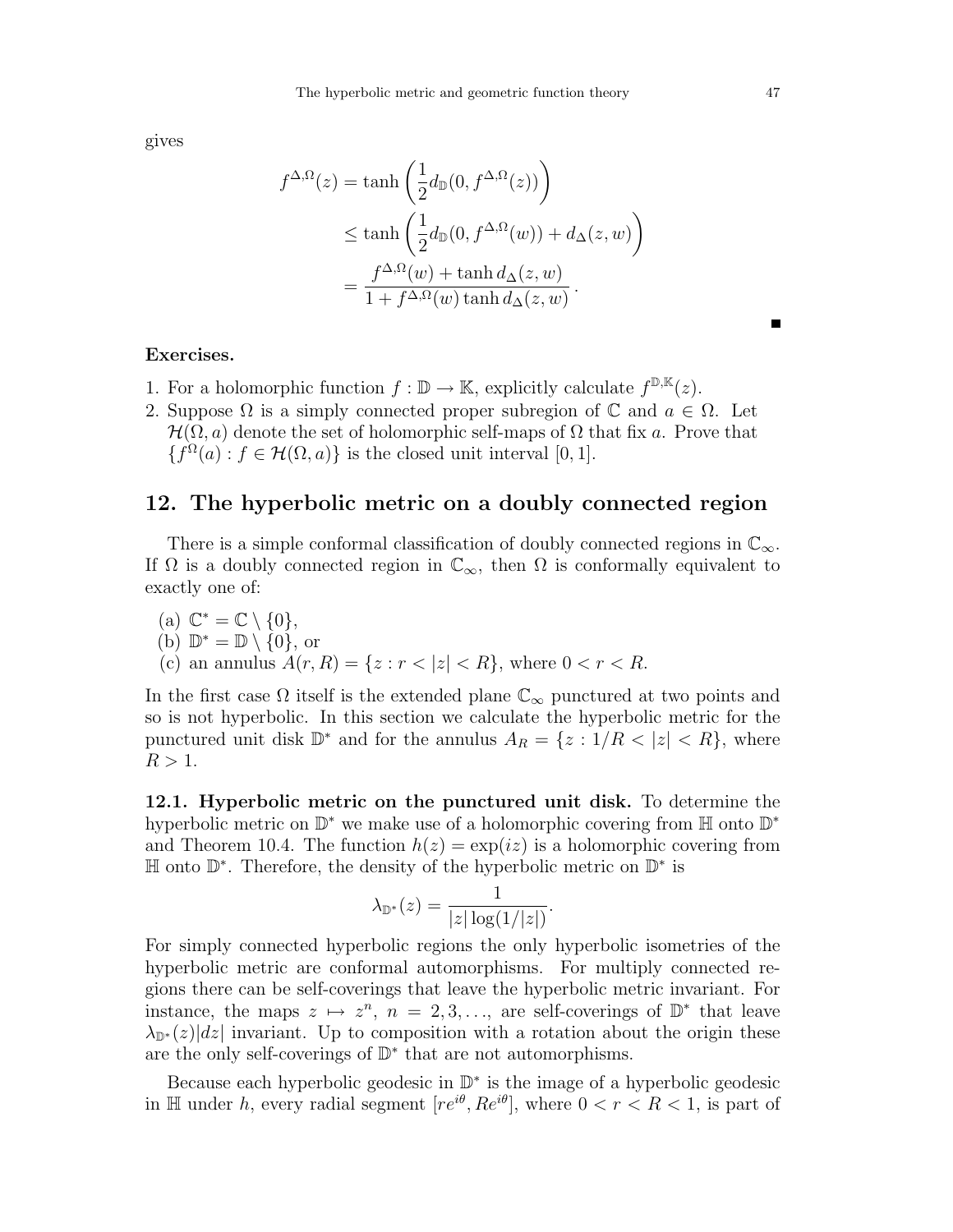48 Beardon and Minda IWQCMA05

a hyperbolic geodesic. Since the density  $\lambda_{\mathbb{D}^*}$  is independent of  $\theta$ , the hyperbolic length of a geodesic segment  $\sigma_{r,R} = [re^{i\theta}, Re^{i\theta}]$  is independent of  $\theta$ . Direct calculation gives

$$
\ell_{\mathbb{D}^*}(\sigma_{r,R}) = \int_{[r,R]} \lambda_{\mathbb{D}^*}(z)|dz| = \int_r^R \frac{dt}{t \log t} = \log \left| \frac{\log R}{\log r} \right|.
$$

As the formula shows, this length tends to infinity if either  $r \to 0$  or  $R \to 1$ which also follows from the completeness of the hyperbolic metric. The Euclidean circle  $C_r = \{z : |z| = r\}$ , where  $0 < r < 1$ , is not a hyperbolic geodesic; it has hyperbolic length

$$
\ell_{\mathbb{D}^*}(C_r) = \int_{|z|=r} \frac{|dz|}{|z| \log(1/|z|)} = \frac{2\pi}{\log(1/r)}.
$$

The hyperbolic length of  $C_r$  approaches 0 when  $r \to 0$  and  $\infty$  when  $r \to 1$ . The hyperbolic area of the annulus  $A(r, R) = \{z : r < |z| < R\} \subset \mathbb{D}^*$  is

$$
a_{\mathbb{D}^*}(A(r,R)) = \int \int_{A(r,R)} \frac{1}{|z|^2 \log^2 |z|} dx dy
$$
  
= 
$$
2\pi \int_r^R \frac{dt}{t \log^2 t}
$$
  
= 
$$
2\pi \left( \frac{1}{\log(1/R)} - \frac{1}{\log(1/r)} \right).
$$

The hyperbolic area of  $A(r, R)$  tends to infinity when  $R \to 1$  and has the finite limit  $2\pi/\log(1/R)$  when  $r \to 0$ .

There is a Euclidean surface in  $\mathbb{R}^3$  that is isometric to  $\{z : 0 < |z| < 1/e\}$ with the restriction of the hyperbolic metric on  $\mathbb{D}^*$  and makes it easy to see these curious results about length and area in a neighborhood of the puncture. If a tractrix is rotated about the y-axis and the resulting surface is given the geometry induced from the Euclidean metric on  $\mathbb{R}^3$ , then this surface has constant curvature  $-1$  and is isometric to  $\{z: 0 < |z| < 1/e\}$  with the restriction of the hyperbolic metric on D<sup>\*</sup>. This picture provides a simple isometric embedding of a portion of D<sup>\*</sup> into R<sup>3</sup>. Radial segments correspond to rotated copies of the tractrix and these have infinite Euclidean length. At the same time the surface has finite Euclidean area.

Recall that for a simply connected region  $\Omega$ , the hyperbolic density  $\lambda_{\Omega}$  and the quasihyperbolic density  $1/\delta_{\Omega}$  are bi-Lipschitz equivalent; see (8.4). These two metrics are not bi-Lipschitz equivalent on  $\mathbb{D}^*$  because the behavior of  $\lambda_{\mathbb{D}^*}$ near the unit circle differs from its behavior near the origin. For  $1/2 < |z| < 1$ ,  $\delta_{\mathbb{D}^*}(z) = 1 - |z|$  and so

$$
\lim_{|z|\to 1} \delta_{\mathbb{D}^*}(z)\lambda_{\mathbb{D}^*}(z) = 1.
$$

For  $0 < |z| < 1/2$ ,  $\delta(z) = |z|$  and so

$$
\lim_{|z|\to 1} \delta_{\mathbb{D}^*}(z)\lambda_{\mathbb{D}^*}(z) = 0.
$$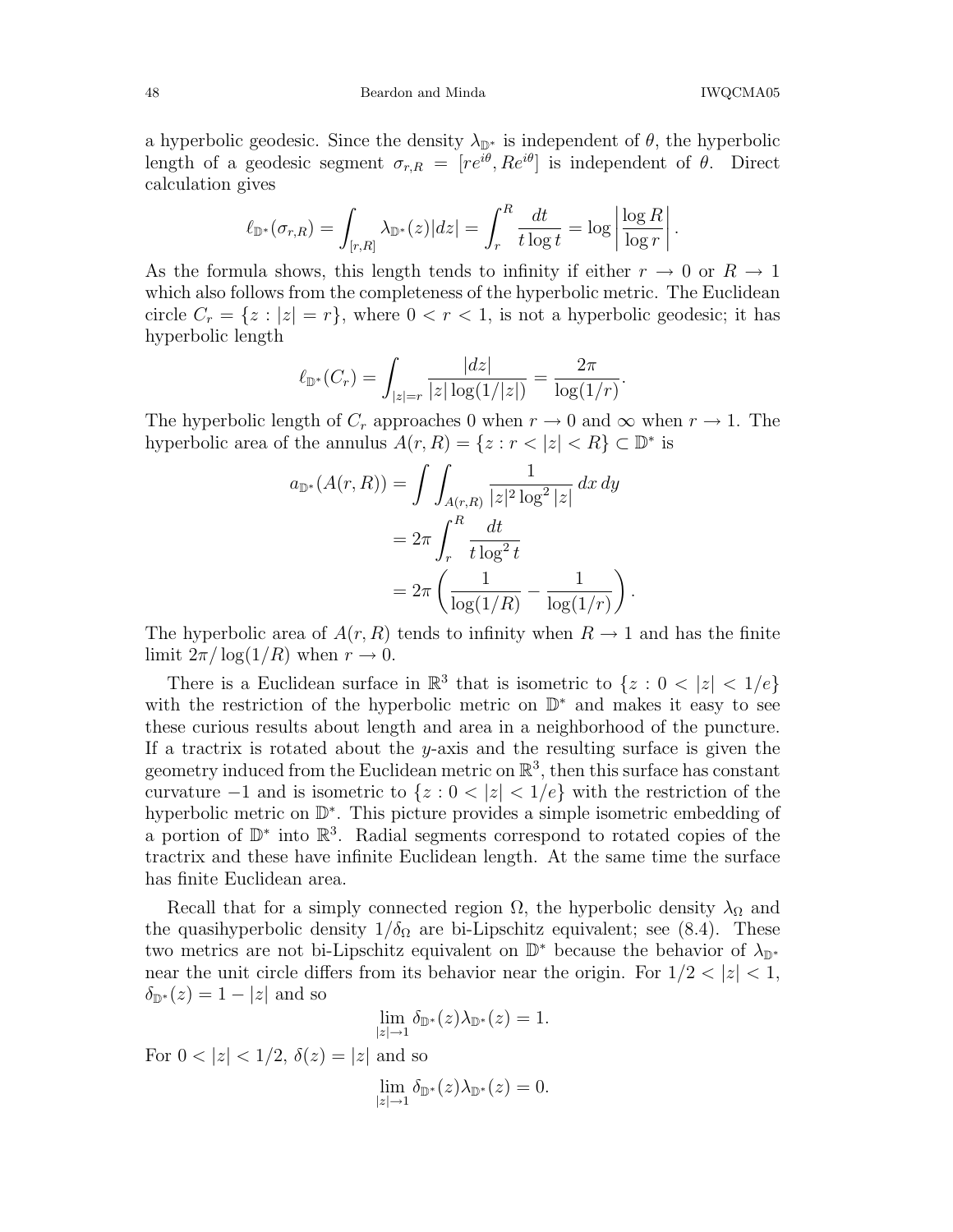12.2. Hyperbolic metric on an annulus. Now we determine the hyperbolic metric on an annulus by using a holomorphic covering from a strip onto an annulus. In each conformal equivalence class of annuli we choose the unique representative that is symmetric about the unit circle.

For  $0 < r < R$  let  $A(r, R) = \{z : r < |z| < R\}$ . The number  $mod(A(r, R)) =$  $log(R/r)$  is called the *modulus* of  $A(r, R)$ . Two annuli  $A(r_j, R_j)$ ,  $j = 1, 2$ , are conformally (actually Möbius) equivalent if and only if  $R_1/r_1 = R_2/r_2$ ; that is, if and only if they have equal moduli. If  $S = \sqrt{(R/r)}$ , then  $A_S = \{z : 1/S < |z| < \infty\}$  $S\}$  is the unique annulus conformally equivalent to  $A(r, R)$  that is symmetric about the unit circle. Here symmetry means  $A_S$  is invariant under  $z \mapsto 1/\overline{z}$ , reflection about the unit circle. Note that  $mod(A<sub>S</sub>) = 2 log S$ .

The function  $k(z) = \exp(z)$  is a holomorphic universal covering from the vertical strip  $S_b = \{z : |\text{Im } z| < b\}$ , where  $b = \log R$ , onto the annulus  $A_R = \{z :$  $1/R < |z| < R$ . Therefore, the density of the hyperbolic metric of the annulus  $A_R$  is

$$
\lambda_R(z) = \frac{\pi}{2 \log R} \frac{1}{|z| \cos \left( \frac{\pi \log |z|}{2 \log R} \right)}.
$$

Example 12.1. We investigate the hyperbolic lengths of the Euclidean circles  $C_r = \{z : |z| = r\}$  in  $A_R$ . The hyperbolic length of  $C_r$  is

$$
\ell_R(C_r) = \int_{|z|=r} \frac{\pi}{2 \log R} \frac{|dz|}{|z| \cos\left(\frac{\pi \log|z|}{2 \log R}\right)} = \frac{\pi^2}{(\log R) \cos\left(\frac{\pi \log r}{2 \log R}\right)}.
$$

The symmetry of  $A_R$  about the unit circle is reflected by the fact that two circles symmetric about the unit circle have the same hyperbolic length. Also, the hyperbolic length of  $C_r$  increases from  $\pi^2/\log R = 2\pi^2/\text{mod}\,A_R$  to  $\infty$  as r increases from 1 to R. Hence, the hyperbolic lengths of the Euclidean circles  $C_r$ in  $A_R$  have a positive minimum hyperbolic length. The Euclidean circle  $C_1$  is a hyperbolic geodesic;  $C_r$  is not a hyperbolic geodesic when  $r \neq 1$ .

If  $\gamma_n(t) = \exp(2\pi int)$ , then  $I(\gamma_n, 0) = n$ , where  $I(\delta, 0)$  denotes the *index* or winding number of a closed path  $\delta$  about the origin, and

$$
\ell_R(\gamma_n) = \frac{2\pi^2 |n|}{\text{mod } A(R)}.
$$

We now show that  $\gamma_n$  has minimal hyperbolic length among all closed paths in  $A_R$  that wind *n* times about the origin.

**Theorem 12.2.** Suppose  $\gamma$  is a piecewise smooth closed path in  $A_R$  and  $I(\gamma, 0) =$  $n \neq 0$ . Then

(12.1) 
$$
\frac{2\pi^2|n|}{\text{mod }A(R)} \leq \ell_R(\gamma),
$$

where  $\ell_R(\gamma)$  denotes the hyperbolic length of  $\gamma$ . Equality holds in (12.1) if and only if  $\gamma$  is a monotonic parametrization of the unit circle traversed n times.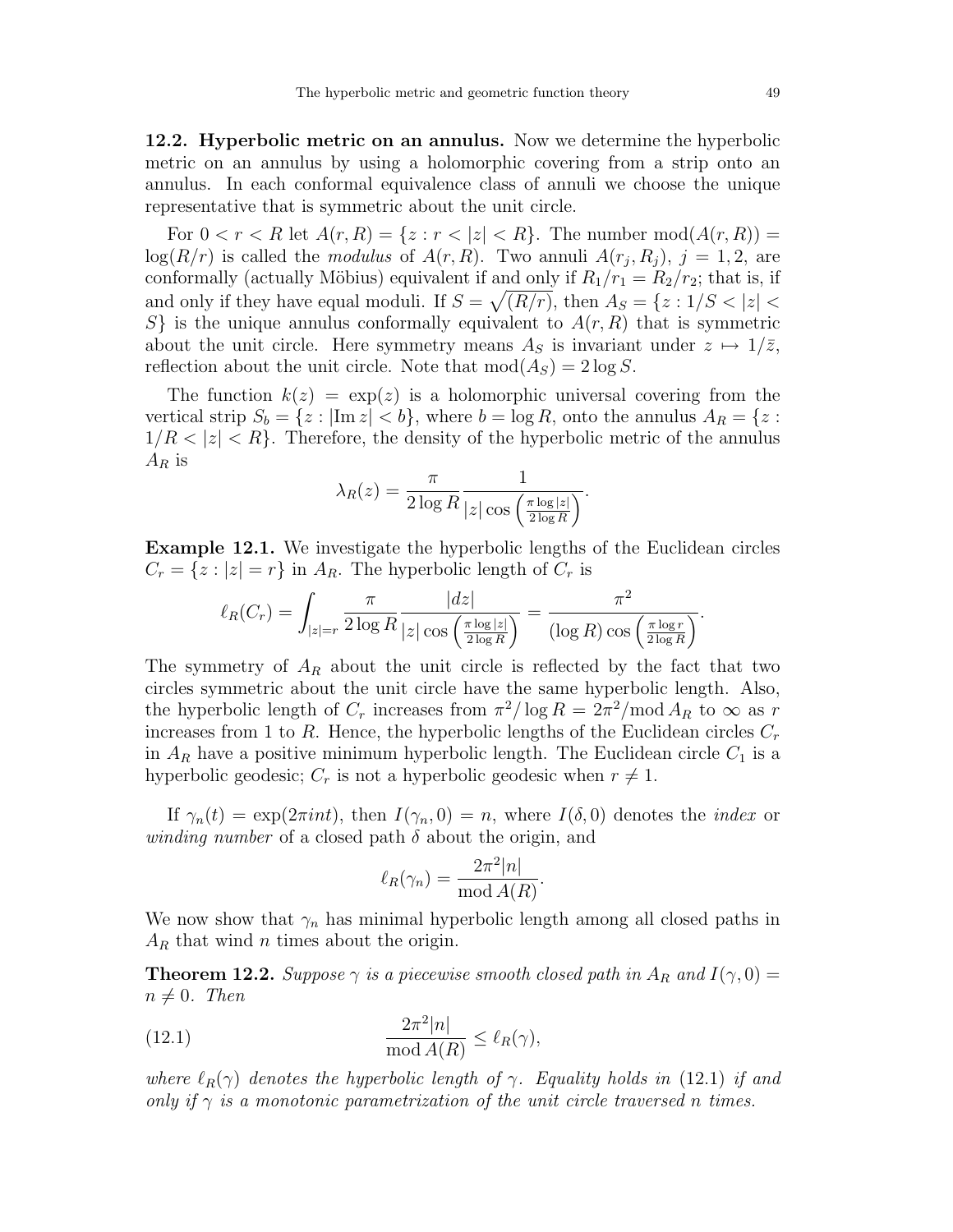**Proof.** Suppose  $\gamma : [0, 1] \to A_R$  is a closed path with  $I(\gamma, 0) = n \neq 0$ . Then

$$
\ell_R(\gamma) = \int_{\gamma} \lambda_R(z) |dz|
$$
  
= 
$$
\frac{\pi}{2 \log R} \int_0^1 \frac{|\gamma'(t)| dt}{|\gamma(t)| \cos \left(\frac{\pi \log |\gamma(t)|}{2 \log R}\right)}
$$
  

$$
\geq \frac{\pi}{2 \log R} \int_0^1 \frac{|\gamma'(t)|}{|\gamma(t)|}
$$

since

(12.2) 
$$
0 < \cos\left(\frac{\pi \log|\gamma(t)|}{2\log R}\right) \le 1
$$

and equality holds if and only if  $|\gamma(t)| = 1$  for  $t \in [0, 1]$ . Next,

(12.3)  

$$
\int_0^1 \frac{|\gamma'(t)|}{|\gamma(t)|} \ge \left| \int_0^1 \frac{\gamma'(t)}{\gamma(t)} dt \right|
$$

$$
= \left| \int_\gamma \frac{dz}{z} \right|
$$

$$
= |2\pi i I(\gamma, 0)|
$$

$$
= 2\pi |n|.
$$

Hence,

$$
\ell_R(\gamma) \ge \frac{\pi^2 |n|}{\log R} = \frac{2\pi^2 |n|}{\text{mod } A_R}.
$$

It is straightforward to verify that if  $\gamma_n(t) = \exp(2\pi int)$ ,  $t \in [0, 1]$ , then equality holds in (12.1). Conversely, suppose  $\gamma$  is a path for which equality holds. Then equality holds in (12.2), so  $|\gamma(t)| = 1$  for  $t \in [0,1]$ . Let  $\delta : [0,1] \to \mathbb{C}$  be a lift of  $\gamma$  relative to the covering  $\exp : \mathbb{C} \to \mathbb{C}^*$ . From  $I(\gamma, 0) = n$ , we obtain  $\delta(1) - \delta(0) = 2\pi ni$ . The condition  $|\gamma(t)| = 1$  implies  $\delta(t) \in i\mathbb{R}$  for  $t \in [0,1]$ . The function  $h(t) = (\delta(t) - \delta(0))/2\pi i$  is real-valued,  $h(0) = 0$  and  $h(1) = n$ . Also,  $\gamma(t) = \exp(2\pi i h(t) + \delta(0))$ . Equality must hold in (12.3) and this means  $\gamma'(t)/\gamma(t) = 2\pi i h'(t)$  has constant argument. Hence,  $h'(t)$  is either positive or negative, so  $t \mapsto \exp(2\pi i h(t) + \delta(0))$  is a parametrization of the unit circle starting at  $\gamma(0) = \exp \delta(0)$  and the unit circle is traversed either clockwise or counterclockwise.

#### Exercises.

1. Consider the metric  $|dz|/|z|$  on  $\mathbb{C} \setminus \{0\} := \mathbb{C}^*$  and let  $\ell_{\mathbb{C}^*}(\gamma)$  denote the length of a path  $\gamma$  in  $\mathbb{C}^*$  relative to this metric. If  $\gamma$  is a closed path in  $\mathbb{C}^*$ , prove

$$
\ell_{\mathbb{C}^*}(\gamma) \ge 2\pi |I(\gamma,0)|.
$$

When does equality hold?

2. Suppose f is holomorphic on  $\mathbb{D}$  and  $f(\mathbb{D}) \subseteq \mathbb{D} \setminus \{0\}$ . Prove that  $|f'(0)| \leq$ 2/e. Determine when equality holds.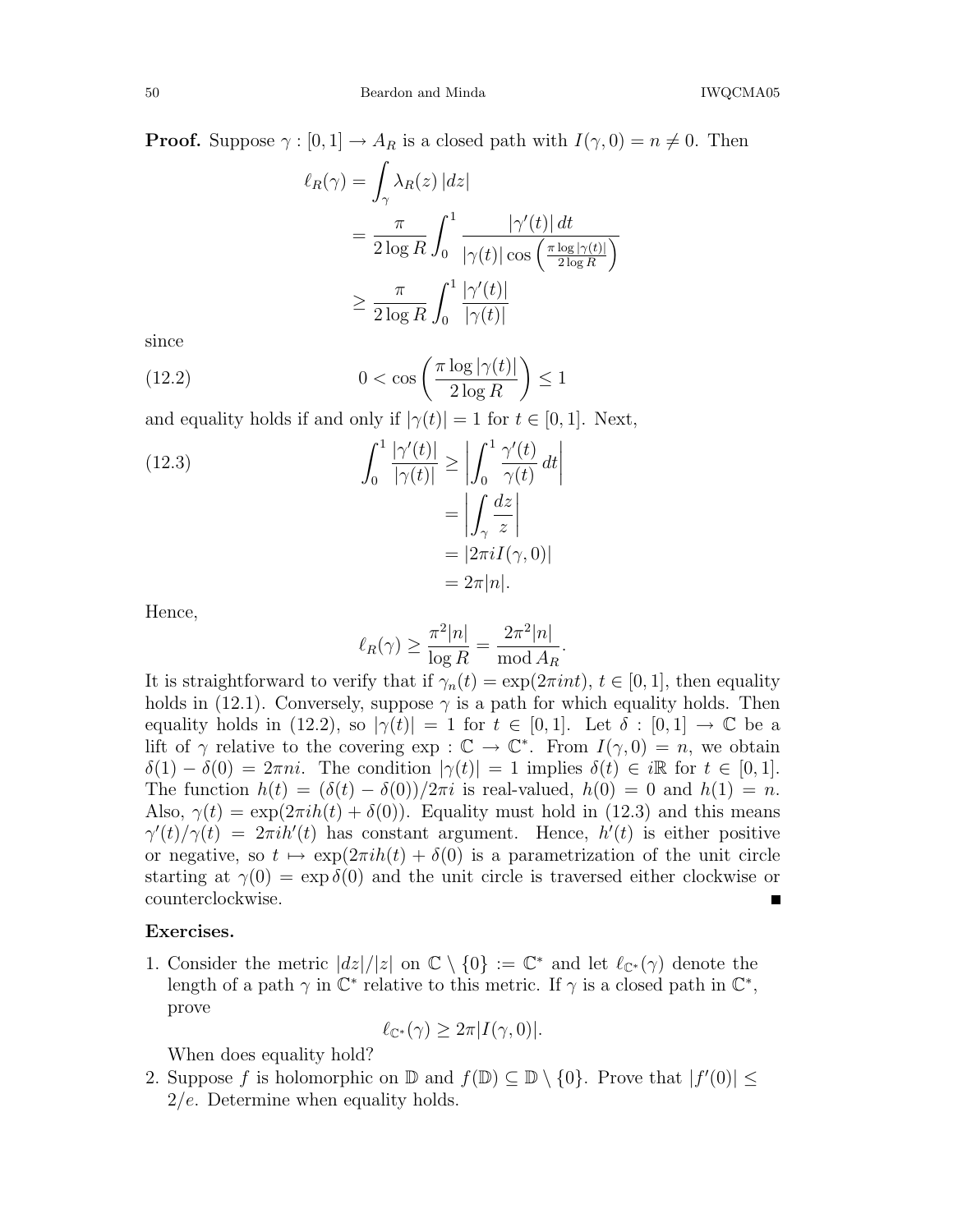## 13. Rigidity theorems

If a holomorphic mapping of hyperbolic regions is not a covering, then strict inequality holds in the general version of the Schwarz-Pick Lemma. It is often possible to provide a quantitative version of this strict inequality that is independent of the holomorphic mapping for multiply connected regions. We begin by establishing a refinement of Schwarz's Lemma.

**Lemma 13.1.** Suppose  $0 \neq a \in \mathbb{D}$  and  $0 < t < 1$ . If f is a holomorphic self-map of  $\mathbb{D}$ ,  $f(0) = 0$  and  $|f(a)| \le t |a|$ , then

(13.1) 
$$
|f'(0)| \le \frac{t + |a|}{1 + t|a|} < 1.
$$

**Proof.** The Three-point Schwarz-Pick Lemma (Theorem 4.4) with  $z = 0 = v$ and  $w = a$  gives

$$
d_{\mathbb{D}}(f'(0), f(a)/a) = d_{\mathbb{D}}(f^*(0,0), f^*(a,0))
$$
  
\$\leq\$ d\_{\mathbb{D}}(0,a).

Hence,

$$
d_{\mathbb{D}}(0, |f'(0)|) = d_{\mathbb{D}}(0, f'(0))
$$
  
\n
$$
\leq d_{\mathbb{D}}(0. f(a)/a) + d_{\mathbb{D}}(0, a)
$$
  
\n
$$
\leq d_{\mathbb{D}}(0, t) + d_{\mathbb{D}}(0, -|a|)
$$
  
\n
$$
= d(-|a|, t),
$$

which is equivalent to  $(13.1)$ .

**Theorem 13.2.** Suppose  $\Delta$  and  $\Omega$  are hyperbolic regions with  $a \in \Delta$ ,  $b \in \Omega$ and  $\Delta$  is not simply connected. There is a constant  $\alpha = \alpha(a, \Delta; b, \Omega) \in [0, 1)$ such that if  $f : \Delta \to \Omega$  is any holomorphic mapping with  $f(a) = b$  that is not a covering, then

(13.2) 
$$
\lambda_{\Omega}(f(a))|f'(a)| \leq \alpha \lambda_{\Delta}(a);
$$

or equivalently,  $f^{\Delta,\Omega}(a) \leq \alpha$ . Moreover, for all  $z \in \Delta$ 

(13.3) 
$$
f^{\Delta,\Omega}(z) \leq \frac{\alpha + \tanh d_{\Delta}(a,z)}{1 + \alpha \tanh d_{\Delta}(a,z)} < 1.
$$

**Proof.** Let  $h : \mathbb{D} \to \Delta$  and  $k : \mathbb{D} \to \Omega$  be holomorphic coverings with  $h(0) = a$ and  $k(0) = b$ . Because  $\Delta$  is not simply connected, the fiber  $h^{-1}(a)$  is a discrete subset of  $\mathbb D$  and contains infinitely many points in addition to 0. Let  $0 < r =$  $\min\{|z| : z \in h^{-1}(a), z \neq 0\} < 1$ . The set  $h^{-1}(a) \cap \{z : |z| = r\}$  is finite, say  $\tilde{a}_j$ ,  $1 \leq j \leq m$ . Next,  $\{|z| : z \in k^{-1}(b)\}$  is a discrete subset of  $[0,1)$ , so this set contains finitely many values in the interval  $[0, r)$ . Let s be the maximum value of the finite set  $\{|z| : z \in k^{-1}(b)\} \cap [0, r)$ . Suppose  $f : \Delta \to \Omega$  is any holomorphic mapping with  $f(a) = b$  and f is not a covering. Let  $\tilde{f}$  be the unique lift of  $f \circ h$ relative to k that satisfies  $\tilde{f}(0) = 0$ . Then  $|\tilde{f}'(0)| = f^{\Delta,\Omega}(a)$ . Because f is not a covering,  $\tilde{f}$  is not a rotation about the origin. From  $f \circ h = k \circ \tilde{f}$  we deduce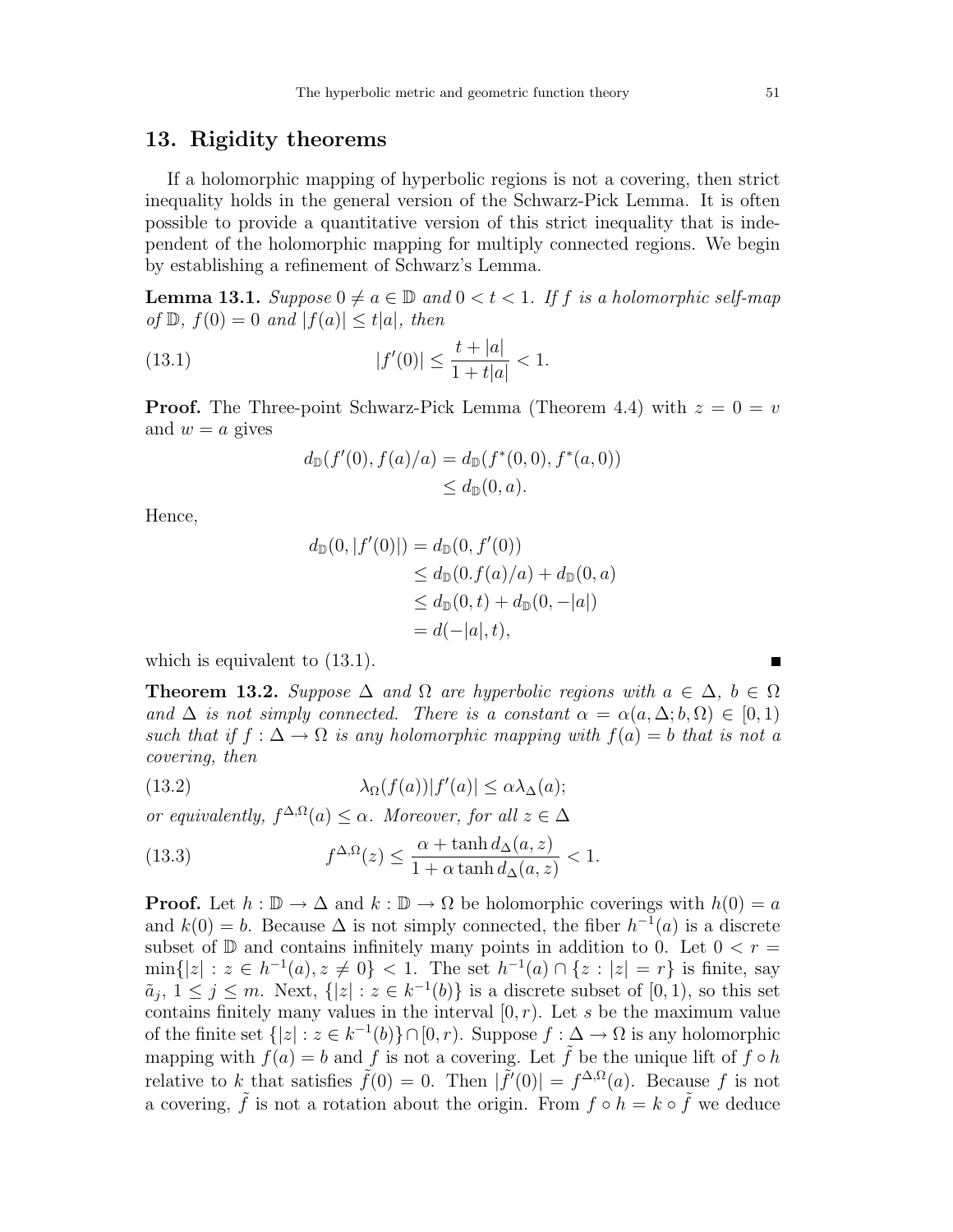that  $\tilde{f}$  maps  $h^{-1}(a)$  into  $k^{-1}(b)$ . In particular,  $|\tilde{f}(\tilde{a})| \leq s = t |\tilde{a}|$ , where  $\tilde{a} = \tilde{a}_1$ and  $t = s/r < 1$ . Lemma 13.1 gives

$$
|\tilde{f}'(0)| \le \frac{(s/r) + |\tilde{a}|}{1 + (s/r)|\tilde{a}|} = \frac{(s/r) + r}{1 + s} = \alpha < 1.
$$

Since  $|\tilde{f}'(0)| = f^{\Delta,\Omega}(a)$ , this establishes (13.2). Inequality (13.3) follows immediately from Corollary 11.3.

The pointwise result (13.2) is due to Minda [24] and was motivated by the Aumann-Carathéodory Rigidity Theorem [4] which is the special case when  $\Omega = \Delta$  and  $a = b$ . The global result (13.3) is due to the authors [9]. The Aumann-Carathéodory Rigidity Theorem asserts there is a constant  $\alpha = \alpha(a, \Omega) \in [0, 1)$ such that  $|f'(a)| \leq \alpha$  for all holomorphic self-maps of  $\Omega$  that fix a and are not conformal automorphisms. The exact value of the Aumann-Carathéodory rigidity constant for an annulus was determined in [23]. The following extension of the Aumann-Carathéodory Rigidity Theorem to a local result is due to the authors [9]. The corollary is given in Euclidean terms and asserts that holomorphic self-maps with a fixed point are locally strict Euclidean contractions if they are not conformal automorphisms.

Corollary 13.3 (Aumann-Carathéodory Rigidity Theorem - Local Version). Suppose  $\Omega$  is a hyperbolic region,  $a \in \Omega$  and  $\Omega$  is not simply connected. There is a constant  $\beta = \beta(a, \Omega) \in [0, 1)$  and a neighborhood N of a such that if f is a holomorphic self-map of  $\Omega$  that fixes a and is not a conformal automorphism of  $\Omega$ , then  $|f'(z)| \leq \beta$  for all  $z \in N$ .

Proof. From the theorem

$$
|f'(z)| \leq \frac{\lambda_{\Omega}(z)}{\lambda_{\Omega}(f(z))} \frac{\alpha + \tanh d_{\Omega}(a, z)}{1 + \alpha \tanh d_{\Omega}(a, z)}.
$$

Set  $M(r) = \max{\lambda_{\Omega}(z) : d_{\Omega}(a, z) \leq r}$  and  $m(r) = \min{\lambda_{\Omega}(z) : d_{\Omega}(a, z) \leq r}$ . Since  $f(D_{\Omega}(a, r)) \subseteq D_{\Omega}(a, r)$ , we have

$$
|f'(z)| \le \frac{M(r)}{m(r)} \frac{\alpha + \tanh d_{\Omega}(a, z)}{1 + \alpha \tanh d_{\Omega}(a, z)}.
$$

The right-hand side of the preceding equality is independent of f and tends to  $\alpha$  as  $r \to 1$ . Therefore, for  $\alpha < \beta < 1$  there exists  $r > 0$  such that

$$
\frac{M(r)}{m(r)} \frac{\alpha + \tanh d_{\Omega}(a, z)}{1 + \alpha \tanh d_{\Omega}(a, z)} \le \beta
$$

for  $d_{\Omega}(a, z) \leq r$ . Then  $|f'(a)| \leq \beta$  holds in  $D_{\Omega}(a, r)$ .

Our final topic is a rigidity theorem for holomorphic maps between annuli. The original results of this type are due to Huber [17]. Marden, Richards and Rodin [21] presented an extensive generalization of Huber's work to holomorphic self-maps of hyperbolic Riemann surfaces.

Ē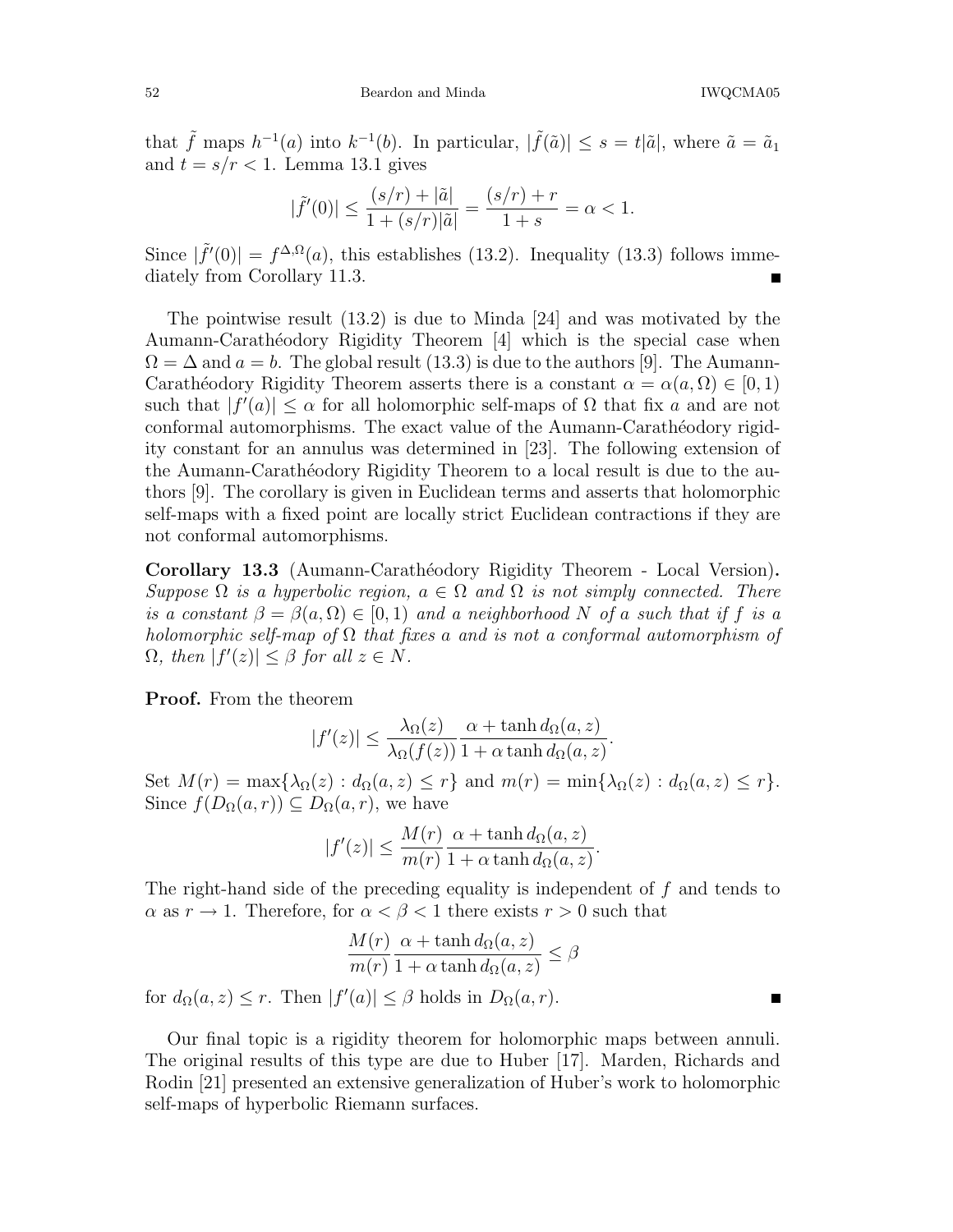**Definition 13.4.** Suppose  $1 < R$ ,  $S \leq +\infty$  and  $f : A_R \to A_S$  is a continuous function. The *degree* of f is the integer deg f :=  $I(f \circ \gamma, 0)$ , where  $\gamma(t)$  =  $\exp(2\pi i t)$ .

The positively oriented unit circle  $\gamma$  generates the fundamental group of both  $A_R$  and  $A_S$ . Therefore, for any continuous map  $f : A_R \to A_S$ ,  $f \circ \gamma \approx \gamma^n$  for the unique integer  $n = \deg f$ , where  $\approx$  denotes free homotopy. Algebraically, f induces a homomorphism  $f_*$  from  $\pi(A_R, a) \cong \mathbb{Z}$  to  $\pi(A_S, f(a)) \cong \mathbb{Z}$  and the image of 1 is an integer n; here  $\pi(A_R, a)$  denotes the fundamental group of  $A_R$ with base point a. The reader should verify that

$$
\deg(f \circ g) = (\deg f)(\deg g).
$$

Since the degree of the identity map is one, this implies that deg  $f = \pm 1$  for any homeomorphism  $f$ . If  $f$  is holomorphic, then

$$
\deg f = \frac{1}{2\pi i} \int_{\gamma} \frac{f'(z)}{f(z)} dz.
$$

Suppose  $f, g : A_R \to A_S$  are continuous functions. Then deg  $f = \deg g$  if and only if f and g are homotopic maps of  $A_R$  into  $A_S$ .

**Example 13.5.** For any integer *n* the holomorphic self-map  $p_n(z) = z^n$  of  $\mathbb{C}^*$ has degree *n*. Given annuli  $A_R$  and  $A_S$  with  $1 \lt R, S \lt +\infty$ , it is easy to construct a continuous map of  $A_R$  into  $A_S$  with degree n; for example, the function  $z \mapsto (z/|z|)^n$  has degree n. For  $R = S$  each conformal automorphism has degree  $\pm 1$ . In fact, the rotations  $z \mapsto e^{i\theta}z$  have degree 1 and the maps  $z \mapsto e^{i\theta}/z$  have degree  $-1$ . Constant self-maps of  $A_R$  have degree 0. Can you find a holomorphic self-map of  $A_R$  with degree  $n \neq 0, \pm 1$ ? Surprisingly, the answer is negative! Holomorphic mappings of proper annuli are very rigid. The moduli of the annuli provide sharp bounds for the possible degrees of a holomorphic mapping of one annulus into another.

**Theorem 13.6.** If  $f : A_R \to A_S$  is a holomorphic mapping, then

(13.4) 
$$
|\deg f| \le \frac{\text{mod } A_S}{\text{mod } A_R}.
$$

For  $n = \deg f \neq 0$  equality holds if and only if  $S = R^{|n|}$  and  $f(z) = e^{i\theta} z^n$  for some  $\theta \in \mathbb{R}$ .

**Proof.** Let  $\gamma(t) = \exp(2\pi it)$  for  $t \in [0, 1]$ . If  $n = \deg f$ , then  $I(f \circ \gamma, 0) = n$ , so Theorem 12.2 gives

$$
\frac{2\pi^2|n|}{\text{mod }A_S} \le \ell_S(f \circ \gamma).
$$

Since holomorphic functions are distance decreasing relative to the hyperbolic metric,

$$
\ell_S(f \circ \gamma) \le \ell_R(\gamma) = \frac{2\pi^2}{\text{mod } A_R}.
$$

The preceding two inequalities imply  $(13.4)$ . Suppose equality holds. Then f is a covering of  $A_R$  onto  $A_S$  that maps the unit circle onto itself. By post-composing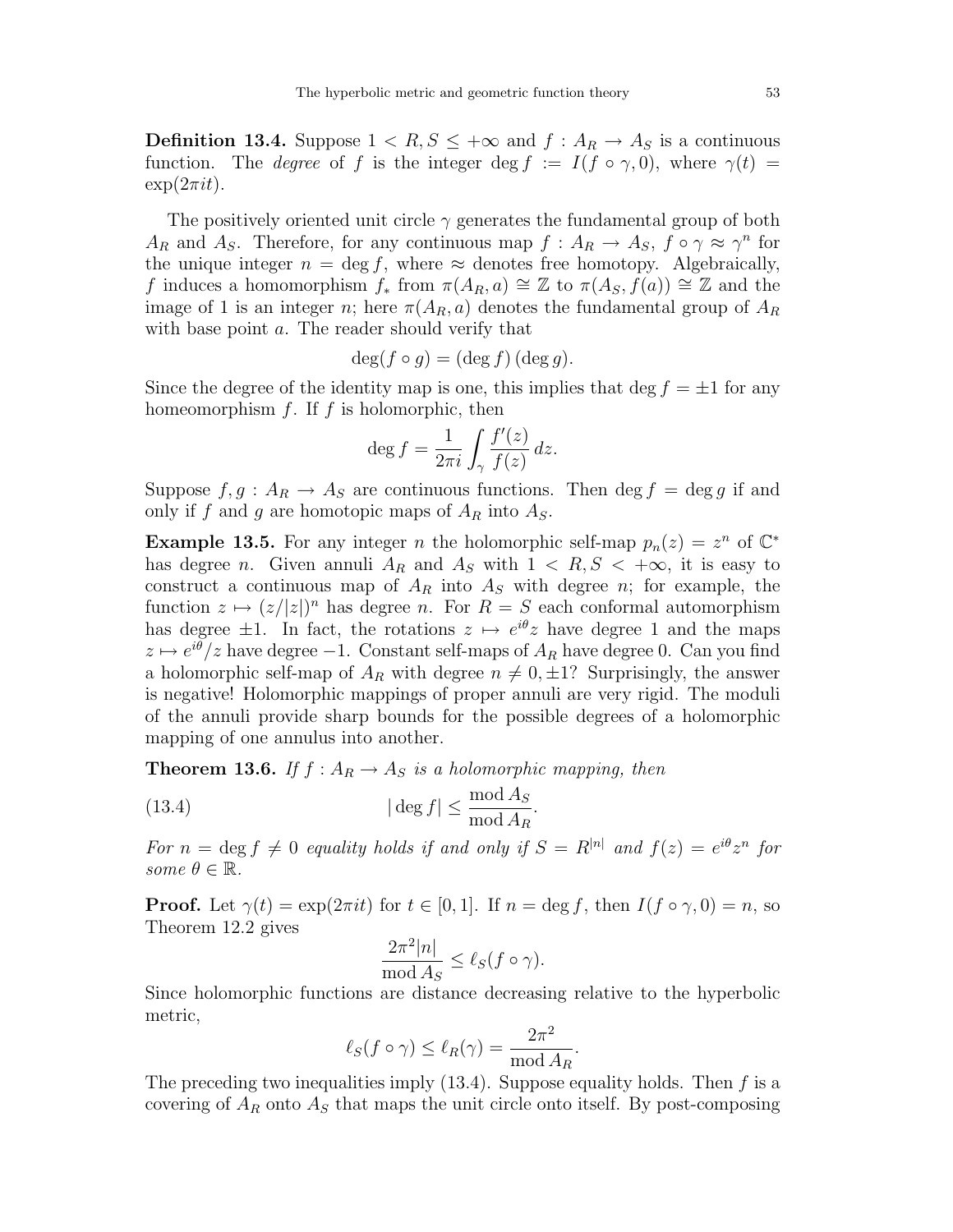f with a rotation about the origin, we may assume that f fixes 1. Equality in (13.4) implies  $S = R^{|n|}$ , where  $n = \deg f$ . The covering f lifts relative to  $p_n(z) = z^n$  to a holomorphic self-covering  $\tilde{f}$  of  $A_R$  that fixes 1. Theorem 10.6 implies that  $\tilde{f}$  is the identity and so  $f(z) = z^n$ .

Corollary 13.7 (Annulus Theorem). Suppose f is a holomorphic self-map of  $A_R$ . Then  $|\deg f| \leq 1$  and equality holds if and only if  $f \in \mathcal{A}(A_R)$ .

**Proof.** The inequality follows immediately from Theorem 13.6. If  $f \in \mathcal{A}(A_R)$ , then  $|\deg f| = 1$  since this holds for any homeomorphism. It remains to show that if  $|\deg f| = 1$ , then  $f \in \mathcal{A}(A_R)$ . Equality implies f maps the unit circle into itself. By post-composing f with a rotation about the origin, we may assume f fixes 1. By Theorem 10.6 if a self-covering of a hyperbolic region has a fixed point, it is a conformal automorphism.

Note that if f is any holomorphic self-map of  $A_R$  that is not a conformal automorphism, then deg  $f = 0$ . A result analogous to Corollary 13.7 is not valid for a punctured disk. For each integer  $n \geq 0$  the function  $z \mapsto z^n$  is a holomoprhic self-map of  $\mathbb{D}^*$  with degree n.

#### Exercises.

- 1. Show that Theorem 13.2 is false when  $\Delta$  is simply connected. Hint: Suppose  $\Delta = \mathbb{D}$  and  $a = 0$ . For any number  $r \in [0, 1)$  show there exists a holomorphic function  $f : \mathbb{D} \to \Omega$  that is not a covering and  $f^{\mathbb{D}, \Omega}(0) = r$ .
- 2. Suppose f is a holomorphic self-map of  $\mathbb{C} \setminus \{0\}$ . Prove that  $\deg f = 0$  if and only if  $f = \exp \circ g$  for some holomorphic function g defined on  $\mathbb{C} \setminus \{0\}.$

### 14. Further reading

There are numerous topics involving the hyperbolic metric and geometric function theory that are not discussed in these notes. The subject is too extensive to include even a reasonably complete bibliography. We mention selected books and papers that the reader might find interesting. Anderson [3] gives an elementary introduction to hyperbolic geometry in two dimensions. Krantz [18] provides an elementary introduction to certain aspects of the hyperbolic metric in complex analysis.

Ahlfors introduced the powerful method of ultrahyperbolic metrics [1]. A discussion of this method and several applications to geometric function theory, including a lower bound for the Bloch constant, can be found in [2]. Ahlfors' method can be used to estimate various types of Bloch constants, see [25], [26], [27]. In a long paper Heins [15] treates the general topic of conformal metrics on Riemann surfaces. He gives a detailed treatment of SK-metrics, a generalization of ultrahyperbolic metrics. Roughly speaking, SK-metrics are to metrics with curvature −1 as subharmonic functions are to harmonic functions.

The circle of ideas surrounding the theorems of Picard, Landau and Schottky and Montel's normality criterion all involve three omitted values. Theorems of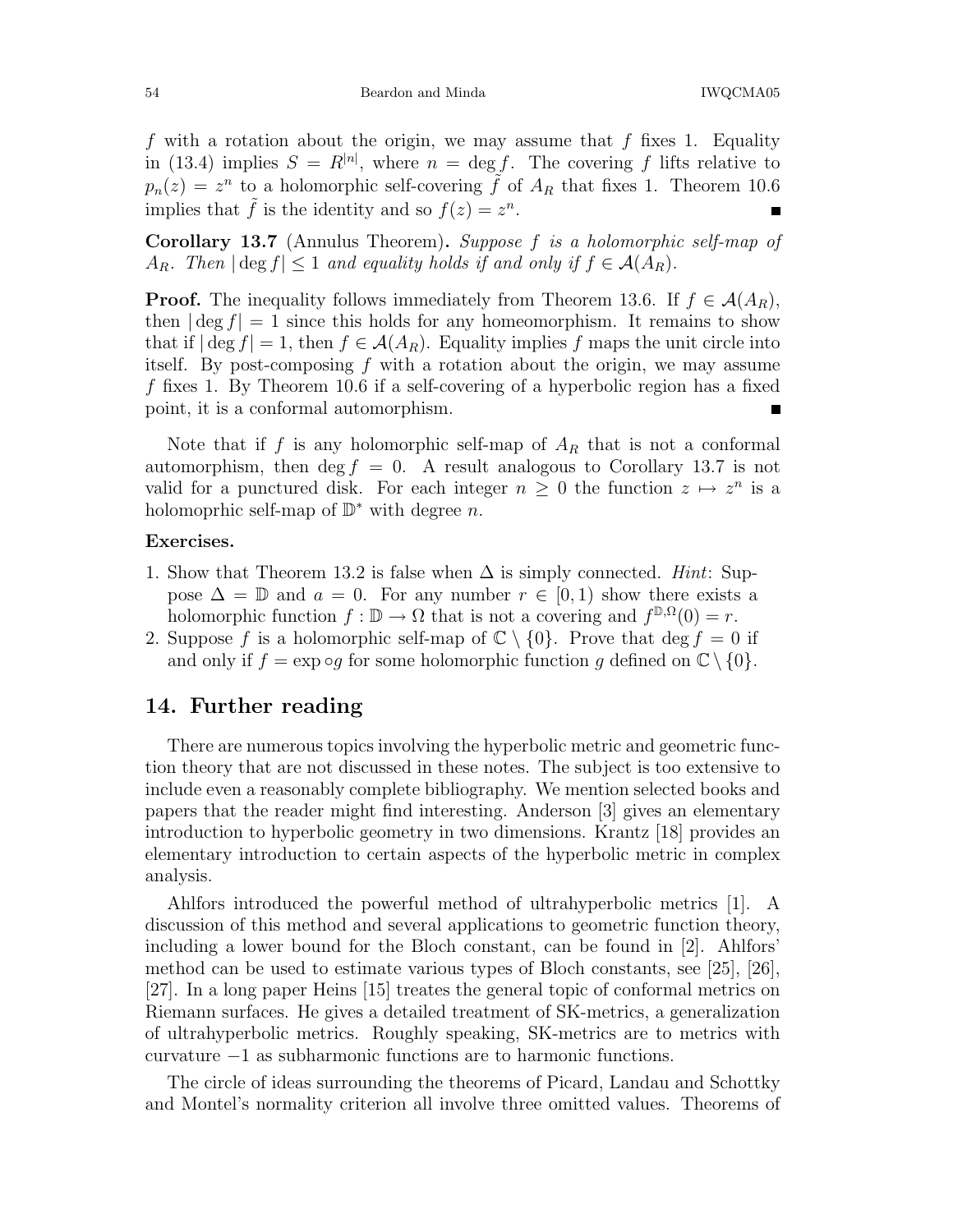this type follow immediately from the existence of the hyperbolic metric on  $\mathbb{C}_{\infty}$ punctured at three points. Interestingly, only a metric with curvature at most  $-1$ on a thrice punctured sphere is needed to establish these results. An elementary construction of such a metric, based on earlier work of R. M. Robinson [31], is given in [30].

Hejhal [16] obtained a Carath´eodory kernel-type of theorem for coverings of the unit disk onto hyperbolic regions. This result implies that the hyperbolic metric depends continuously on the region.

The method of polarization was extended by Solynin to apply to the hyperbolic metric, see [10]. It include earlier work of Weitsman [35] on symmetrization and Minda [29] on a reflection principle for the hyperbolic metric.

For the role of hyperbolic geometry in the study of discrete groups of Möbius transformations, see [5]. This reference includes a brief treatment of hyperbolic trigonometry.

## References

- 1. Ahlfors, L.V., An extension of Schwarz's Lemma, Trans. Amer. Math. Soc., 43 (1938), 259-264.
- 2. Ahlfors, L.V., Conformal invariants, McGraw-Hill, 1973.
- 3. Anderson, J.W., Hyperbolic geometry, 2nd. ed., Springer Undergraduate Mathematics Series, Springer, 2005.
- 4. Aumann, G. and Carathéodory, C., Ein Satz über die konforme Abbildung mehrfach zusammenhängender Gebiete, Math. Ann., 109 (1934), 756-763.
- 5. Beardon, A.F., The geometry of discrete groups, Graduate Texts in Mathematics 91, Springer-Verlag, New York 1983.
- 6. Beardon, A.F., The Schwarz-Pick Lemma for derivatives, Proc. Amer. Math. Soc., 125 (1997), 3255-3256.
- 7. Beardon, A.F. and Carne, T.K., A strengthening of the Schwarz-Pick Inequality, Amer. Math. Monthly, 99 (1992), 216-217.
- 8. Beardon, A.F. and Minda, D., A multi-point Schwarz-Pick Lemma, J. d'Analyse Math., 92 (2004), 81-104.
- 9. Beardon, A.F. and Minda, D., Holomorphic self-maps and contractions, submitted.
- 10. Brock, F. and Solynin, A.Yu., An approach to symmetrization via polarization, Trans. Amer. Math. Soc., 352 (2000), 1759-1796.
- 11. Carath´eodory, C., Theory of functions of a complex variable, Vol. II, Chelsea, 1960.
- 12. Chen, Huaihui, On the Bloch constant, Approximation, complex analysis and potential theory (Montreal, QC 2000), NATO Sci. Ser. II Math. Phys. Chem., 37, Kluwer Acad. Publ., Dordrecht, 2001.
- 13. Duren, P.L., Univalent functions, Springer-Verlag, New York 1983.
- 14. Goluzin, G.M., Geometric theory of functions of a complex variable, Amer. Math. Soc., 1969.
- 15. Heins, M., On a class of conformal metrics, Nagoya Math. J., 21 (1962), 1-60.
- 16. Hejhal, D., Universal covering maps for variable regions, Math. Z., 137 (1974), 7-20.
- 17. Huber, H., Uber analytische Abbildungen von Ringgebieten in Ringgebiete, Compositio Math., **9** (1951), 161-168.
- 18. Krantz, S.G., Complex analysis: the geometric viewpoint, 2nd. ed., Carus Mathematical Monograph 23, Mathematical Association of America, 2003.